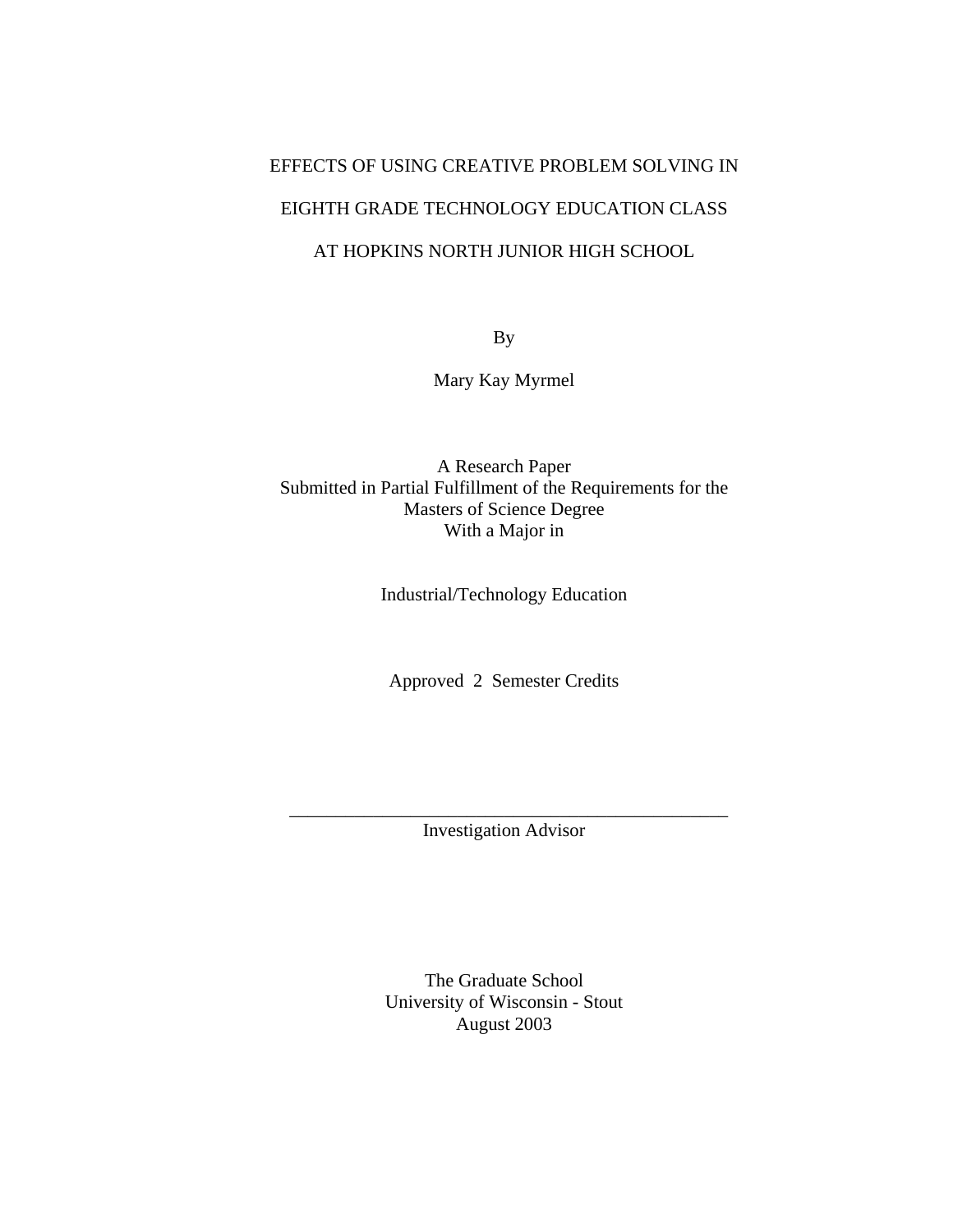The Graduate School

University of Wisconsin - Stout

Menomonie, WI 54751

# **ABSTRACT**

| Myrmel | Mary    |           |
|--------|---------|-----------|
| (Last) | (First) | (Initial) |

Effects of Using Creative Problem Solving in Eighth Grade Technology Education Class (Title) at Hopkins North Junior High School

| Industrial/Technology Education | Dr. Kenneth Welty | August, 2003 51                         |
|---------------------------------|-------------------|-----------------------------------------|
| (Graduate Major)                |                   | (Research Advisor) (Month/Year) (Pages) |

American Psychological Association (APA) Publication Manual (Name of Style Manual Used in this Study)

The purpose of this quasi-experimental study was to determine whether the number of creative responses would improve if junior high students were exposed to creative problem solving instructions on a daily basis. The hypotheses of this study were that there is no significant difference in both the quantity and variety of creative responses from students that receive 15 mini lessons in creative problem solving techniques.

The subjects of this research were 50 eighth grade Technology Education students at Hopkins North Junior High, Hopkins, Minnesota during the third term of the 1998 – 1999 school year. The pretest and posttest instruments were simply pieces of paper with spaces for 40 monograms. During the pretest students were asked to draw as many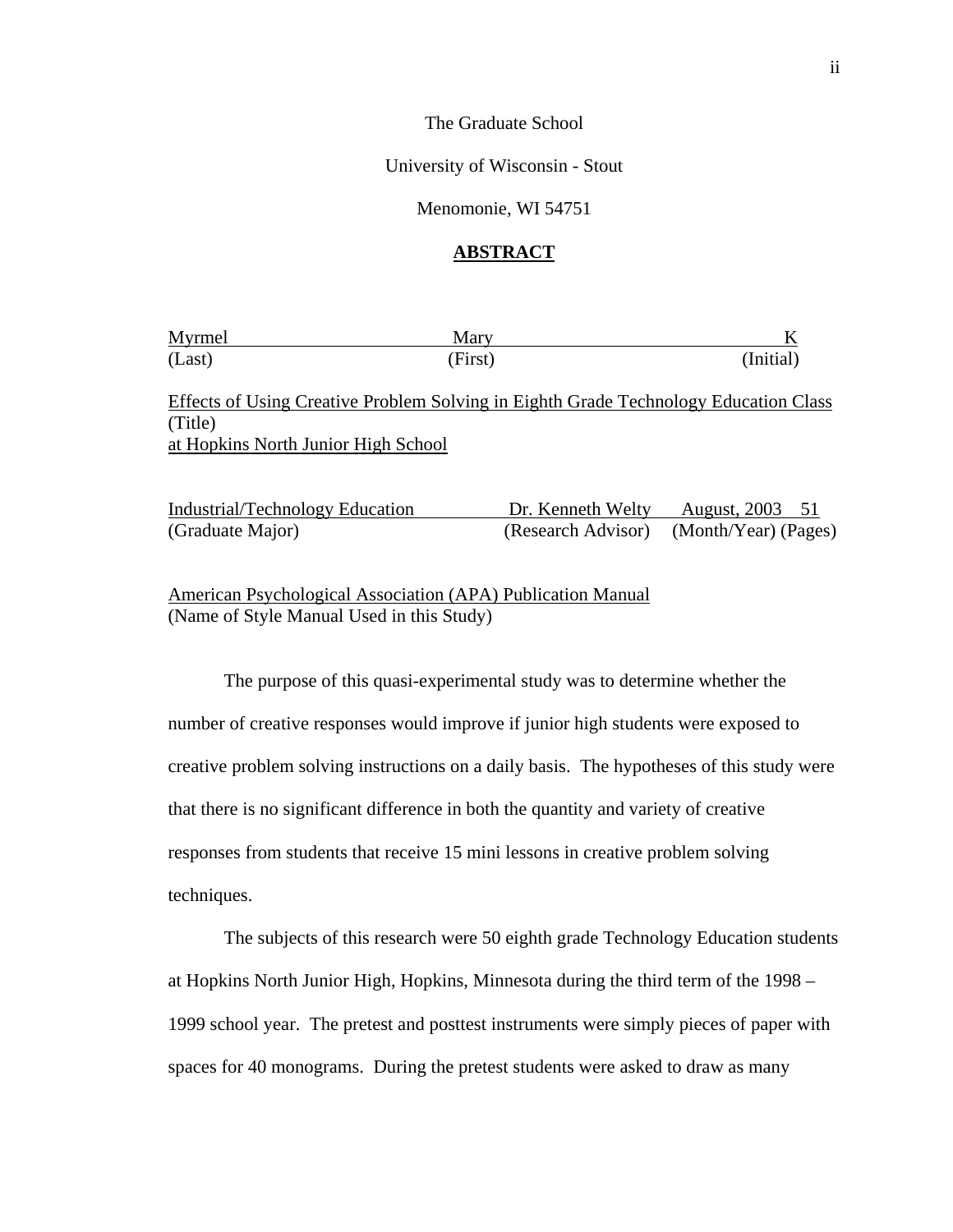potential monograms using the initials for the high school as possible in 5 minutes. The posttest asked students to draw as many potential monograms using the initials for the junior high school as they could draw in 5 minutes. The students in the treatment group received a series of 10 mini lessons on creative problem solving techniques that were approximately 5 minutes in duration. Both the pretests and the posttests were analyzed in terms of the number of monograms generated as well as the variety of monograms produced by the students in the treatment and control groups.

The result of the study showed a significant increase in the number of monograms produced by students in the treatment group in comparison to those produced by the students in the control group. However, there was no evidence of a significant difference in the variety of their monograms produced by the treatment and the control groups.

While the variety of responses was similar in both groups, the number of responses did increase in the group receiving treatment. Therefore, one of the conclusions of the study was that the mini lessons were effective in increasing the number of monograms produced. Furthermore, the lack of gains made in terms of the variety of monograms generated suggests students need richer lessons in creative problem solving techniques with more opportunities for practice and application.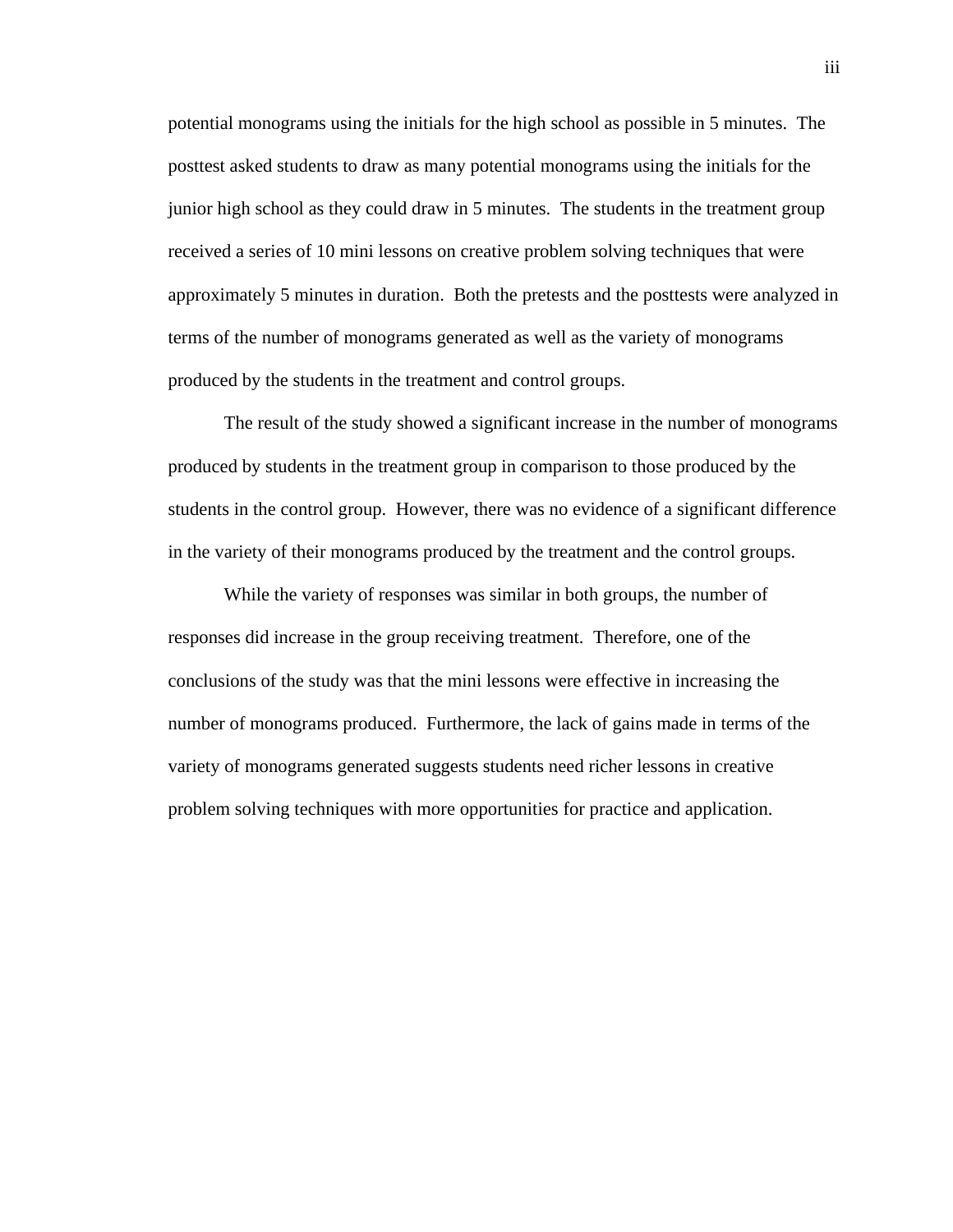# **Acknowledgements**

I would like to thank Dr. Kenneth Welty for his support and insight. This study would not have been done without Dr. Welty's commitment to action research and his understanding of the process that entails.

I would also like to thank my family: Kevin my husband, Thomas, Nicole, Michelle and Tiffany our children, and my parents Tom and Rosemary Hatcher. They have encouraged me, pestered me, and made sure time was available to complete this task. Thank you for your love and support.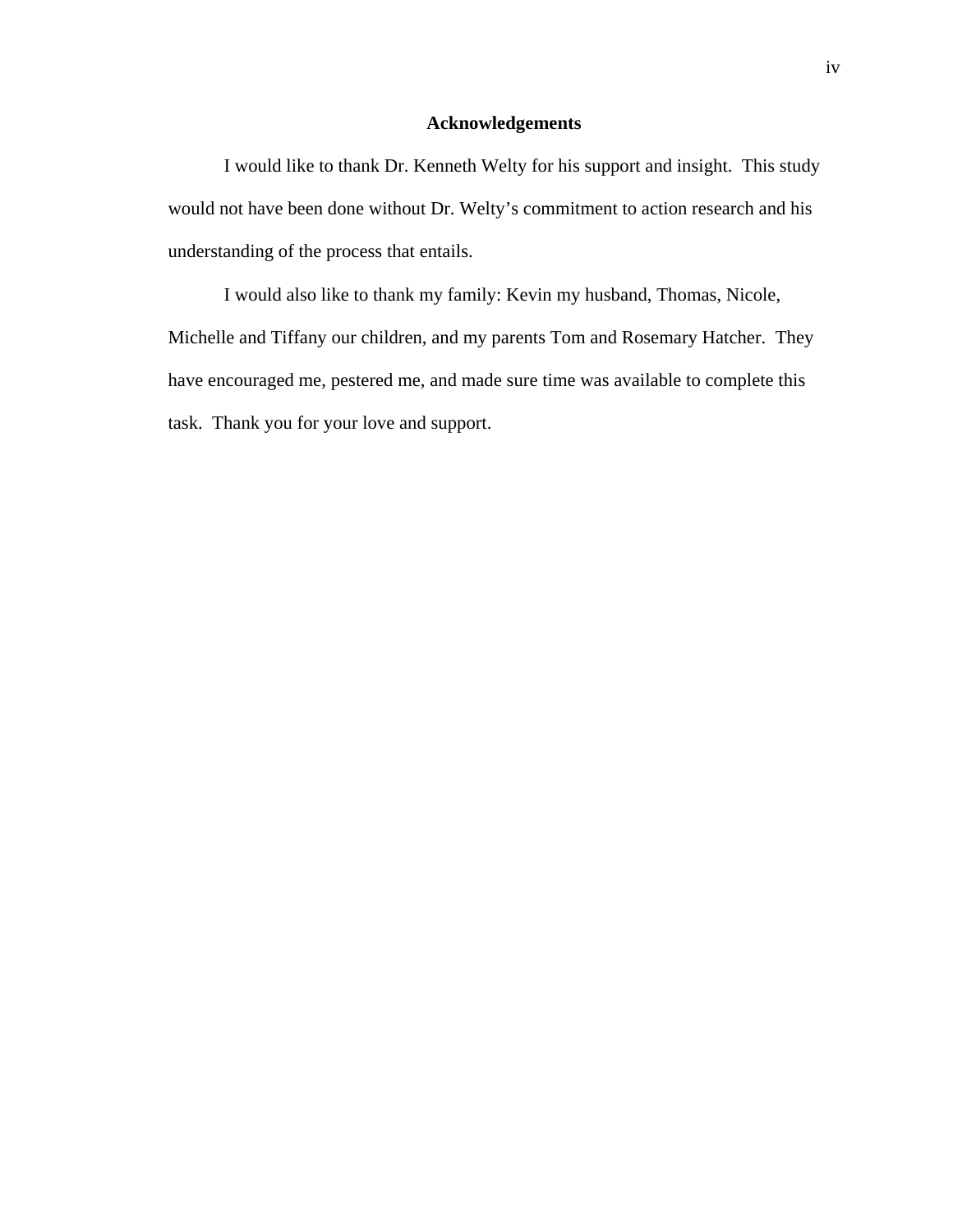# **TABLE OF CONTENTS**

| ARSTRACT       |  | $\ddot{\phantom{0}}$ |
|----------------|--|----------------------|
|                |  |                      |
| LIST OF TABLES |  | $\cdots$<br>V111     |

# **CHAPTER**

| I.  | <b>INTRODUCTION</b>                                    |              |
|-----|--------------------------------------------------------|--------------|
|     |                                                        | $\mathbf{1}$ |
|     |                                                        | 4            |
|     |                                                        | 4            |
|     |                                                        | 5            |
|     |                                                        | 5            |
|     |                                                        | 6            |
|     |                                                        | 6            |
|     |                                                        | 7            |
|     |                                                        | 7            |
| II. | <b>REVIEW OF LITERATURE</b>                            |              |
|     |                                                        | 8            |
|     |                                                        | 8            |
|     |                                                        | 10           |
|     |                                                        | 10           |
|     | Creative Problem Solving and Employment                | 11           |
|     | Creative Problem Solving, Higher Order Thinking Skills | 12           |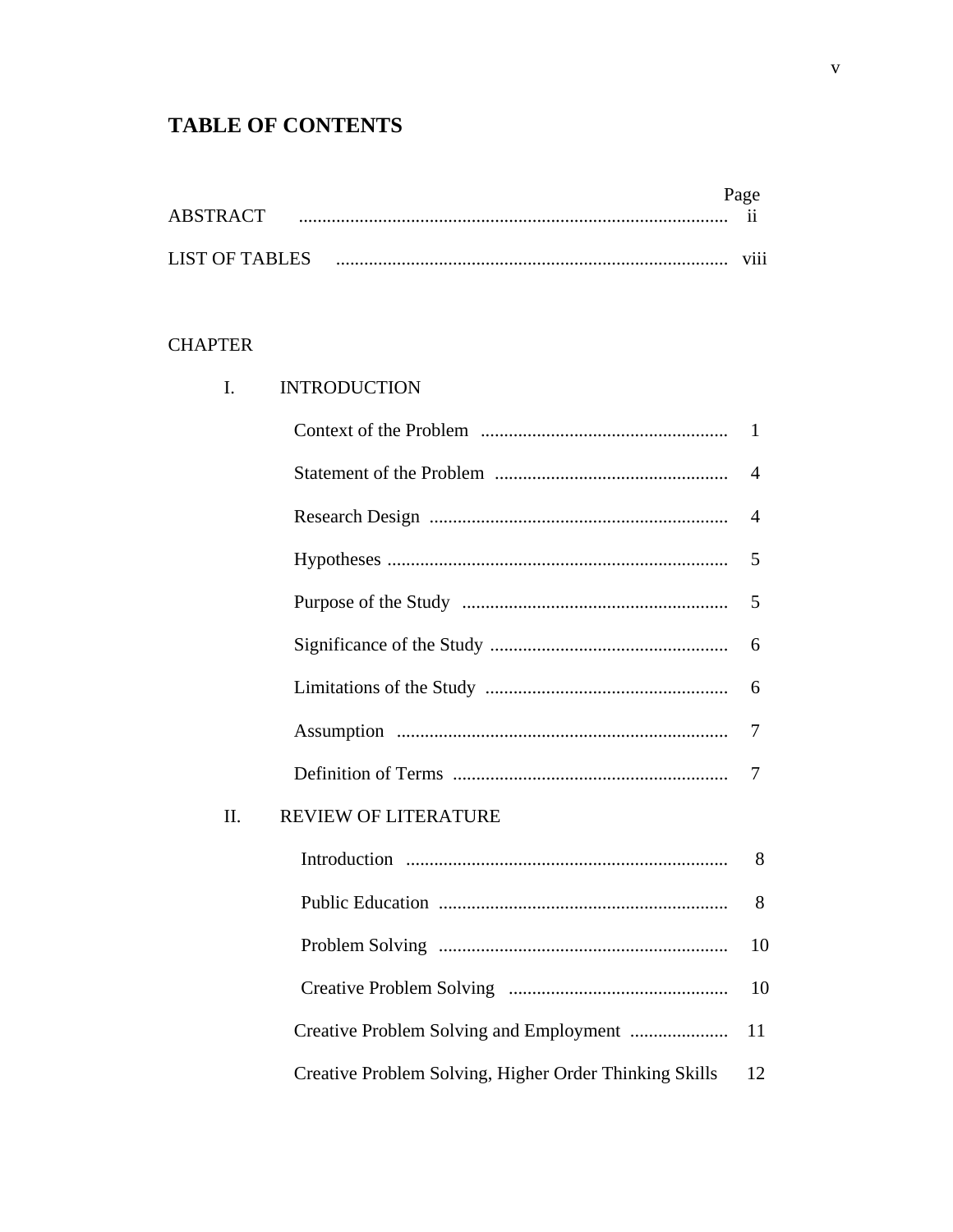|      | Creative Problem Solving, Extra curricular activities | 13 |
|------|-------------------------------------------------------|----|
|      |                                                       | 14 |
|      |                                                       | 14 |
|      |                                                       | 15 |
| III. | <b>METHODOLOGY</b>                                    |    |
|      |                                                       | 16 |
|      |                                                       | 17 |
|      |                                                       | 17 |
|      |                                                       | 18 |
|      |                                                       | 18 |
|      |                                                       | 19 |
| IV.  | <b>RESULTS</b>                                        |    |
|      |                                                       | 20 |
|      |                                                       | 20 |
|      |                                                       | 21 |
|      |                                                       | 21 |
|      |                                                       | 23 |
| V.   | SUMMARY, CONCLUSIONS, AND RECOMMENDATIONS             |    |
|      |                                                       | 25 |
|      |                                                       | 25 |
|      |                                                       | 25 |
|      |                                                       | 26 |
|      |                                                       | 26 |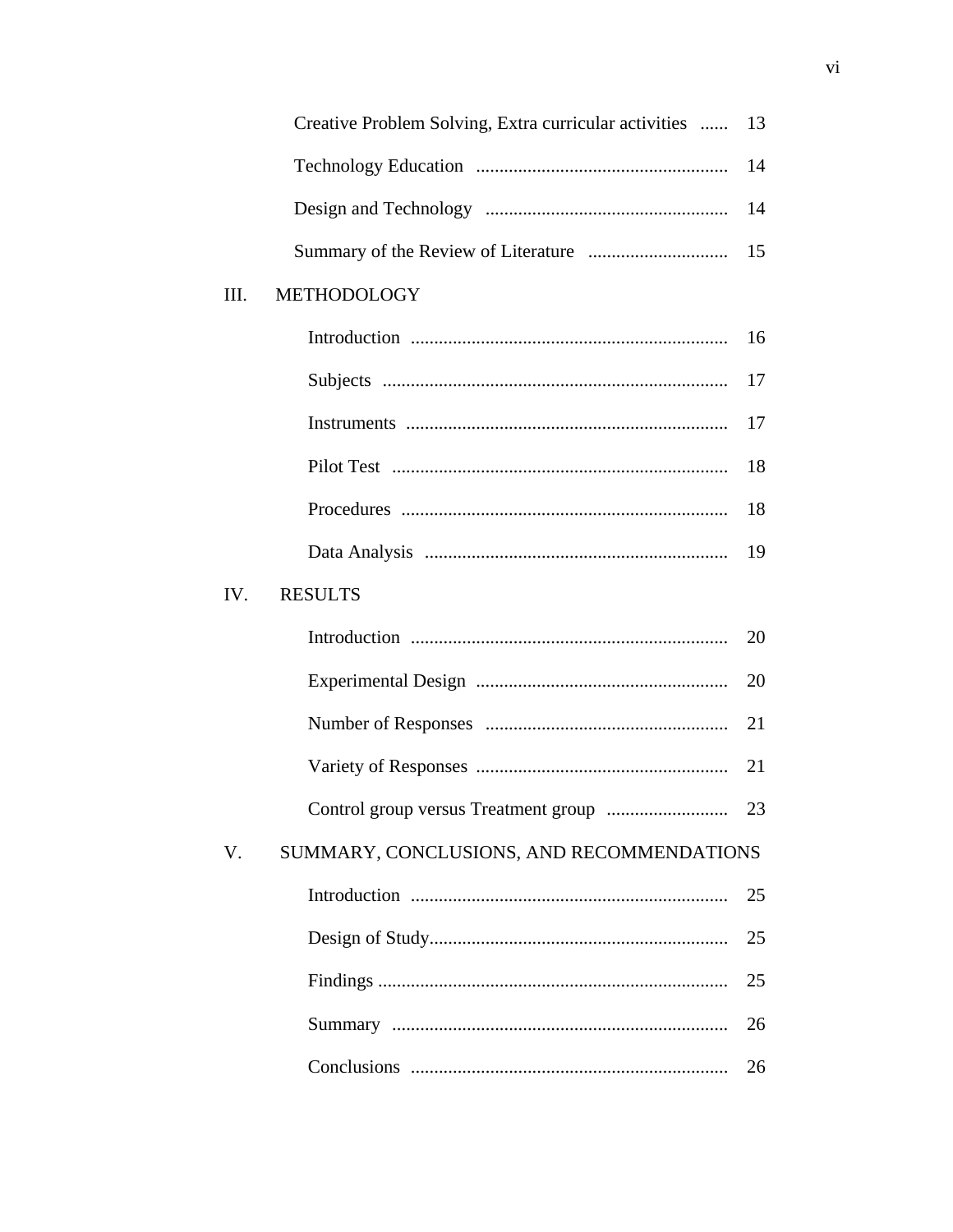| 32 |
|----|
| 34 |
| 35 |
| 36 |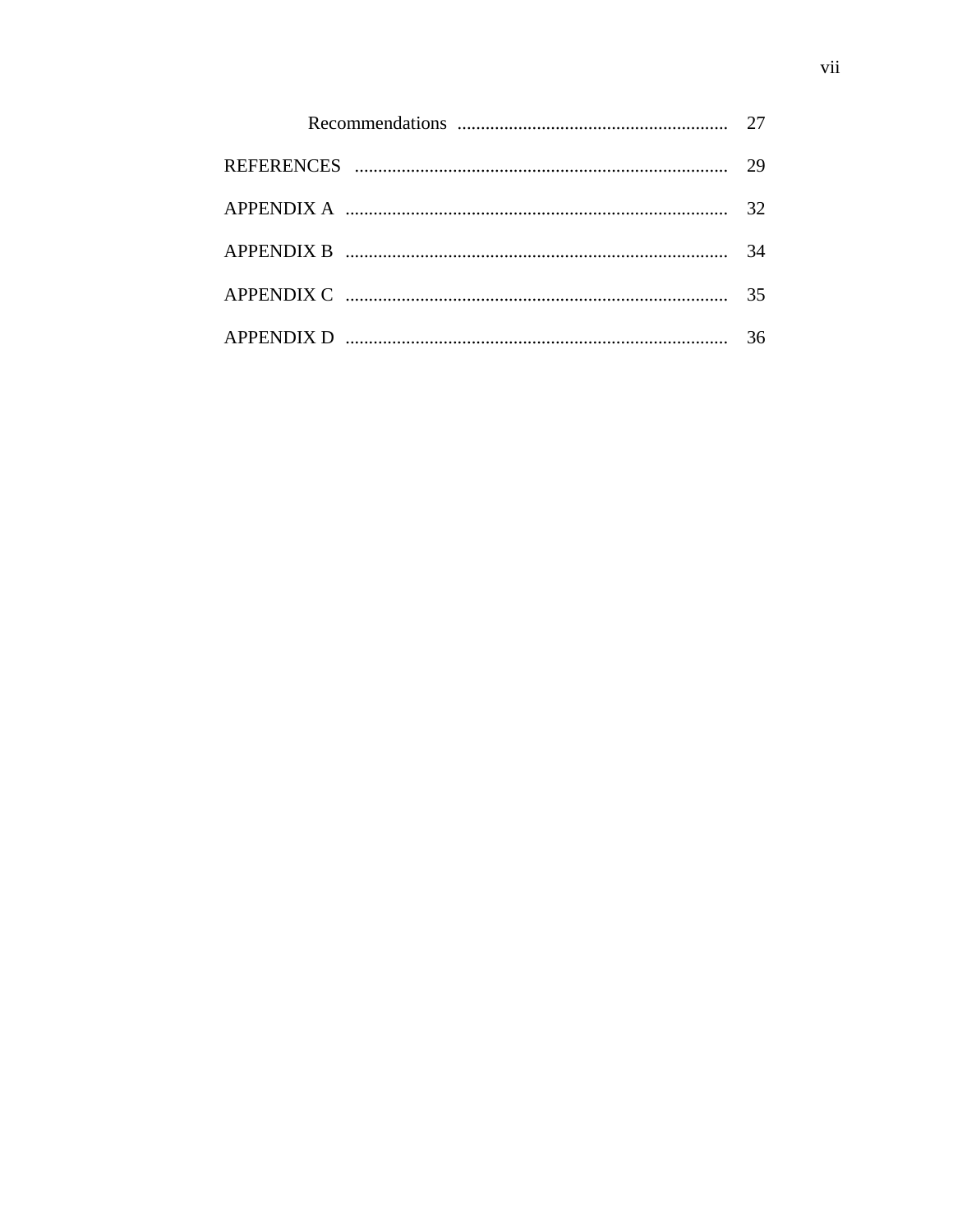# LIST OF TABLES

# LIST OF FIGURES

|  | 1. Posttest Quantity and Variety of Responses | 22 |
|--|-----------------------------------------------|----|
|  |                                               |    |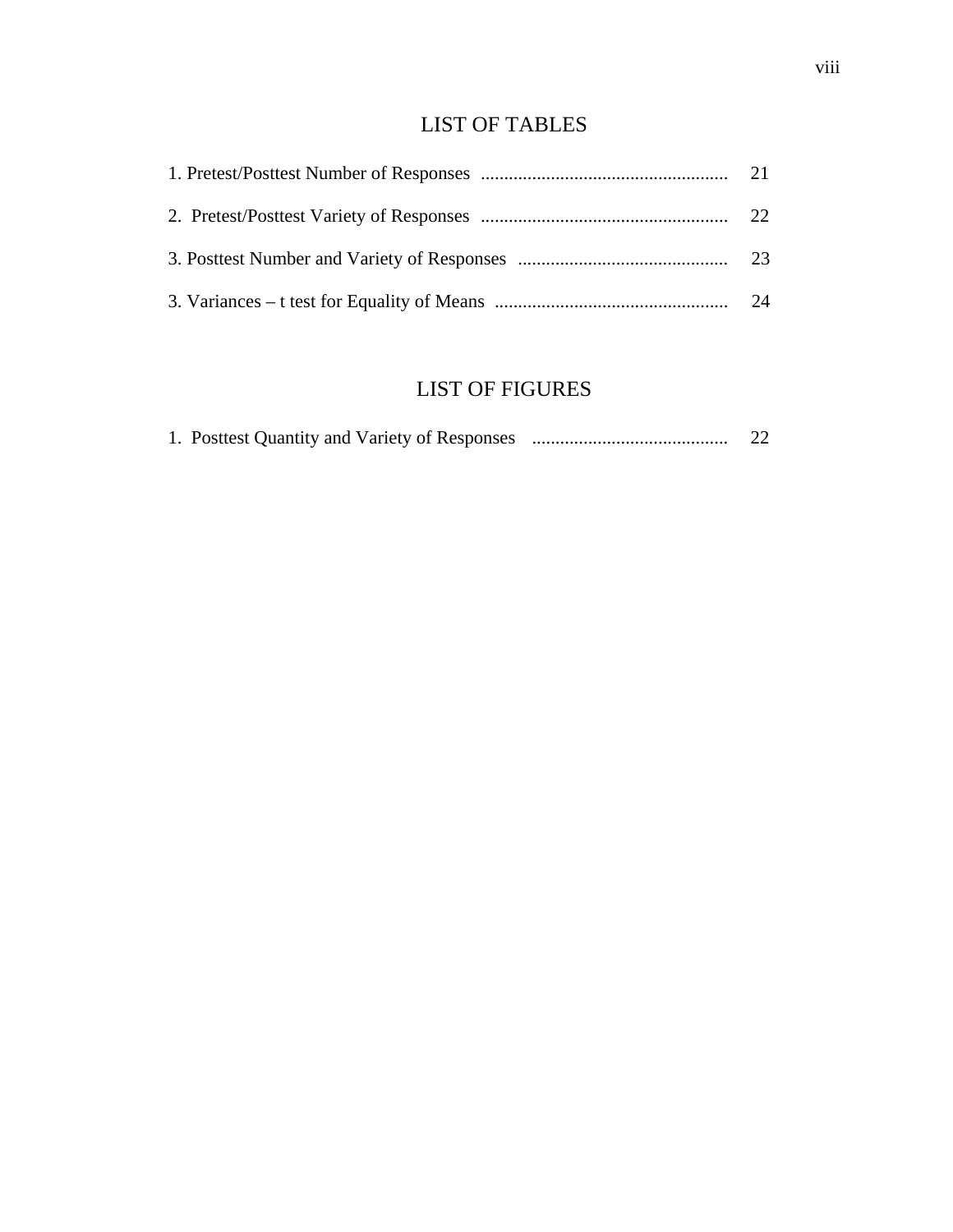# CHAPTER I

### Introduction

# Context of the problem

 Creative problem solving skills are important to business and industry. A common complaint is that our college graduates are too helpless when called upon to solve a problem where new paths are demanded (Guilford, 1987, p. 42). General Mills, Kodak, United Parcel Service, AT&T, and many other companies recognize the importance and value of their employees gaining skills in creative problem solving. Twice a year, General Mills offers courses in Creative Problem Solving for managers and product design teams, and management encourages a work environment in which creativity can flourish. The Minneapolis Chamber of Commerce is encouraging schools to prepare the upcoming workforce to seek creative solutions for everyday problems.

 Students encounter problems everyday. How will I get my homework done? How will I get home from practice? I really want that new, blue 18-speed all terrain mountain bike, how can I get it? While the problems may seem dissimilar, a creative approach to solving each of these problems can lead to unexpected results. Students need the tools and skills to become deliberately more creative. Creative problem solving skills can be taught.

 Critical thinking skills are a higher order skill involving the synthesis of information and thought. Richard Paul (1992) defines critical thinking as "thinking about your thinking while you're thinking in order to make your thinking better." For students to be prepared for the world they live in, it is imperative they leave school capable of reasoning and of understanding the importance of disciplined thinking.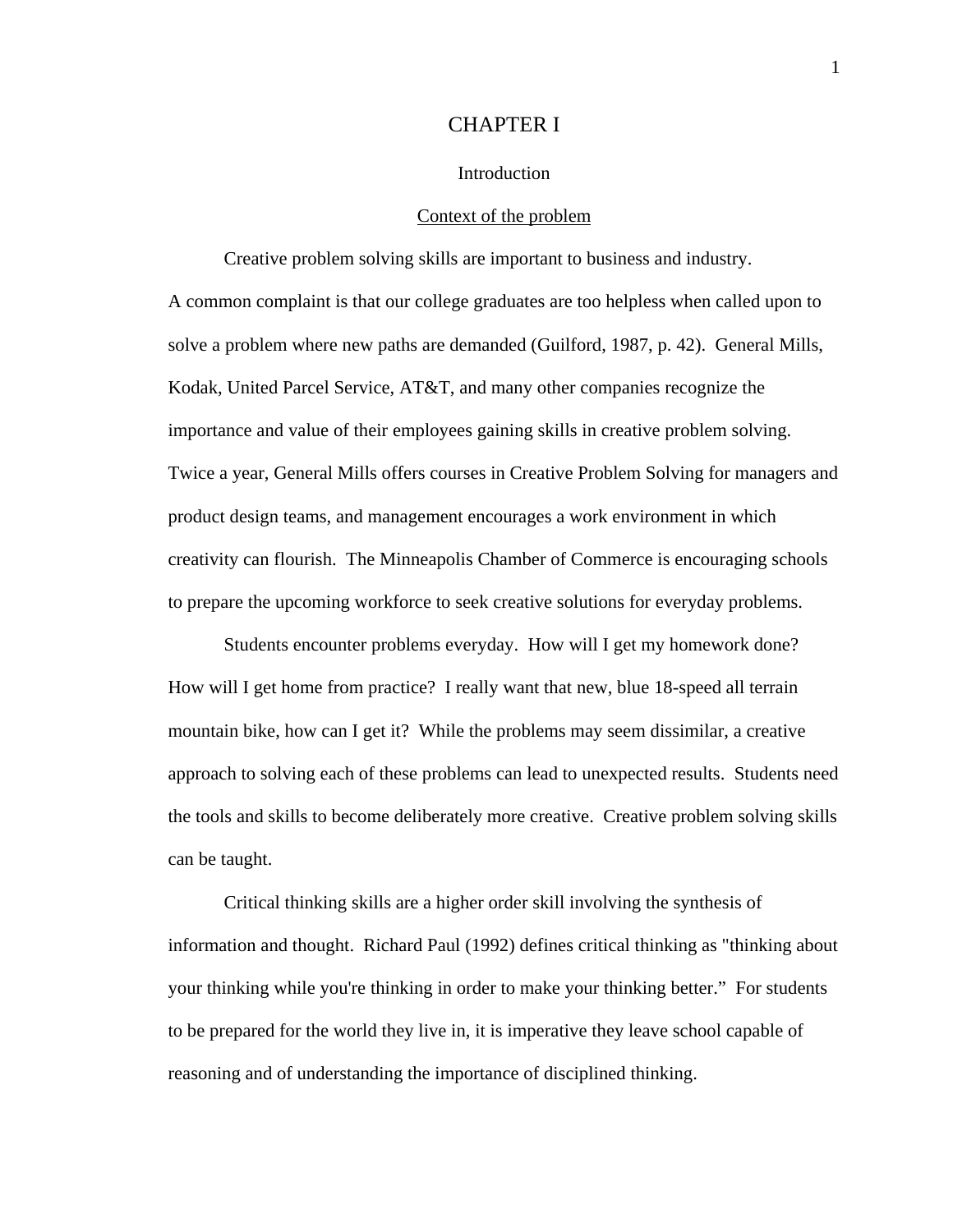Critical thinking is the integration of many skills and abilities such as communication, problem solving, creative thinking, and collaborative learning, as well as others (Paul, 1992). These skills are necessary in both the school realm and the world of work. In order to ensure the development of critical thinking skills, the building blocks need to be in place. Education usually uses the problem solving approach to introduce students to the thought processes necessary to arrive at a solution. These thought processes include identifying the problem, gathering information about the problem, generating potential solutions to the problem and developing and testing the optimal solution to the problem.

Many subject areas use problem-solving techniques in order to encourage thinking and learning. Students build upon previous learning; therefore, new knowledge or thought patterns must be attached to that which is already known.

 Problem solving is a critical process skill that involves virtually all aspects of existence. It is clear that problems of various types exist and that not all problems are technological. Problem solving has been identified and promoted by many disciplines including mathematics, psychology, the physical sciences, the arts and more. In different contexts, and in unique ways, all employ the problem solving process (Wu, Custer, Dyrenfurth, 1996, p.37).

 McCade (1990) believes "problem solving ability is a key factor in creating an independent learner" (p.49). While many subject areas use problem solving, technology education, by design, implements the problem-solving model throughout the coursework.

 According to the Technology for All Americans (International Technology Education Association, 1996), technology education programs assist students in learning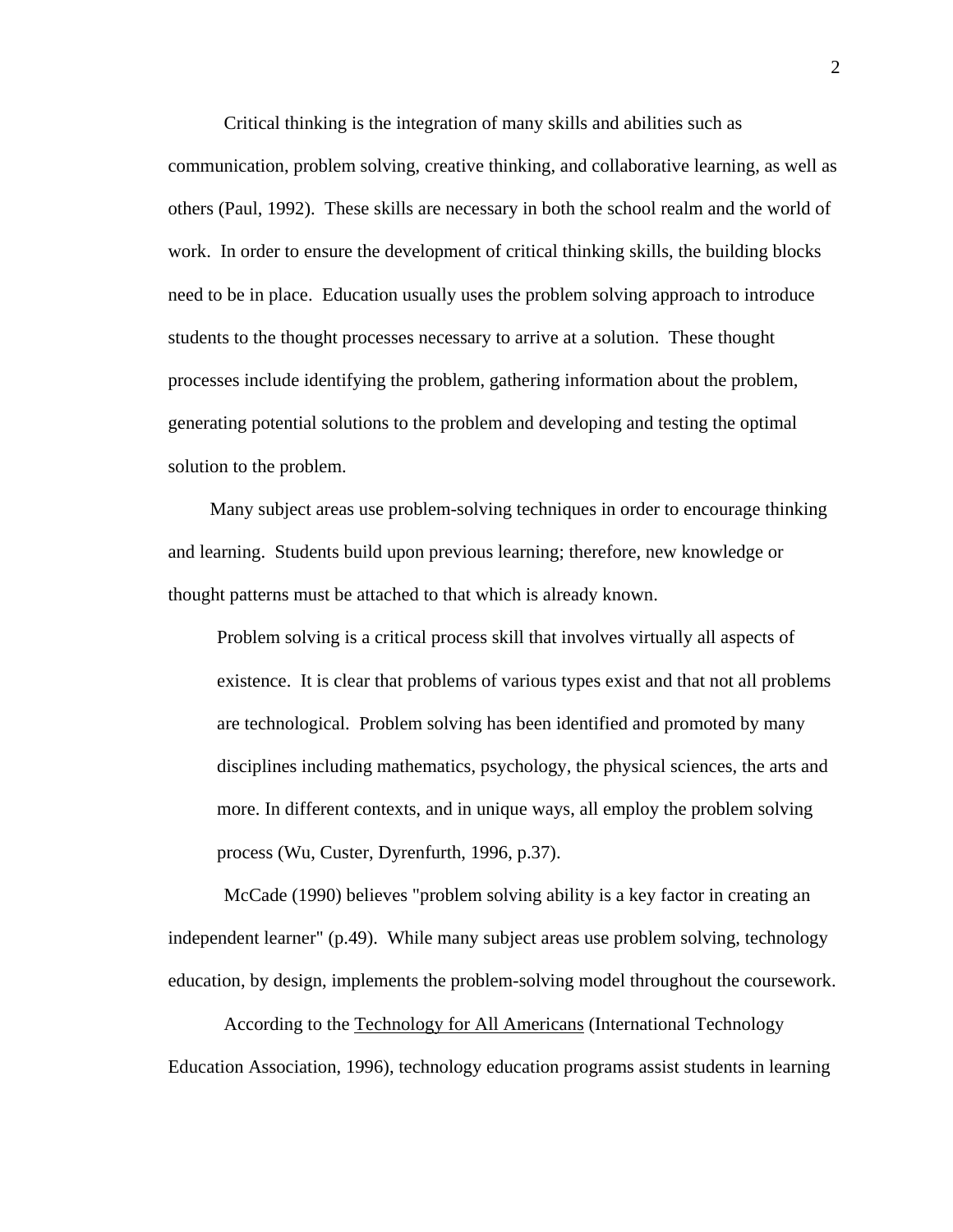about the processes that apply to design and problem solving. The founder of Odyssey of the Mind, and technology education teacher, Samuel Micklus (1990, p.12) comments, "the best way to develop creative thinking skills is to participate in problem solving activities." Roger Firestien (1997, p. 4) goes a step farther and asserts, "creative problem solving is based upon the belief that all people are creative, that creativity skills can be taught, and everyone can learn to problem solve better." J. P. Guilford (1987) long ago linked the two activities when he stated the following.

 Problem solving and creative thinking are closely related. The very definitions of those two activities show logical connections. Creative thinking produces novel outcomes, and problem solving involves producing a new response to a new situation, which is a novel outcome. (p. 38)

 Technology education courses very often use a design brief to identify the problem. The brief then directs the student to move through problem solving steps to achieve a solution. Hopkins North Junior High in Minnetonka, Minnesota uses this approach as well.

 Then why teach a creative approach to problem solving? Roger von Oech (1983, p. 22) suggests, "the more often you do something in the same way, the more difficult it is to think about doing it any other way." Roger Firestien (1997, p. 4) states that by "being overt about the process of coming up with creative ideas and applying them to problems you will get innovative solutions. How will being overt about teaching creative problem solving yield results?"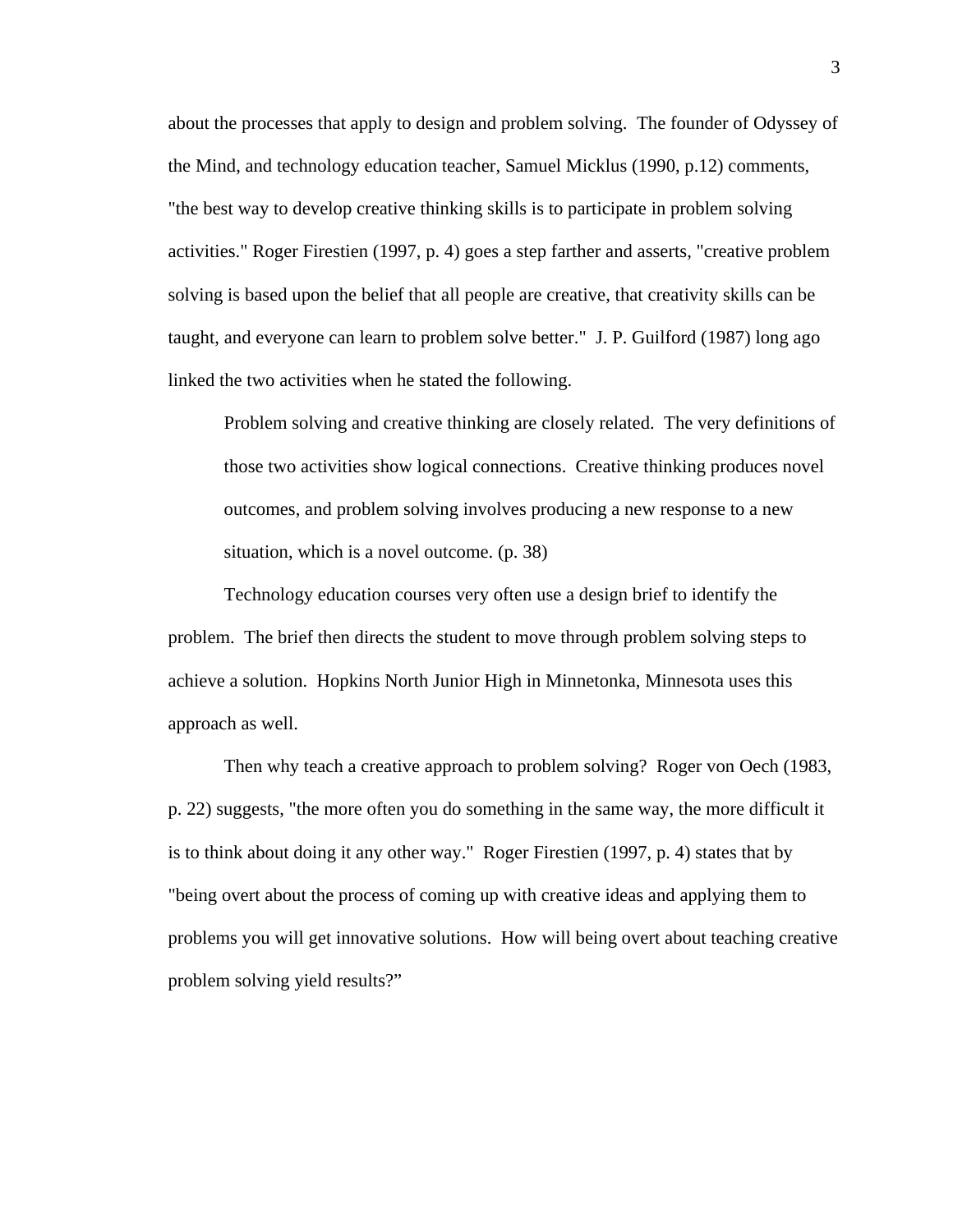#### Statement of the Problem

 Given the fast pace of technological development in our global economy, business and industry needs creative problem solvers to remain competitive. Public education is being asked to play an important role in preparing young people for the challenges of the work place by providing its students with creative problem solving skills. One potential strategy for developing these skills is to engage students in a series of mini lessons on creative thinking strategies over a period of several weeks. However, the effectiveness of such an approach has not been established. Therefore the purpose of this study was to determine if the number of creative responses would improve if students were exposed to creative problem solving techniques on a daily basis.

## Research Design

 The creative responses were measured by administering a pretest at the beginning of the school term and a posttest at the end of the six-week term. The subjects in this investigation were eighth grade, technology education students in the third term, winter 1999, at Hopkins North Junior High School in Minnetonka, Minnesota. Students were randomly assigned to the class by the scheduler. One class, as the control group, took the pretest at the beginning of the term and the posttest at the end of the term, as required by the instructor. The other class, as the experimental group also took the pretest. The experimental group participated in a daily five-minute activity on creative thinking as part of their regular class. At the end of the six-week term, the posttest was administered to the experimental group. Each group consisted of approximately 30 students. Results were compared based on the number of responses and variety of creative responses on the posttest.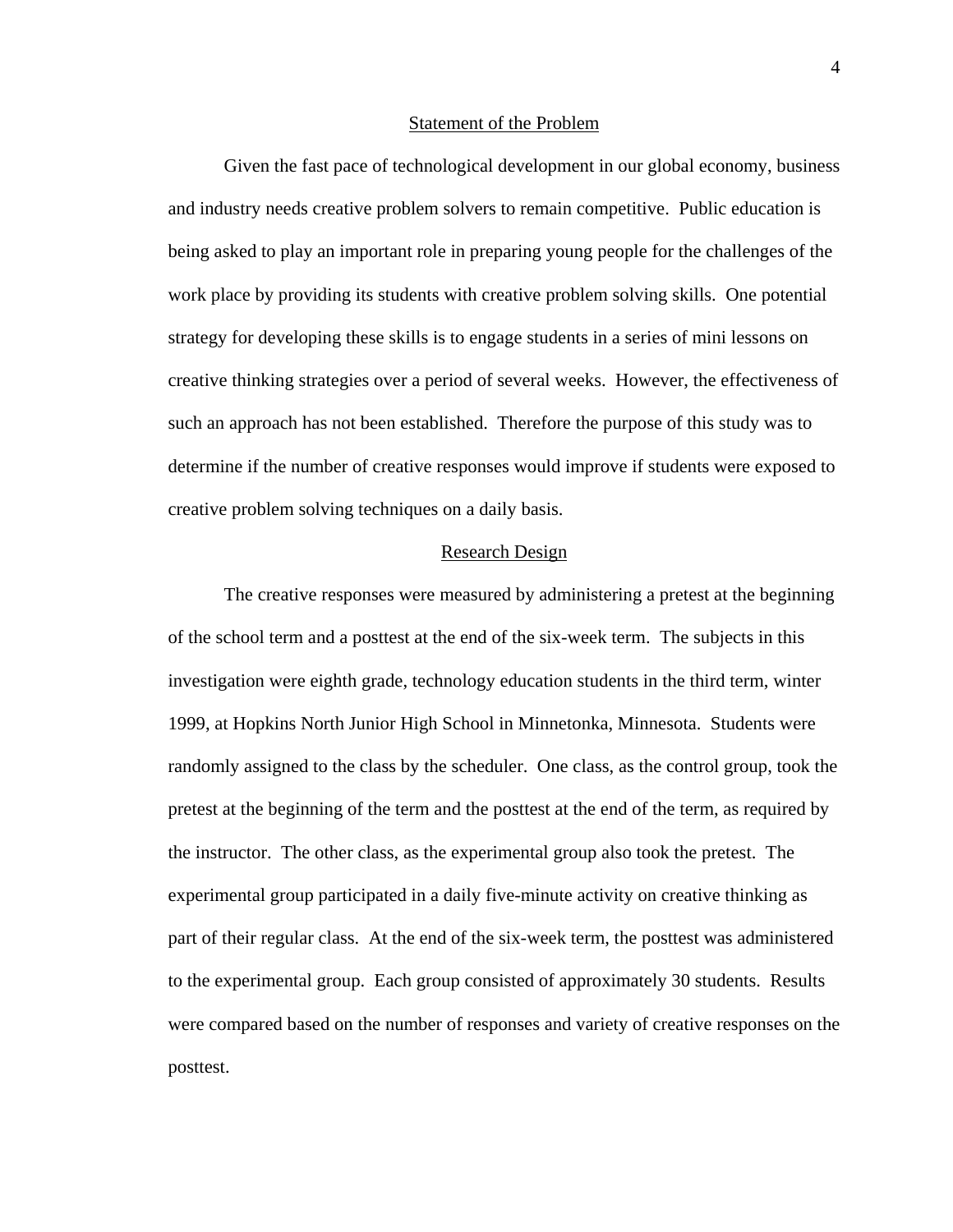# Hypotheses

The specific hypotheses that this research sought to test were:

 1. There will be no significant difference in the number of creative responses from students who received 15 mini lessons on creative problem solving techniques and those who did not.

 2. There will be no significant difference in the variety of creative responses from students who received 15 mini lessons on creative problem solving techniques and those who did not.

#### Purpose of the Study

The purpose of this study was to determine whether the number of creative responses would improve if junior high students were exposed to creative problem solving mini lessons on a daily basis. While this sample is small, the results may lead to further investigation into including creative problem solving in the classroom. This is important because the business community contends these skills are important and that recent graduates do not possess these skills.

 Justification for this research was underscored by the implementation of the Technology for All Americans Standards. As districts and states look at the standards, the ability to show positive results adds to the support these standards garner. The ability to show that instruction within technology education courses prepares students with skills valued by business and industry recognizes that schools can respond to current student needs.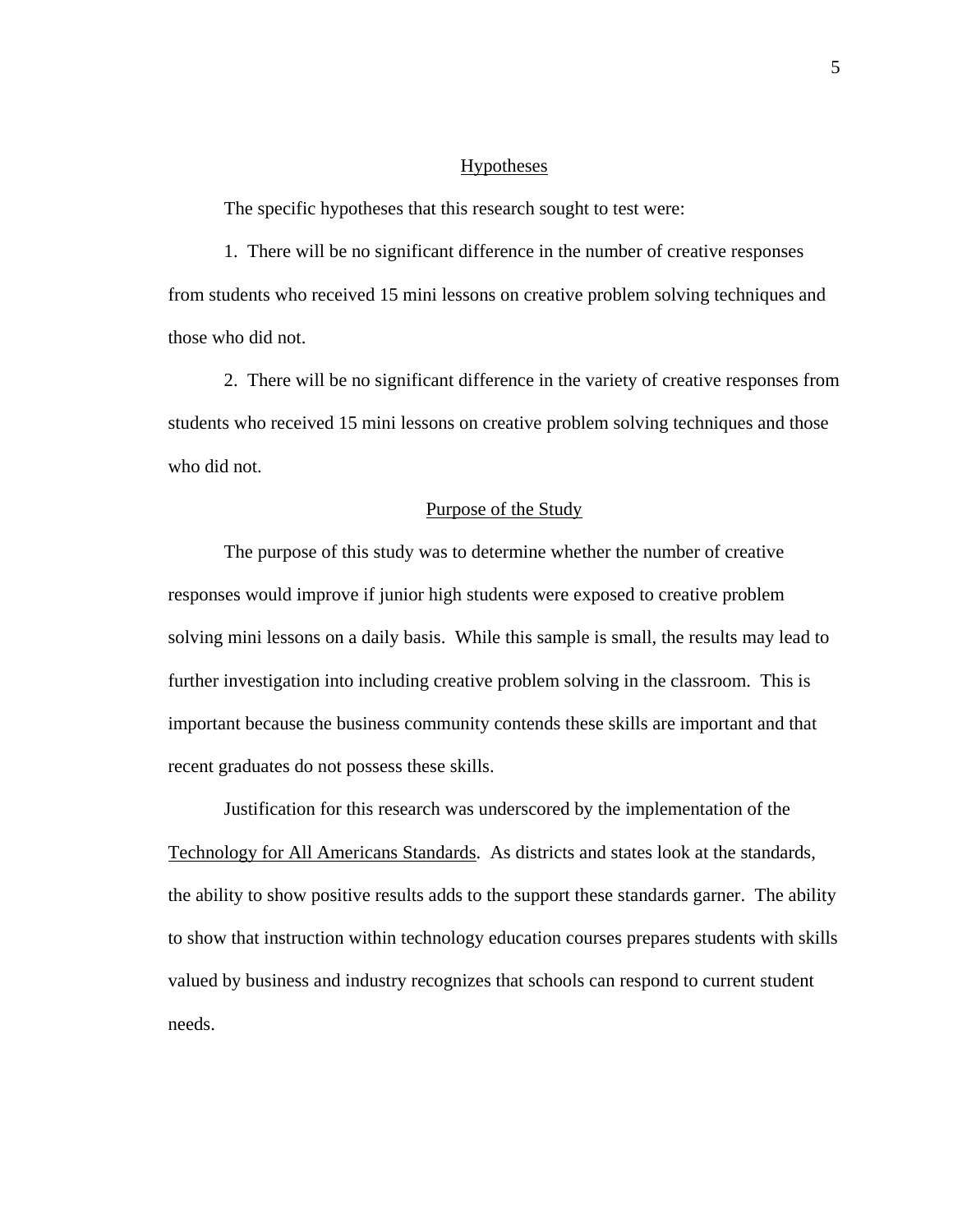The amount of research in the field of technology education is extremely limited. Technology education provides students with important life skills. As a discipline, research is necessary to show the importance and significance of technology education.

## Significance of Study

The significance of this study was to provide teachers at North Junior High School with support for including creative problem solving instruction in their curriculum. Guilford (1987, p. 42) asserts, "…even more important than drill in thinking exercises is the step of imparting knowledge of the nature of creative thinking." Rather than drill, teachers may begin to explain their thought processes and encourage creative thinking.

 Secondly, the results of this study can be used to instruct students in the creative problem solving skills necessary for the workforce. According to Mumford and Simonton (1997, p. 26), "the conditions confronting organizations place a premium on creativity and innovation, one cannot expect that simply acknowledging the need for creativity and innovation will necessarily result in a sudden burst of new ideas." With this in mind, it is critical to take time to improve student skills for creative problem solving. The information gathered was shared with school colleagues and parents in appropriate forums.

# Limitations of the Study

The limitations of the study were as follows:

1. The instrument was not a standardized test, and therefore would have only local significance.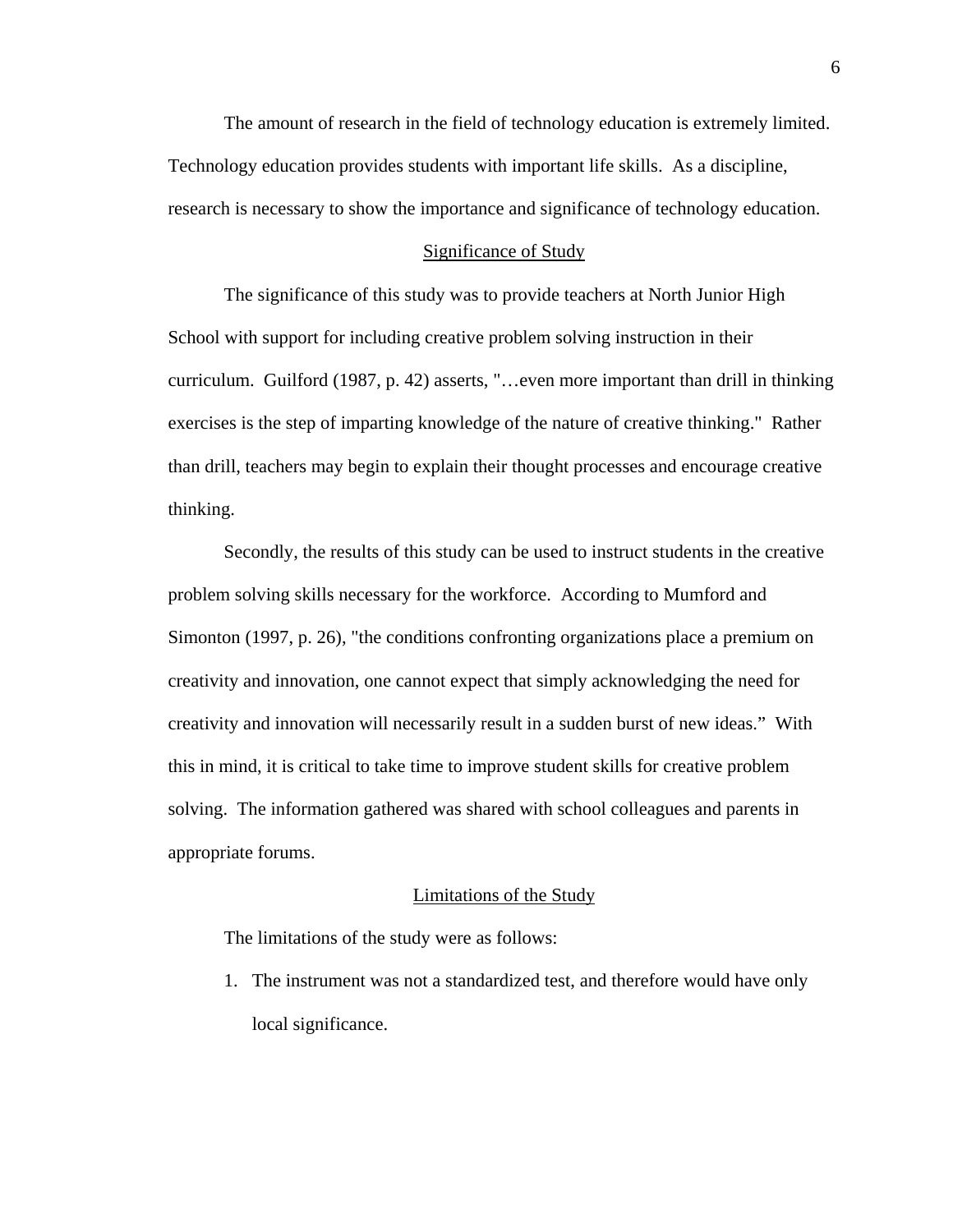2. Students were assigned to the class by the scheduler. Students were not tracked according to academics, although band and choir offerings have an impact on the size of a class as well as the student population in the class. This could not be avoided in the schedule.

# Assumption

 Every effort was made to monitor similar forms of instruction throughout the building. However, the research had to assume that the students' responses were not influenced by any other extraneous forms of analogous instruction between the administration of the pretest and the posttest.

# Definitions of Terms

For the purposes of this study, the following definitions of terms were used.

Quantity: The number of monograms produced by each subject in 5 minutes.

 Variety: The number of unique monograms produced by each subject in 5 minutes.

Critical Thinking: Thinking that is purposeful and goal directed.

 Problem solving: The systematic approach to identifying a need and arriving at a solution.

 Creative problem solving: The process of identifying challenges, generating ideas, and implementing innovative solutions to produce a unique product.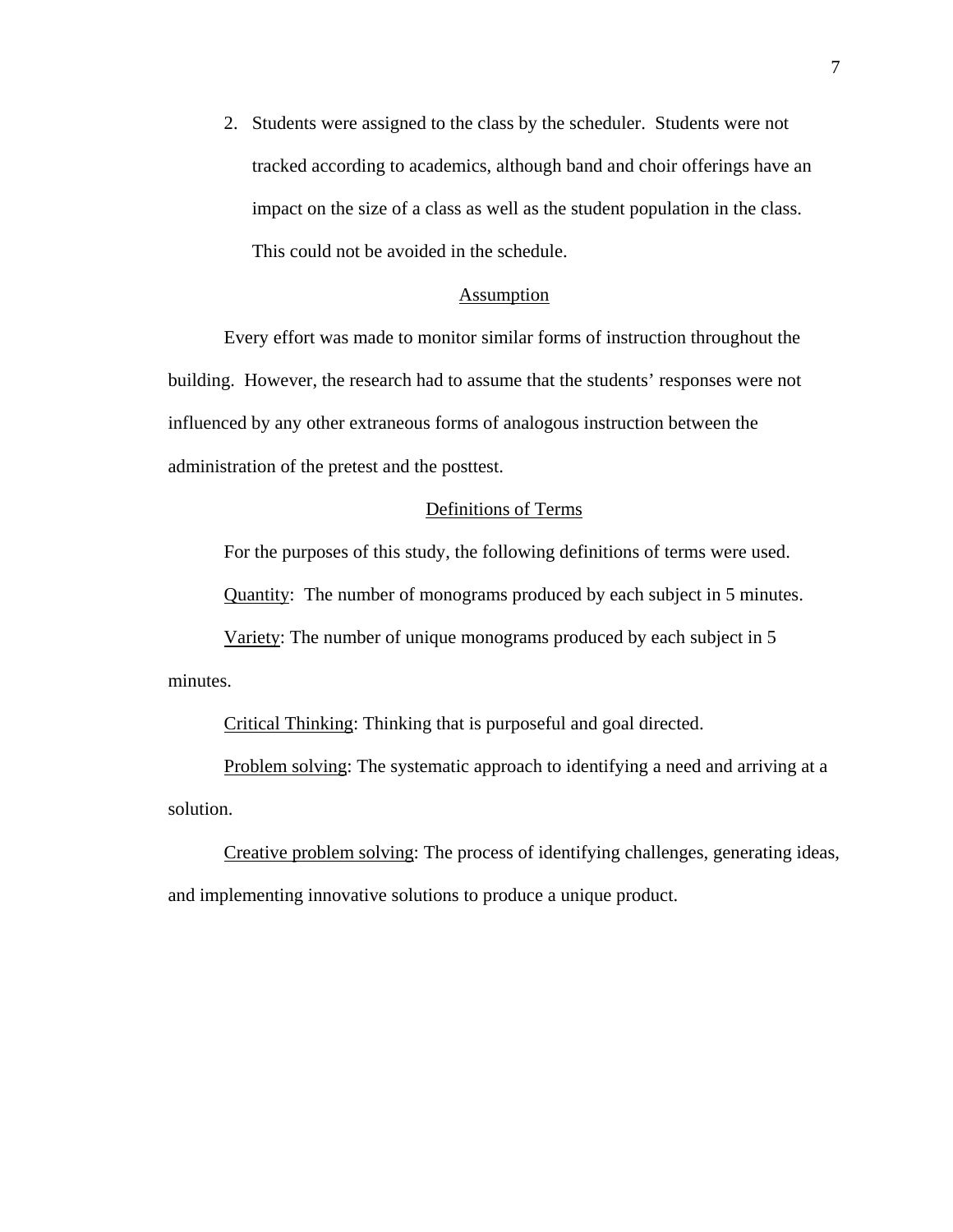# CHAPTER II

# Review of Literature

#### Introduction

 The purpose of this study was to determine whether the number of creative responses would improve if junior high students were exposed to creative problem solving instructions on a daily basis. This chapter will discuss what the literature revealed about the education system in relation to critical thinking, problem solving, and creative problem solving. The business community highly values problem solving and thinking skills; businesses spend money teaching these skills to their employees.

# Public Education

 The education system does not fare well in the literature. From elementary school through college, students were taught there was one "right" answer to a problem. Two plus two always equals four. "Students also learned that the quicker they got the right answer, the smarter they were (Hayes, 1989, p.18)." Creativity was never given the attention it deserved in standard educational settings. There seems to be no place in the traditional school curriculum for creativity training (Halpern, 1984, p.57). It is widely represented in the literature that the public education system does not understand how to teach critical thinking skills effectively. Implicit in education is the notion that thinking is simply intelligence in action, just as traffic is cars in motion (de Bono, 1982, p. 33).

Many of us teachers assert that it is our main objective to teach students how to think, and this means also to think constructively. Certainly, if we succeeded in this objective, there should be much evidence of creativeness in the product. I am convinced that we do teach some students to think,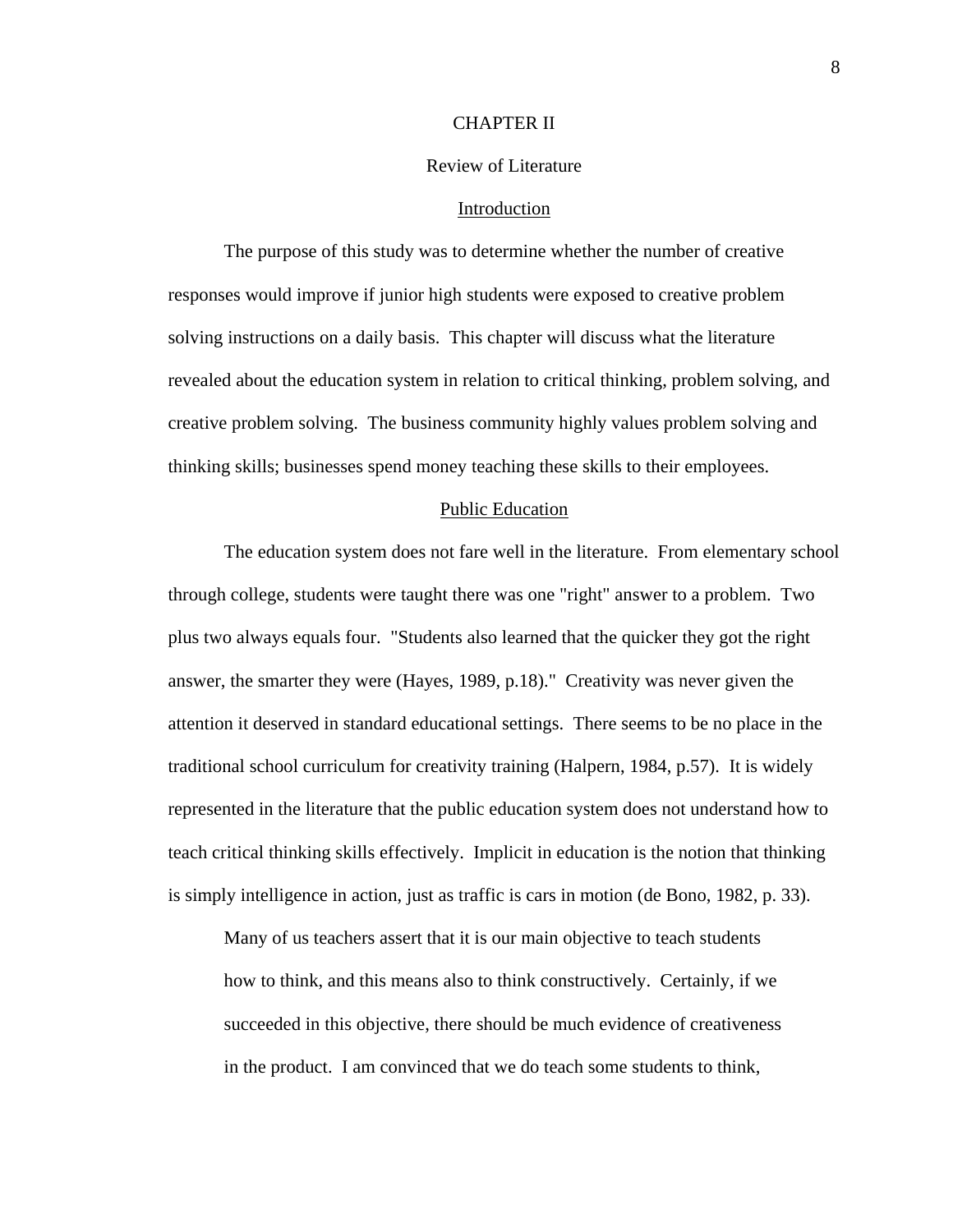but I sometimes marvel that we do as well as we do. In the first place, we have only vague ideas as to the nature of thinking. We have little actual knowledge of what specific steps should be taken in order to teach students to think. Our methods are shotgun methods, just as our intelligence tests have been shotgun tests. It is time that we discarded shotguns in favor of rifles (Guilford, 1987, p. 44).

 While much is said about schools not including creative problem solving in their curriculum, Houtz (1994, p.160) appreciates that with the number of factors involved (how very complex real schools and classrooms are), educators cannot assume all the roles necessary to achieve the environment in which creativity can thrive.

 Guilford recognized that the development of creative thinking is not known for achieving miracles. If it were possible to lift the population's problem solving skills by a small amount on the average, the summative effect would be incalculable. He also realizes that creative problem solving usually occurs outside the academic setting. In order to achieve widespread results within the population, the methods of training needs to be incorporated in the academic world.

 The goal of education seems to be stockpiling information. Memory work contributes to cognition and memory; but does not approach the functions of productive thinking and evaluation. Skills must be developed for using information as well as for storing it. Instruction should be problem-centered. The student should encounter many problems; problems that are difficult enough to be challenging, but not so difficult as to discourage effort. Creative behavior should be rewarded with intrinsic rewards being the most effective. Skills in evaluation should not be overlooked, but personal criticism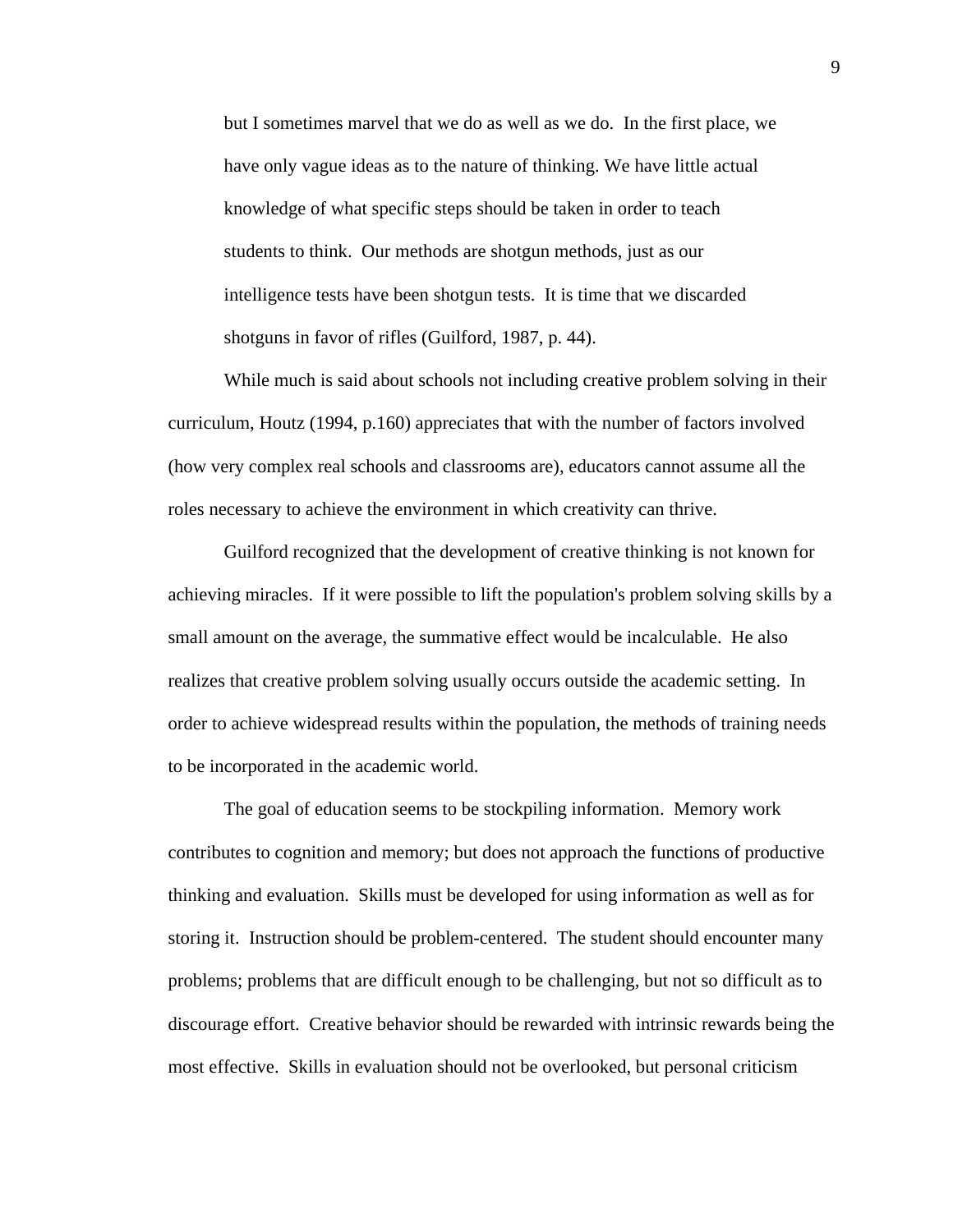should be kept at a minimum. Students should be taught to be flexible in their thinking (Guilford, 1987, p. 60).

 Guilford also noted that the setting and climate of the school must support creative learning. He suggests that the curriculum be designed around various kinds of problems. Students should be given the chance to discover information - not have it disseminated to them.

# Problem solving

 According to Von Oech (1983), problem solving is a distasteful task performed when something goes wrong. While many people think of creativity as a pleasant "task" resulting in something new. Yet creativity is actually a problem solving process

 According to Thayer-Bacon (2000, p. 12), the basis for scientific reasoning can be traced back to Aristotle: we develop hypotheses and then test them to see if they really work before we draw any conclusions. Critical thinking is a tool that can help us find solutions and justify our arguments. There is something creative about all genuine problem solving. Although it is easier to see problem solving events in the work of the scientist and technologist, they also abound in everyday personal affairs. We can say that any kind of artist also solves problems. In this case, the problems are concerned with self-expression and communication (Guilford, 1987, p. 46).

# Creative Problem Solving

 According to Torrance (1972), America is historically recognized as a leader in mechanical inventions. The founding fathers were innovative in bringing new forms of government into the world. Torrance recognized that social and legal systems have not been so fortunate with innovations because there is no reward system for innovative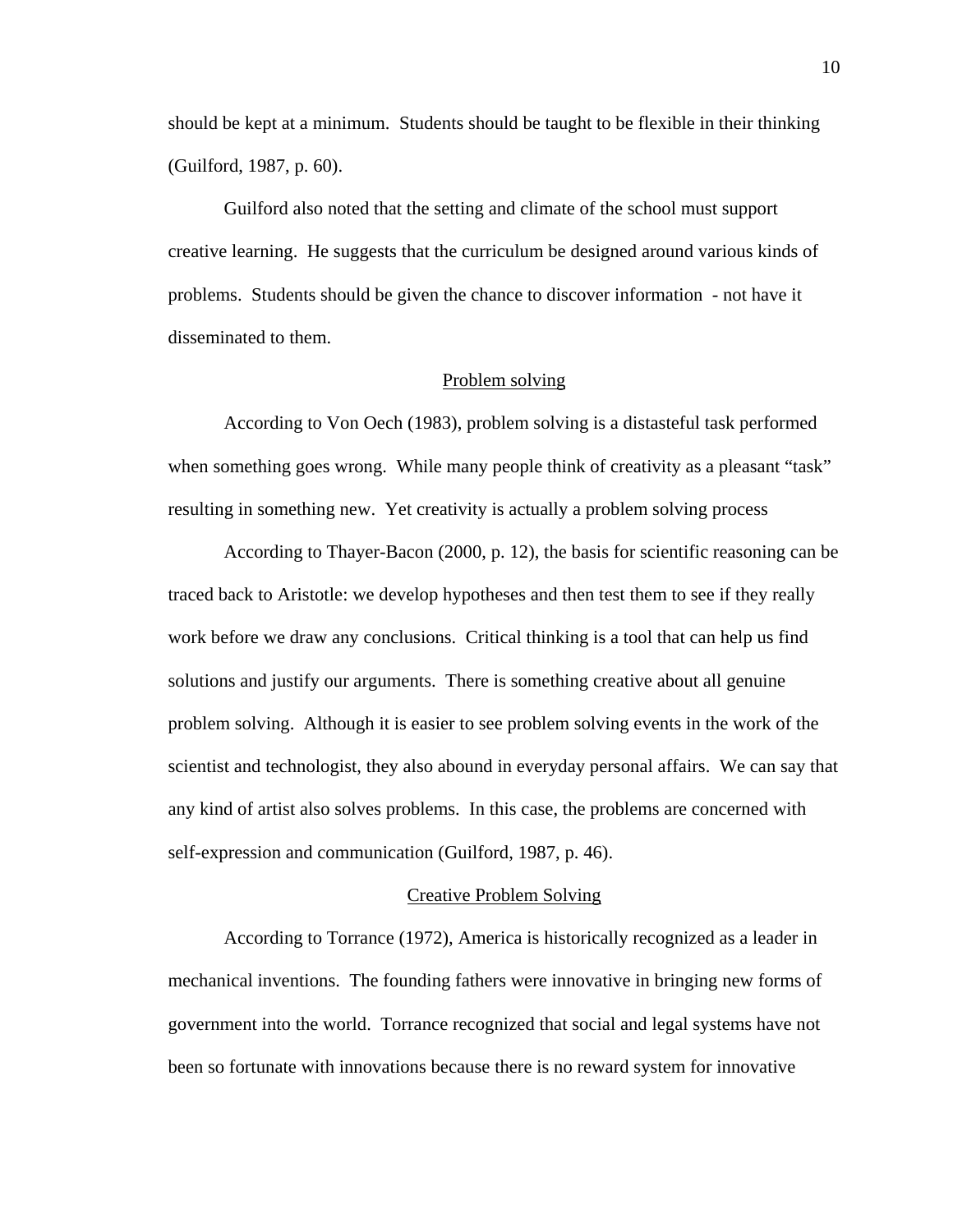social ideas. The patent system richly rewards the inventor and innovator. He said we must reward creative behavior to encourage its existence.

 Considered the leading proponent of creative thinking, Torrance studied the results of creativity testing at different times. He notes that before 1960 there were few studies. In 1972, he reported on the results of 142 studies of creative thinking in children, which utilized ten different types of interventions. Of the 142 studies, 102 were successful. In 1983 he reviewed a total of 308 studies of creative thinking programs involving school age children using different approaches in teaching creative thinking. Again, the success rate was 70% (Torrance, 1987, p. 192).

 A basic timeline of critical thinking skills in education, according to Mayer (1988, p. 29), recognizes that the 1930's and 1940's saw an influx of creativity training in industry, followed by the 1950's, which tried remediation of problem solving in college students. The 1960's were a time of teaching productive thinking skills to elementary school children; while in the 1970's and 1980's there was direct teaching of thinking skills.

## Creative Problem Solving and Employment

 In working with businesses and organizations to teach thinking skills, de Bono (1985, p. 23) came upon a useful tool by using a variety of colored hats to identify different types of thinking. The artificiality of the hats helped establish rules for the game of thinking. Wearing a red, green, or blue hat requires that participants think in a certain way, or they change the way they may be thinking. De Bono asserts that the more the hats are used, the more they will become part of the thinking culture. This makes focused thinking much more powerful.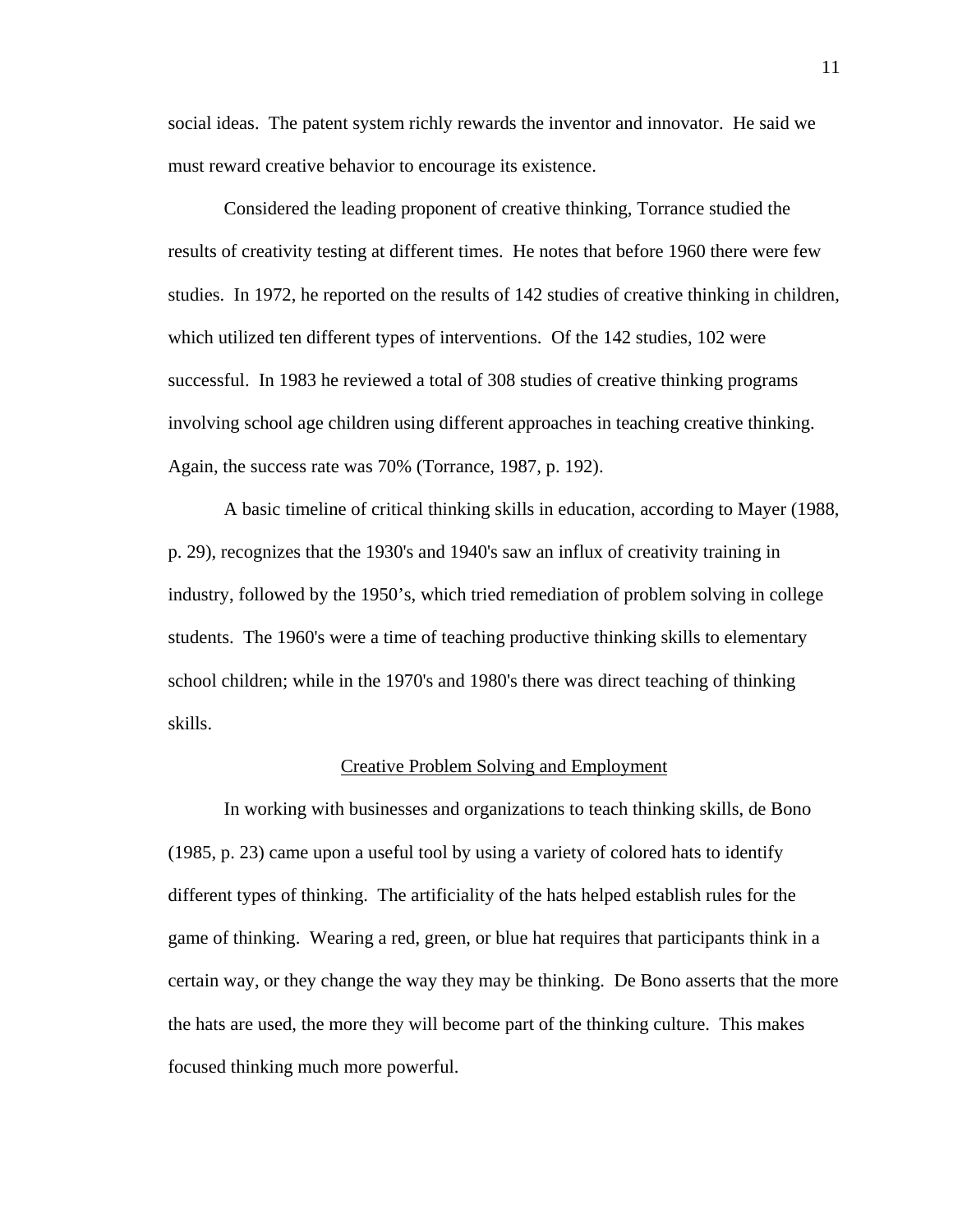Many businesses and organizations put this and other thinking programs into practice. The environment within General Mills supports creative solutions. General Mills routinely offers creative problem solving courses for division leaders and teams. Employees implement the strategies learned and build a repertoire of creative ideas and approaches.

 Basadur's (1987) research addressed the increasing awareness in business and industry regarding the tools available to increase organizational creativity and effectiveness. With training these tools can be learned and systematically applied. However, increasing the creative performance of an organization requires more than just training. To sustain such increases over time requires the managing of many mediating variables, which if unattended, can totally undo training effects. Experience shows that when senior managers visibly model the attitudes and thinking skills associated with creative problem solving training, subordinates are much more likely to try using them on the job.

### Creative Problem Solving and Higher order thinking skills

According to Hayes, three tests are applied before an act is considered creative. First it must be original, second it must be valuable and finally the person who performed the act is considered to have special mental abilities.

 Creative problem solving does not occur in a vacuum, it allows people to build upon previous work or change previous assumptions. Thayer-Bacon (2000, p. 128) recognizes the difference between critical thinking represented by Rodin's Thinker, and what she calls constructivist thinking, where she uses the image of a quilting bee. This moves thinking from a solitary, logical reasoning activity to one where thinking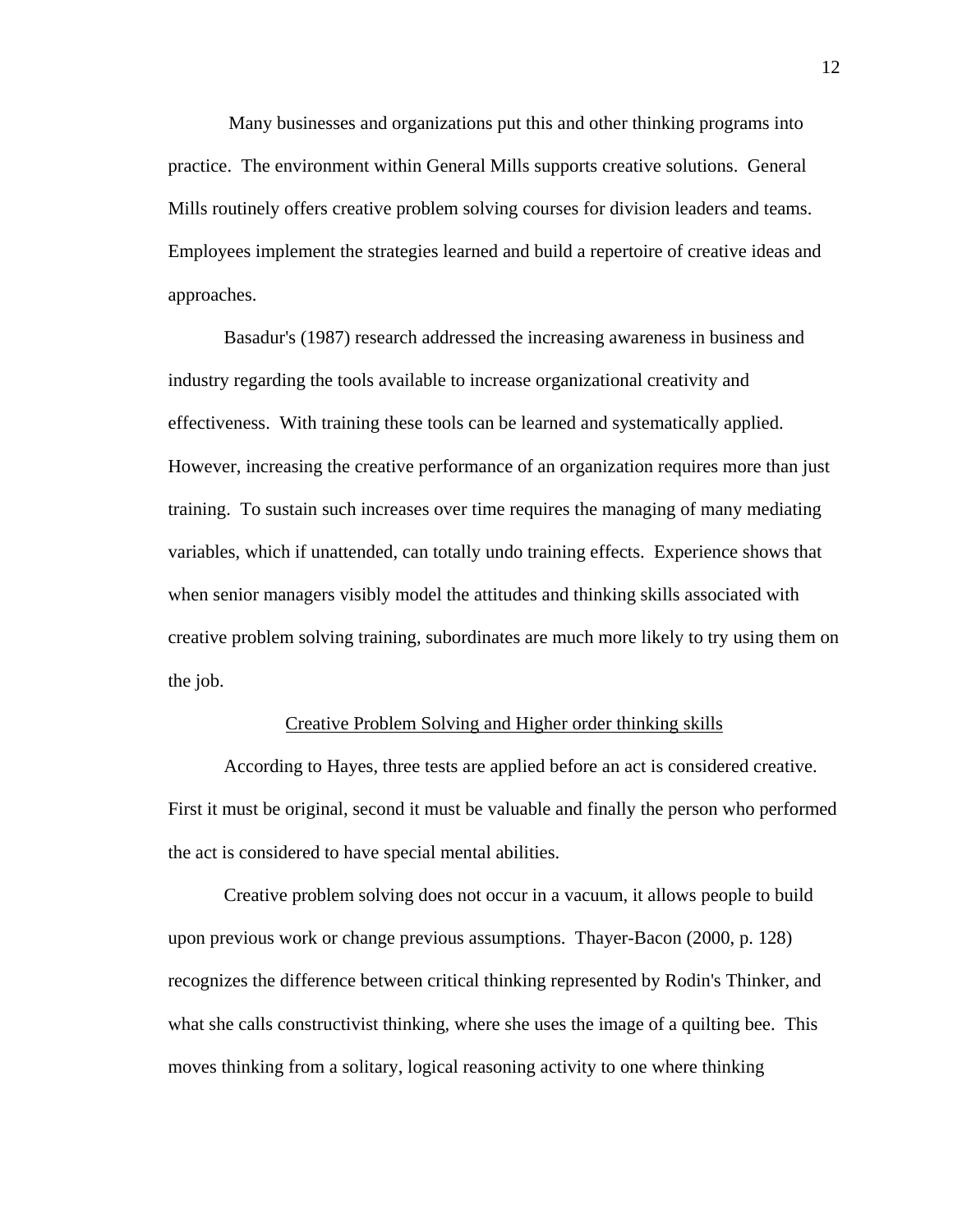represents a social endeavor, where knowledge is not found but is constructed by people as they interact with the world and people around them. Similarly, Bailin (1988, p. 52) asserts that creativity today is defined as a specific process or mode of thought. Once creativity is viewed this way, it can be taught.

 Edward deBono (1978) was the leading advocate of direct teaching of creative thinking skills. His instructional materials were widely adopted in England, Australia, Ireland, and Venezuela. In Venezuela, every school child takes a two-hour course each week in thinking skills. He also defends the reduction in time spent teaching information in order to focus on the direct teaching of thinking.

# Creative Problem Solving and extra curricular activities

 During the 1970's, creative thinking skills' importance received credible support with the introduction of national and international interscholastic competitions. Future Problem Solving Program and Odyssey of the Mind both encourage the introduction and practice of creative thinking. E. Paul and Pansy Torrance founded the Future Problem Solving Program with the goals of helping students to: (1) develop richer images of the future, (2) become more creative in their thinking, (3) develop and increase their communication skills. (4) develop and increase their teamwork skills, (5) integrate a problem solving model into their lives, (6) develop and increase their research skills. Each year, program participants suggest topics for the following year. Through a voting process, the topics are chosen as the problems for state and national competition for the following year. Government and community organizations also submit problems for the teams to research and address.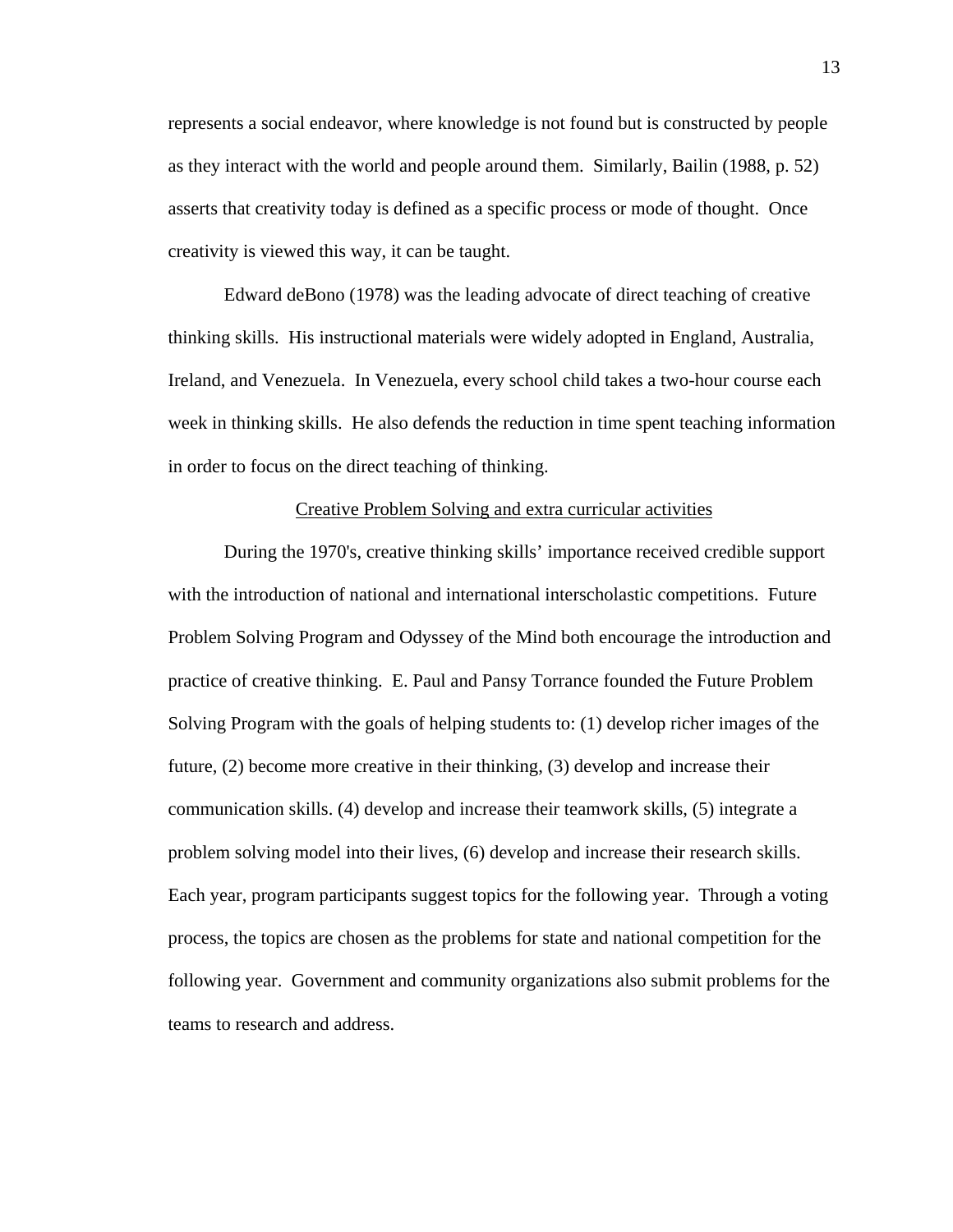Sam Micklus and Theodore Gourley founded Odyssey of the Mind, a creative problem solving competition, in 1978. This program encourages teamwork as the students work on a creative solution to a long-term problem. This program was designed for highly creative students capable of developing unusual ideas and insights. Evaluation is based upon the performance of the participants. Some problems may be non-linguistic where the participants do not speak as they present their solution. Mechanical devices and industrial design become an integral part of the solution. Spontaneous problems are also a part of the competition challenging the ability of the participants to "think on their feet." Teams advance from local, district, and state meets to the world competition held annually (Torrance, 1987, p. 199).

# Technology Education

 As a course of study, Technology Education teaches problem solving and encourages students to transfer these skills to other applications. Students very often "find" the solution as they work through the problem at hand. According to Thode, (1997, p. 24) we need to get away from parameters that limit how and what we teach, and use problem solving activities to meet the exploratory nature of our students.

## Design & Technology

Using design briefs, students are presented with a problem they need to solve. These may be real life situations, or teacher directed situations. The skills for problem solving and evaluating the results need to be taught for the student to be successful. The International Design Society of America (IDSA) participates in the International Technology Education Association (ITEA) annual conference in order to increase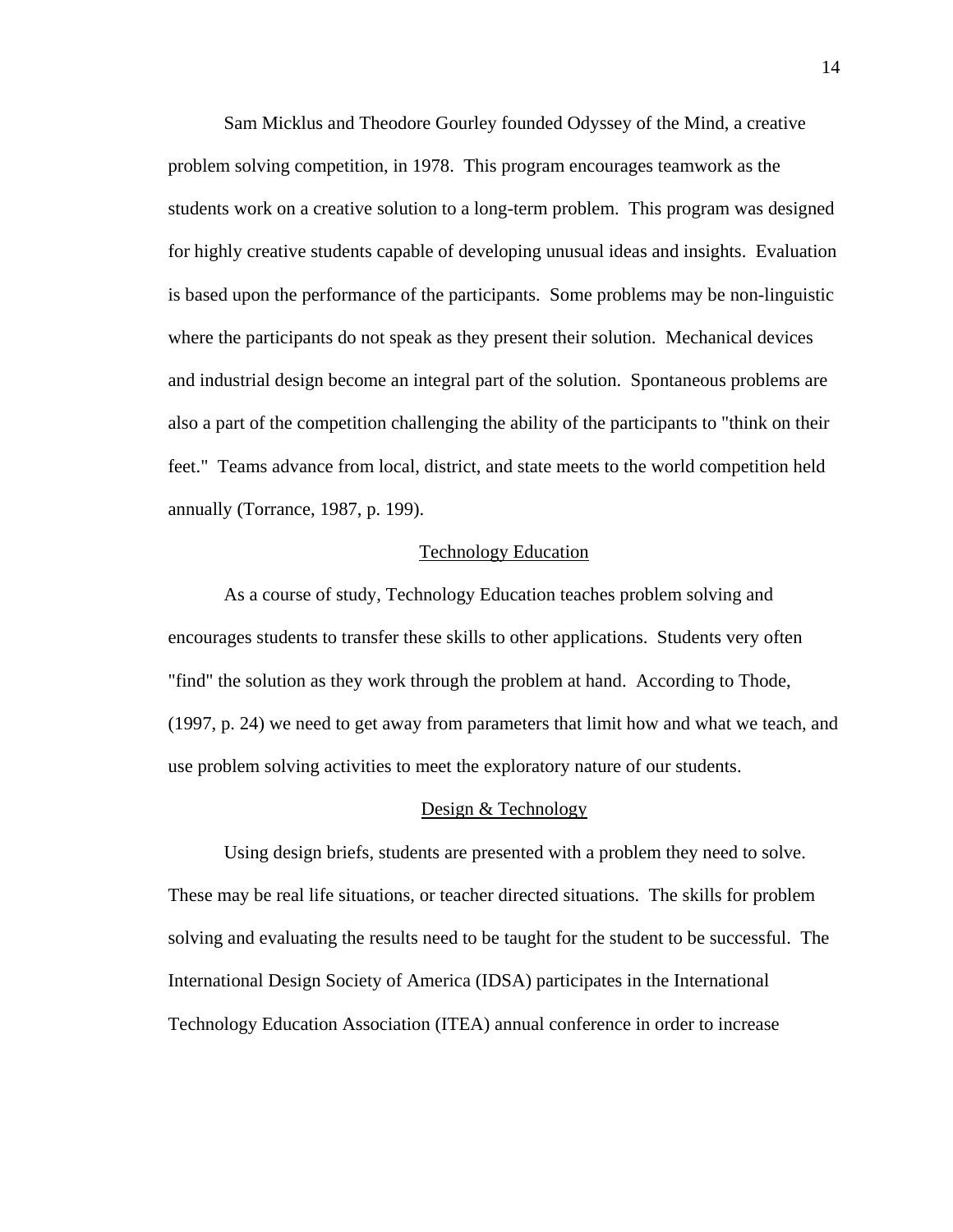teachers' awareness of how the design process can be incorporated into a thriving curriculum.

# Summary of Literature Review

 The literature does not show educational systems in a very favorable light as it approaches the creative problem solving process. The necessity of working with large groups of students and having them conform to the educational system produces students who have difficulty being innovative.

 Some programs were put into place to teach the skills of "thinking outside the box" (Von Oech, 1983, p. 10). Extra curricular activities, such as Odyssey of the Mind, and Future Problem solving programs were developed to expose students to creative thinking.

 Businesses value employees that have the ability to think creatively. In order to accomplish this, businesses bring in special instructors to train their managers and employees in how to develop a workplace that will incubate creative thinking. Technology education teaches problem-solving skills. Looking for more solutions and thinking about thinking will help students to think creatively.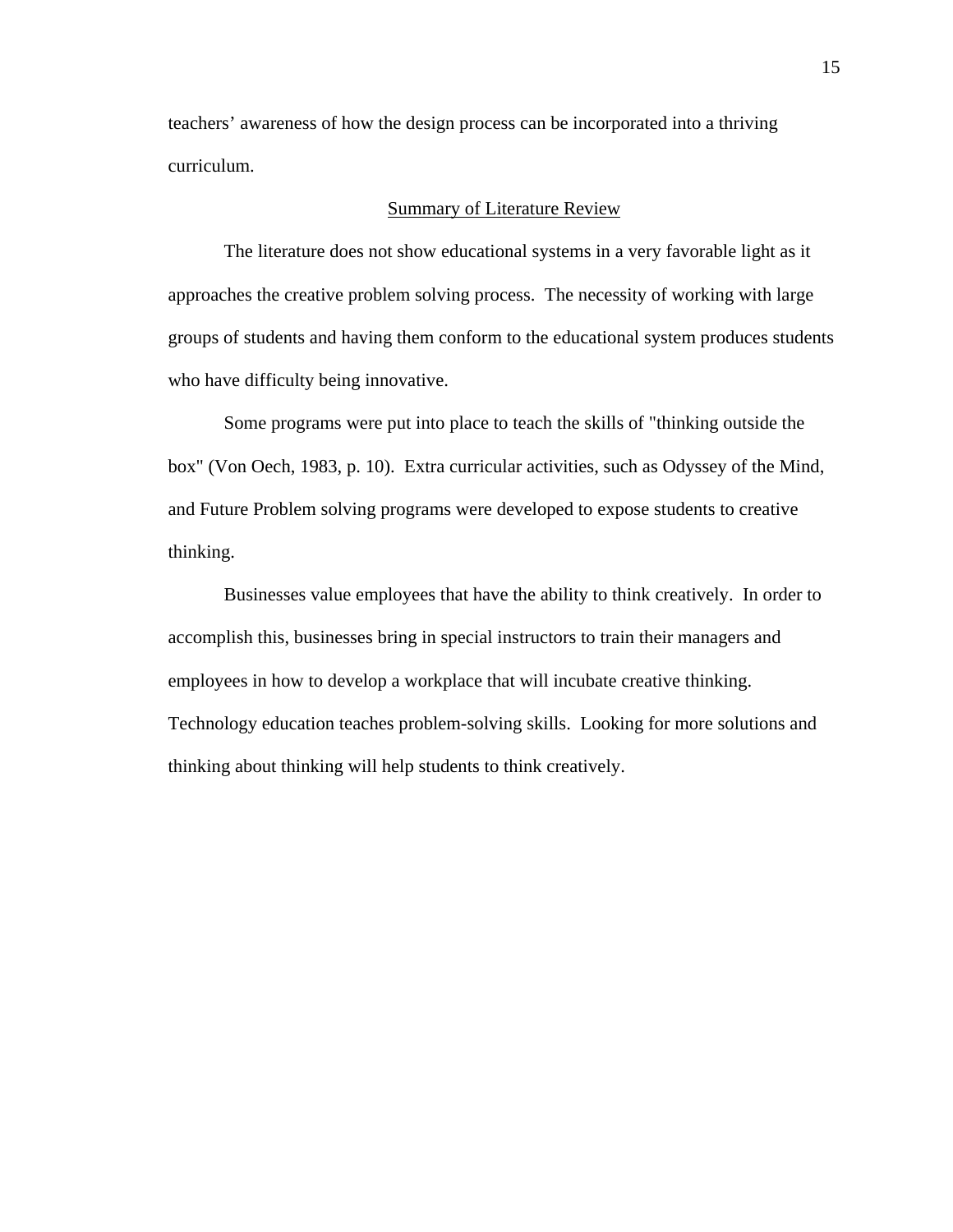# CHAPTER III

## Methodology

# Introduction

 The purpose of this study was to determine whether the number of creative responses would change if eighth grade students at Hopkins North Junior High were exposed to creative problem solving techniques on a daily basis. The following narrative will describe the subjects, instrumentation, treatments, data collection procedure, and the data analysis techniques used in this study.

 One potential strategy for developing creative problem solving is to engage students in a series of mini lessons on creative thinking strategies over a period of several weeks. However, the effectiveness of such an approach has not been established. Therefore the purpose of this study was to determine if the number of creative responses would improve if students were exposed to creative problem solving techniques on a daily basis.

 The creative responses were measured by administering a pretest at the beginning of the school term and a posttest at the end of the six-week term. The specific hypotheses of this research were:

 1. There will be no significant difference in the number of creative responses from students who received 15 mini lessons on creative problem solving techniques and those who did not.

 2. There will be no significant difference in the variety of creative responses from students who received 15 mini lessons on creative problem solving techniques and those who did not.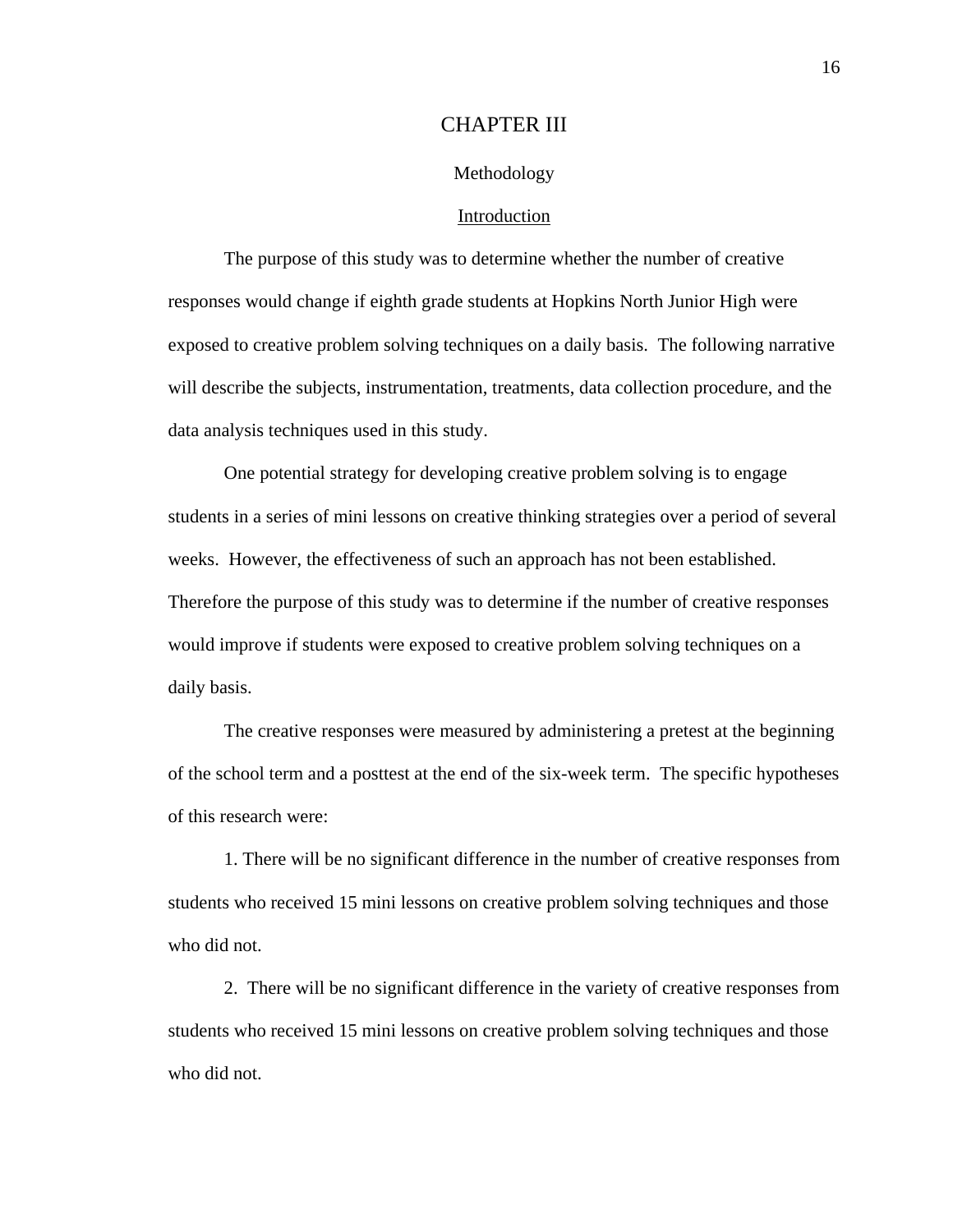#### Subjects

 The subjects in this study were students at Hopkins North Junior High in Technology Education course winter of 1999. The fourth hour class was the control group. The fifth hour class was the experimental group. The students were assigned to the classes by the scheduler. The fourth hour class had 21 participants and the fifth hour experimental group consisted of 24 participants.

# **Instruments**

 Based on the variables identified in the review of literature, a simple instrument was developed (see Appendix B) to gather and organize the number of responses to measure the total number of responses (quantity), and the number of different kinds of responses (variety). The assumption was that the number of different kinds of responses equals the number of creative responses. The pretest consisted of oral directions (see Appendix A) instructing the students that they would have five minutes to design as many different monograms as they could using the Hopkins High School initials. Each student was given a sheet with blank cells for 40 monograms.

 At the end of the term, the posttest was administered in the same manner. This time the students were to use the initials of North Junior High for the monogram and they again had five minutes to design as many different monograms as they could. The test instruments were collected at the end of five minutes.

 Two adults agreed to code the instruments. The coding scale is included in Appendix C. The same scale was used for the pretest and posttest. In cases where the coders did not agree, a third person also coded the instrument. Each instrument was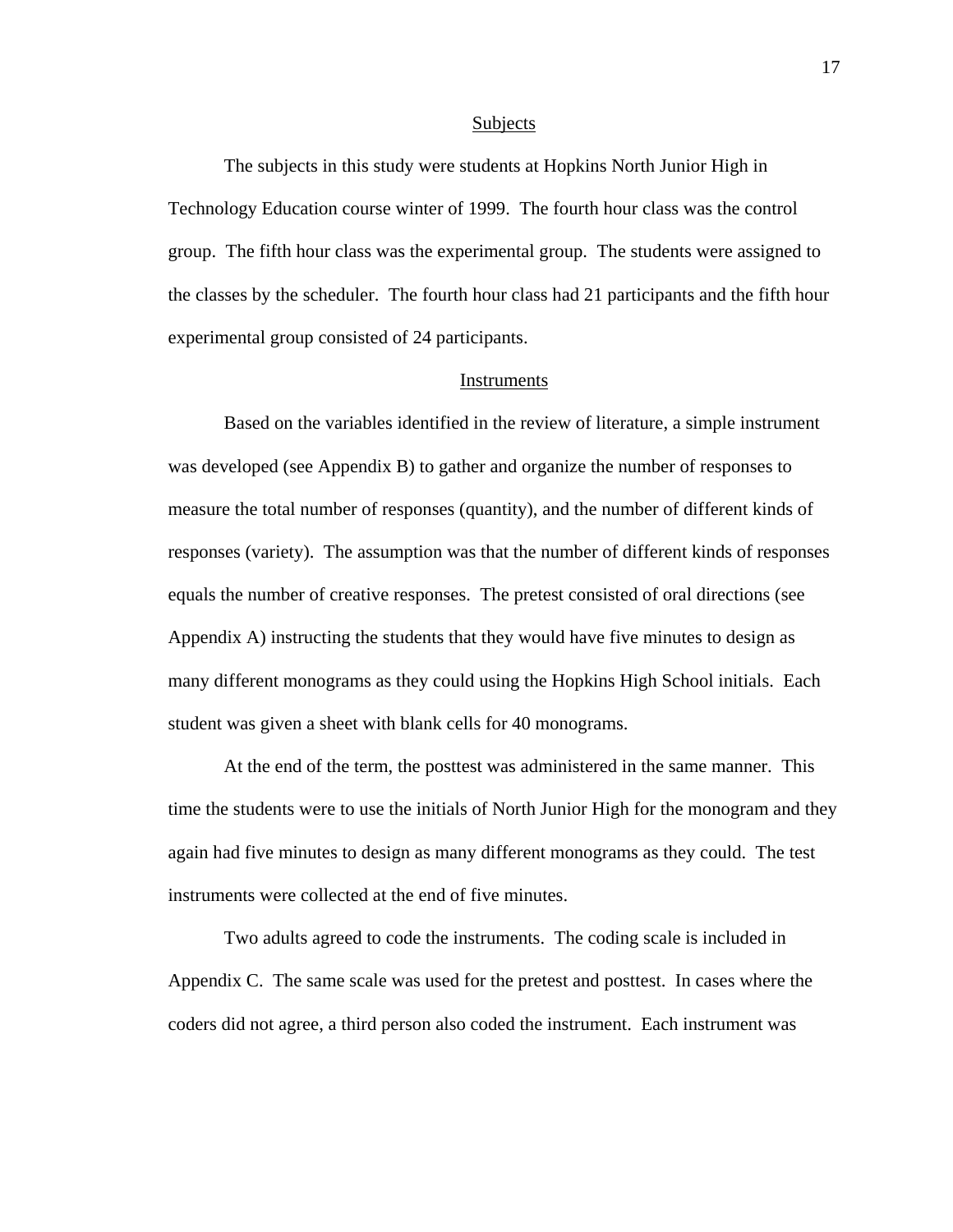coded for the total number of responses (quantity), and for the number of unique responses (variety).

## Pilot Test

 In order to ensure that the language of the instructions fit the situation, a group of five junior high students from the neighboring school participated in a pilot test, which was administered during the last week of October. Students were asked to stay after school for participating in the test. After the pretest was completed, students were asked if they understood the instructions, or if there was anything that was not clear. The pilot test helped to refine the questions and define the coding sheet.

# Procedures

 Two weeks before the term started, a letter requesting permission for student participation in the study was sent to the home of each student registered in the eighth grade, technology education course. A stamped envelope was included to facilitate return of the permission slip.

 On the first day of the term, students in the fourth hour control group and students in the fifth hour experimental group took the pretest. Two adults rated the pretest for total number of responses (quantity), and the number of different responses (variety). The treatment of the experimental group consisted of a five-minute creative problem each day for 25 days. Students were asked to record their responses in a notebook.

 Using information from science (SCAMPER) and from Thinkers Toolbox (Seymour, 1977, pp. 40-52) a notebook containing a collection of creative problem solving tools was used for 15 days. Each day different tools were introduced such as; eliminate, combine, substitute, exaggerate, associate, reverse, etc.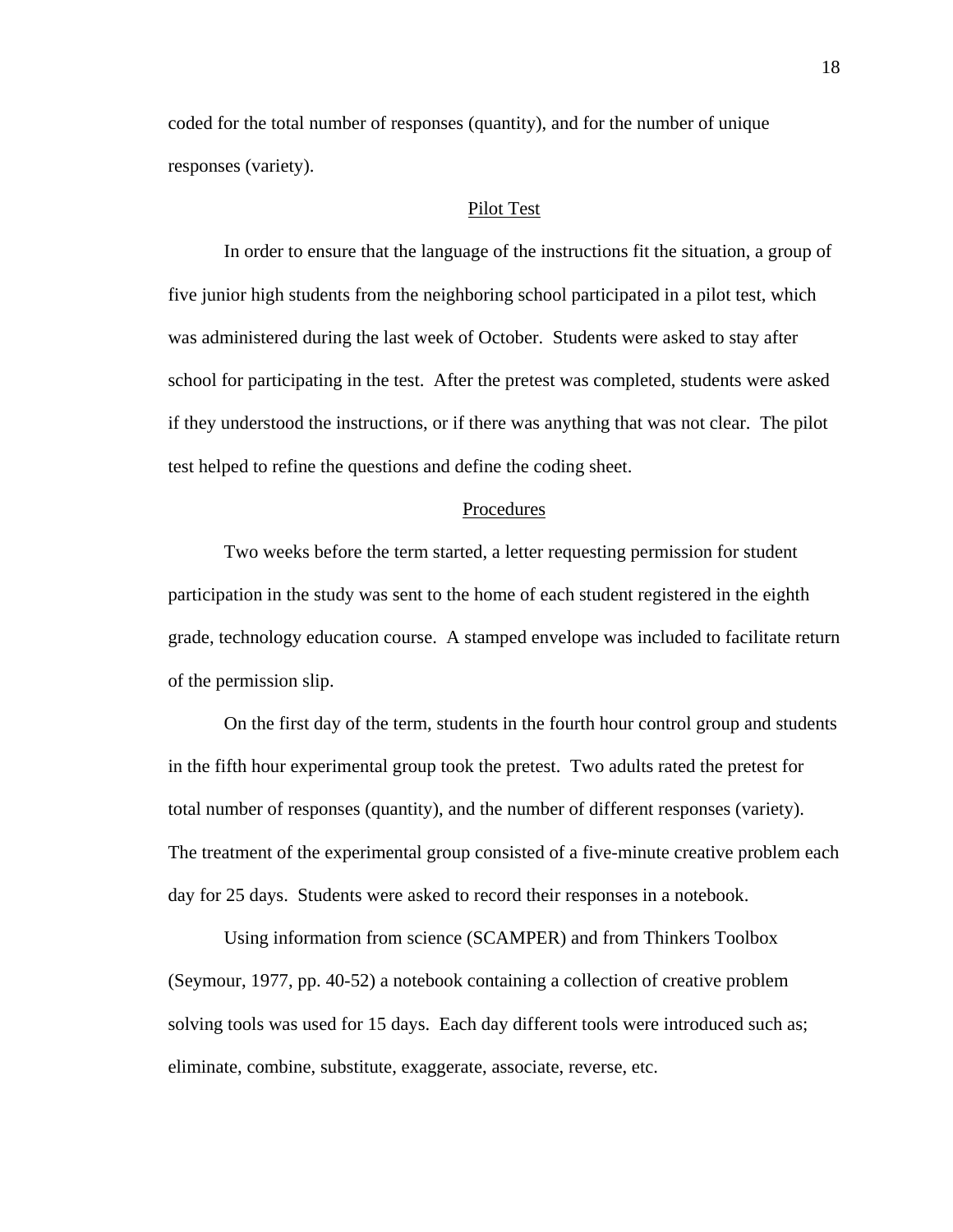The next five days consisted of problems, which rewarded common responses with one point and creative responses with three points. Examples of these problems are included in Appendix D. Students turned in their notebooks daily to receive points.

 The last five days consisted of nonlinguistic problems such as; given 50 toothpicks, 4 straws, and 1 piece of clay, build a structure that will support 10 nails for 3 seconds. Scoring was based upon each 4" increment in height that supported the ten nails put on one at a time.

 After 25 days, each group took the posttest. Two adults again rated the instruments for the total number of responses (quantity), and the number of different responses (variety).

# Data Analysis

 Each student generated two instruments, one the pretest, and the other the posttest. They were identified as being members of the control group or treatment group as well as being male and female. The data consisted of the total number of responses produced by each student. This was a number from counting the number of cells that had a design in them. The coders then evaluated each design according to a scale provided in Appendix C. Only the first response in any category was counted. If the student produced the same type of design it would not be recorded a second time. The quantity of different responses was noted on the coding sheet. This was a numerical value that could be compared against other student responses. Each student had a total of four measures; pretest quantity and variety, and posttest quantity and variety. The results from the control group and the treatment group responses were then compared to see if there were any significant changes in the responses.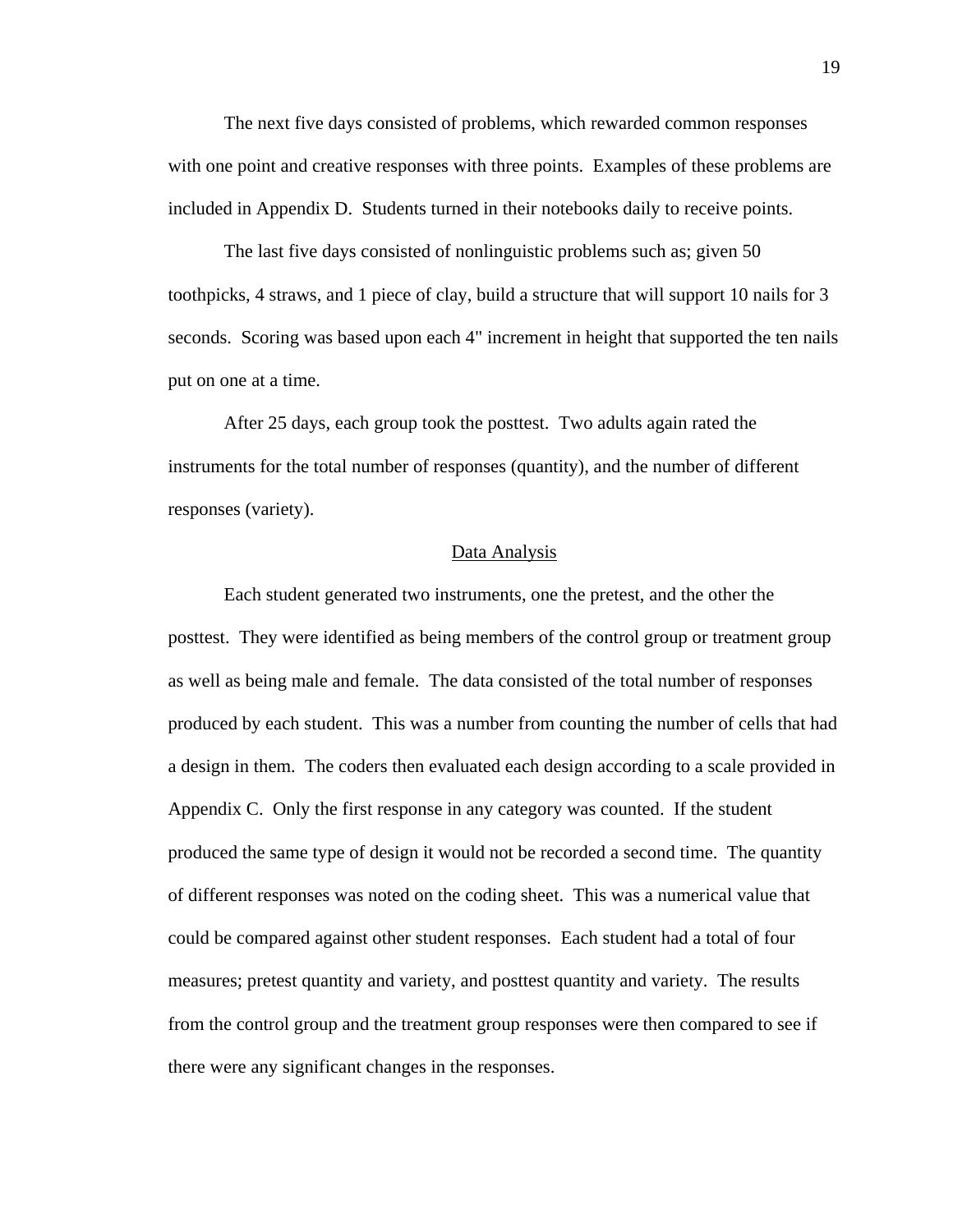# CHAPTER IV

# Results

### Introduction

 The purpose of this study was to determine whether the number of creative responses would change if eighth grade students at Hopkins North Junior High were exposed to creative problem solving instructions on a daily basis. The following narrative will describe the experimental design and the number and variety of responses produced by the control group as well as the treatment group.

## Experimental Design

 A pretest was administered to eighth grade technology education students enrolled in term three of the 1998-1999 school year. Students were assigned to the course by the school scheduler. The fourth hour class was the control group and the fifth hour class was the experimental group. The sample consisted of 21 students in the control group and 24 students in the treatment group. The treatment consisted of daily five-minute instruction in creative problem solving techniques for five weeks. The classroom teacher conducted the treatment instruction as part of the daily curriculum. A posttest was administered at the end of the six-week term. Students were asked to design as many different monograms as possible within five minutes for the pretest and posttest. The results of this study can be generalized to the eighth grade population at Hopkins North Junior High School.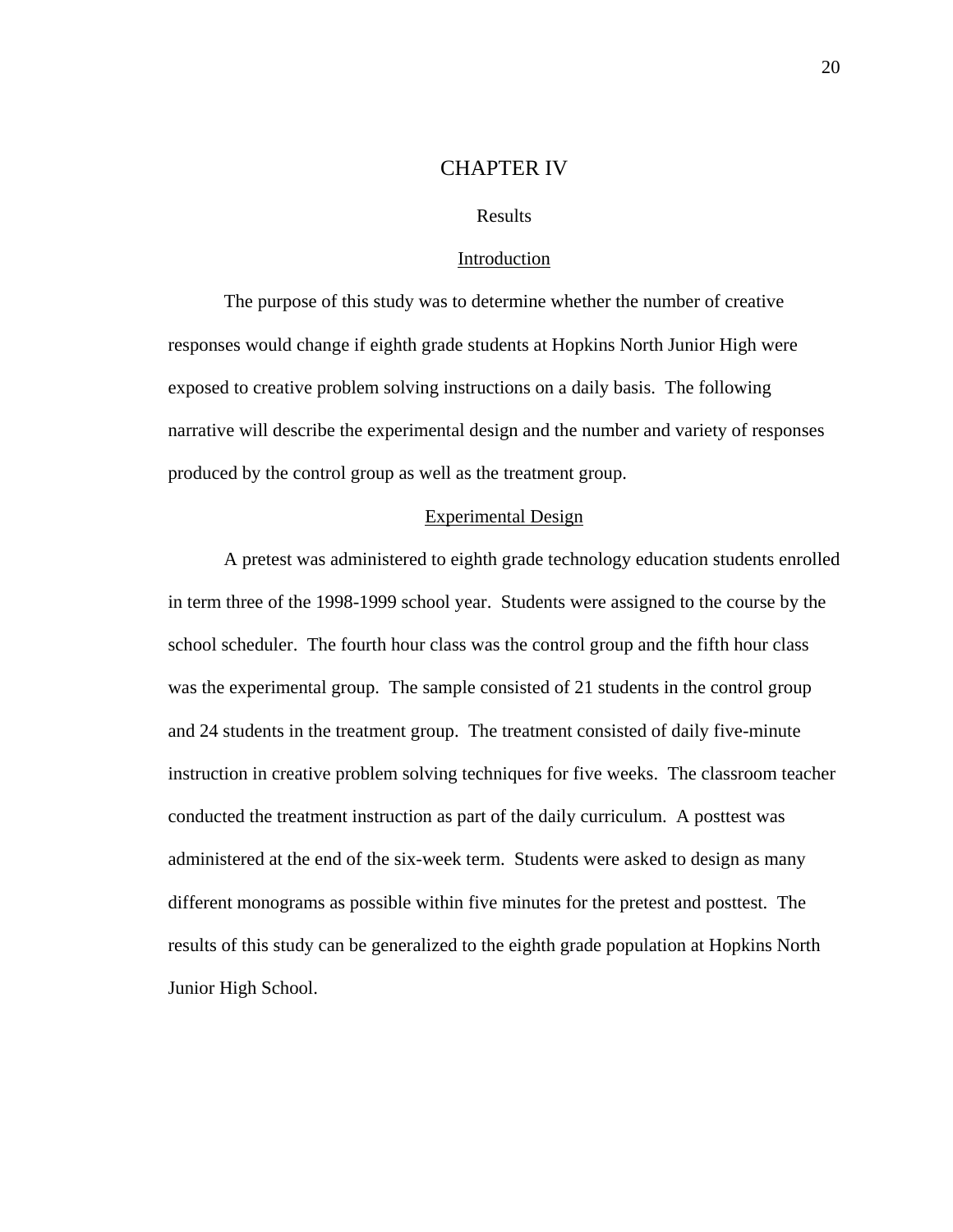#### Number of Responses

 One of the hypotheses that the study sought to test was there would be no significant difference in the number of creative responses among students that received instruction in creative problem solving techniques and those that did not. The students had five minutes to design as many different monograms as possible. The instruments were coded for the total number of responses (see table 1).

Table 1

Pretest Posttest Number of Responses

| Group     | Pretest | Posttest | n  |
|-----------|---------|----------|----|
| Control   | 9.2     | 9.4      | 21 |
| Treatment | 12.1    | 16       | 24 |

 The null hypothesis was rejected. The increase in the number of responses among the control group was negligible while the increase in the number of responses for the treatment group proved to be significant. Students that received instruction in creative problem solving techniques increased the number of monograms they were able to produce within the five-minute time frame.

# Variety of Responses

 Another hypotheses that the study sought to test was there would be no significant difference in the variety of creative responses among students that received instruction in creative problem solving techniques and those that did not. The students had five minutes to design as many different monograms as possible. The instruments were coded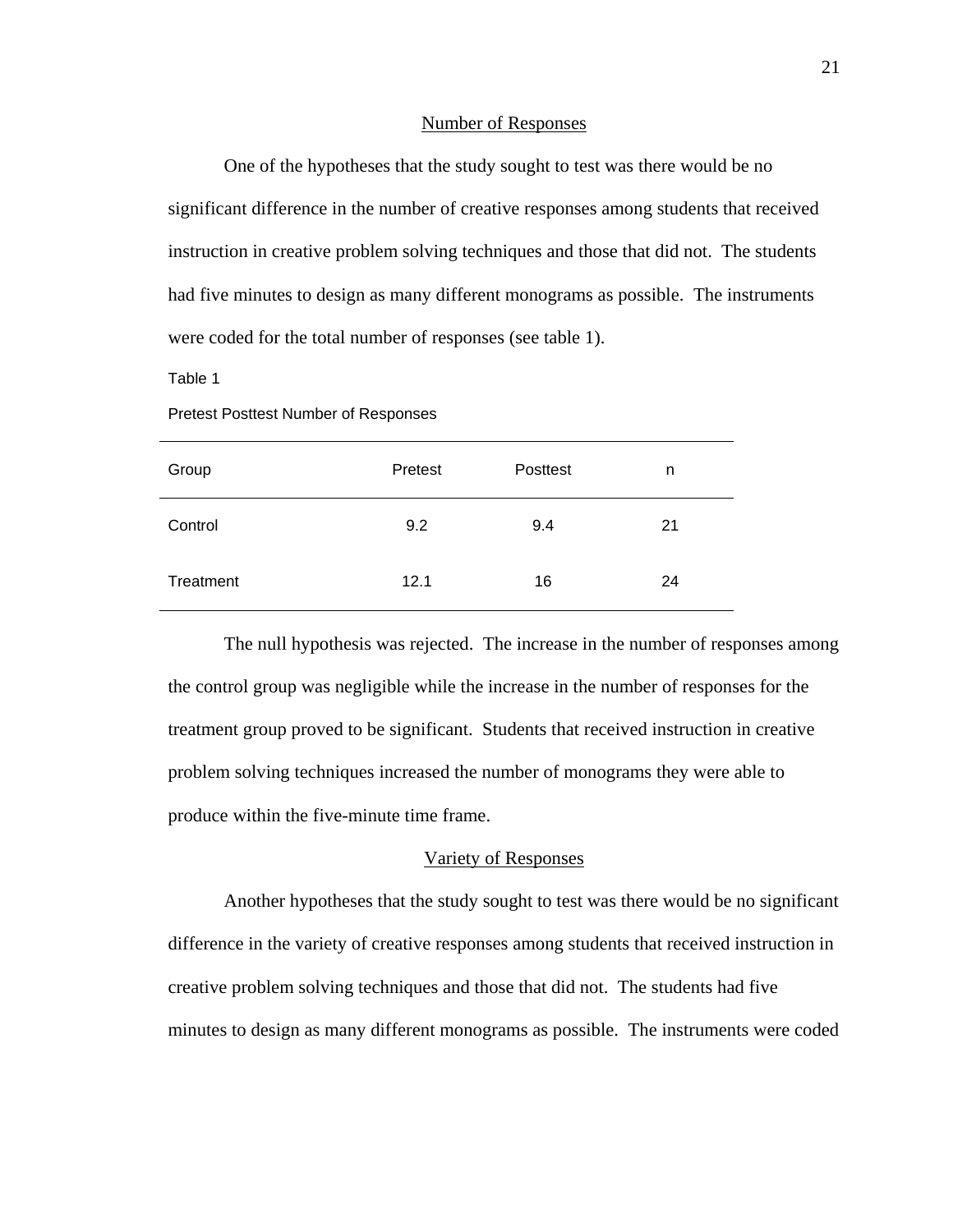for the number of different types of responses based upon the rating scale in appendix C

(see table 2).

Table 2

Pretest/Posttest Variety of Responses

| Group     | Pretest | Posttest | n  |
|-----------|---------|----------|----|
| Control   | 6.1     | 6.0      | 21 |
| Treatment | 6.3     | 7.3      | 24 |

 The null hypothesis was supported. There was no significant increase in the variety of responses among either the control or treatment group.



Pretest vs Posttest Responses

Figure 1 Pretest versus posttest number of responses.

 The increase in the quantity of responses is evident when looking at figure 1. The increase in quantity of responses among the control group is significant. The variety of responses change was negligible. Therefore, both of the hypotheses were rejected.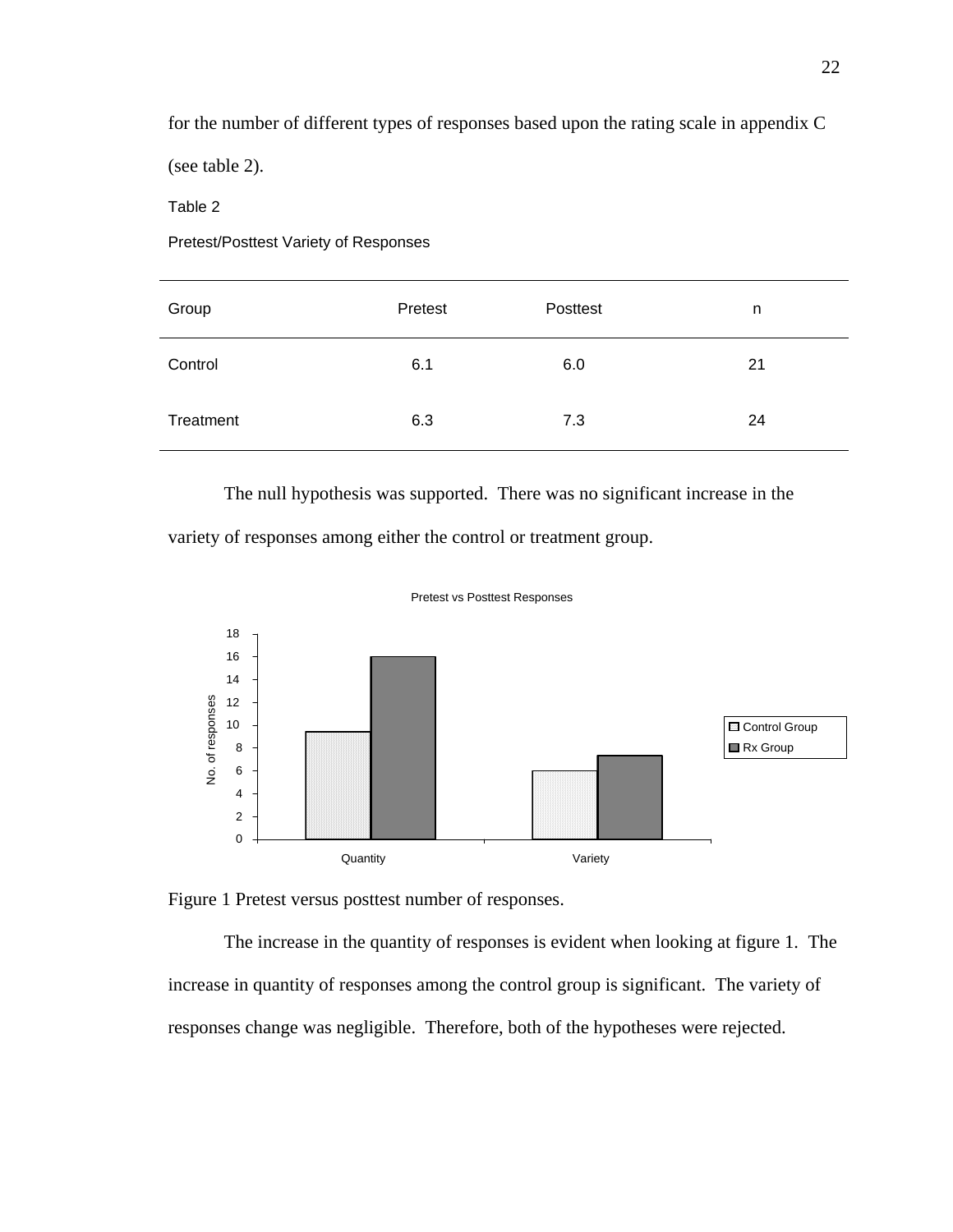# Control Group versus Treatment Group

 One of the hypotheses the study sought to test was that the number of responses would increase for students that received instruction in creative problem solving techniques. The results of the posttest for the control group and the treatment group show a significant increase in the total number of responses for the treatment group. The results of the posttest variety of responses for the control group and the treatment group show no significant increase in the quantity of the variety of responses (see table 4).

# Table 3

| Group     | Number | Variety | n  |
|-----------|--------|---------|----|
| Control   | 9.4    | 6.0     | 21 |
| Treatment | 16     | 7.3     | 24 |

Posttest Number and Variety of Responses

 Table 3 displays the relationship between the posttest responses based upon control group or Rx group. There was no posttest difference in creative responses between the eighth grade students in the experimental group and the control group.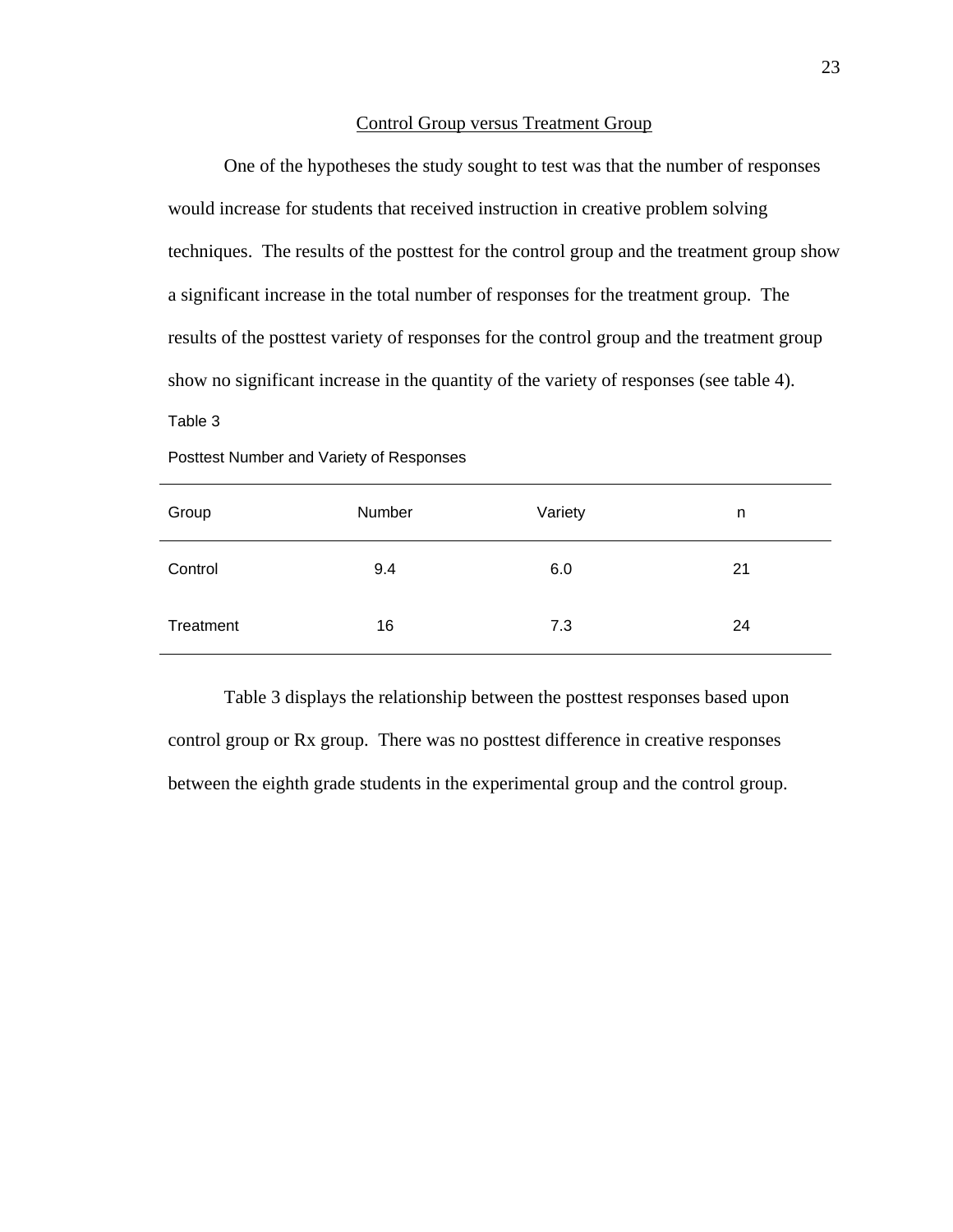# Table 4

# Variances - t test for Equality of Means

|                          | t value  | df | 2-tail Significance |
|--------------------------|----------|----|---------------------|
| <b>Quantity Pretest</b>  | $-2.644$ | 43 | .05                 |
| <b>Variety Pretest</b>   | $-638$   | 43 | <b>Not</b>          |
| <b>Quantity Posttest</b> | $-3.367$ | 43 | .01                 |
| <b>Variety Posttest</b>  | $-1.882$ | 43 | .00                 |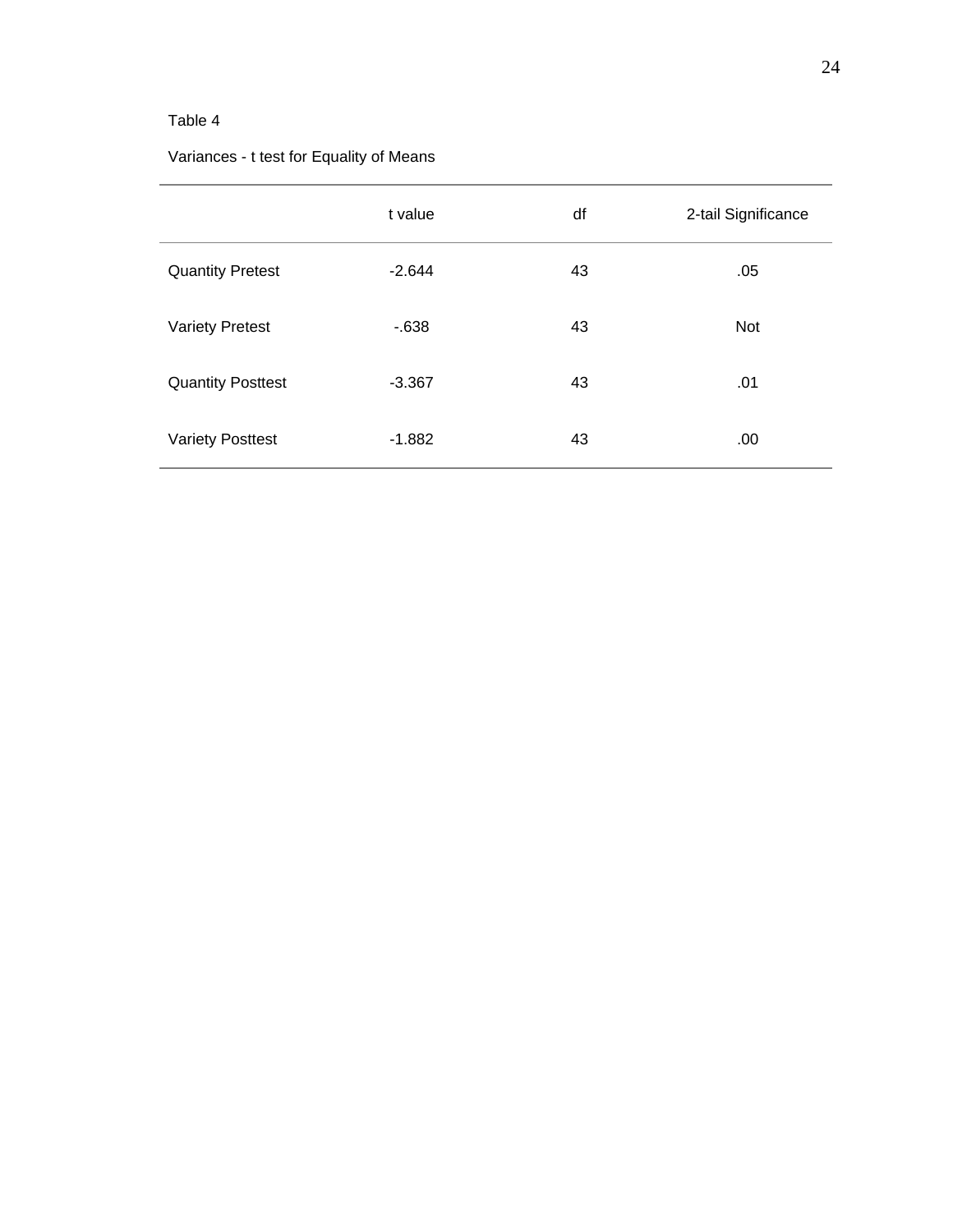# CHAPTER V

Summary, Conclusions, and Recommendations

# Introduction

 The purpose of this study was to determine whether the number of creative responses would change if eighth grade students at Hopkins North Junior High were exposed to creative problem solving instructions on a daily basis. The following narrative will describe the study and present its findings, conclusions, and recommendations.

# The Design of the Study

 This study administering a pretest to eighth grade technology education students enrolled in term three of the 1998-1999 school year. Students were assigned to the course by the school scheduler. The fourth hour class was the control group and the fifth hour class was the experimental group. The sample consisted of 21 students in the control and 24 students in the treatment groups. The treatment consisted of daily fiveminute instruction in creative problem solving techniques for five weeks. The classroom teacher conducted the treatment instruction as part of the daily instruction. The results of this study can be generalized to the eighth grade population at Hopkins North Junior High School.

# Findings

 The result of the study show significant increase in the number of monograms produced by students in the treatment group in comparison to those produced by the students in the control group. However, there was no evidence of significant difference in the variety of monograms produced by the treatment and the control groups.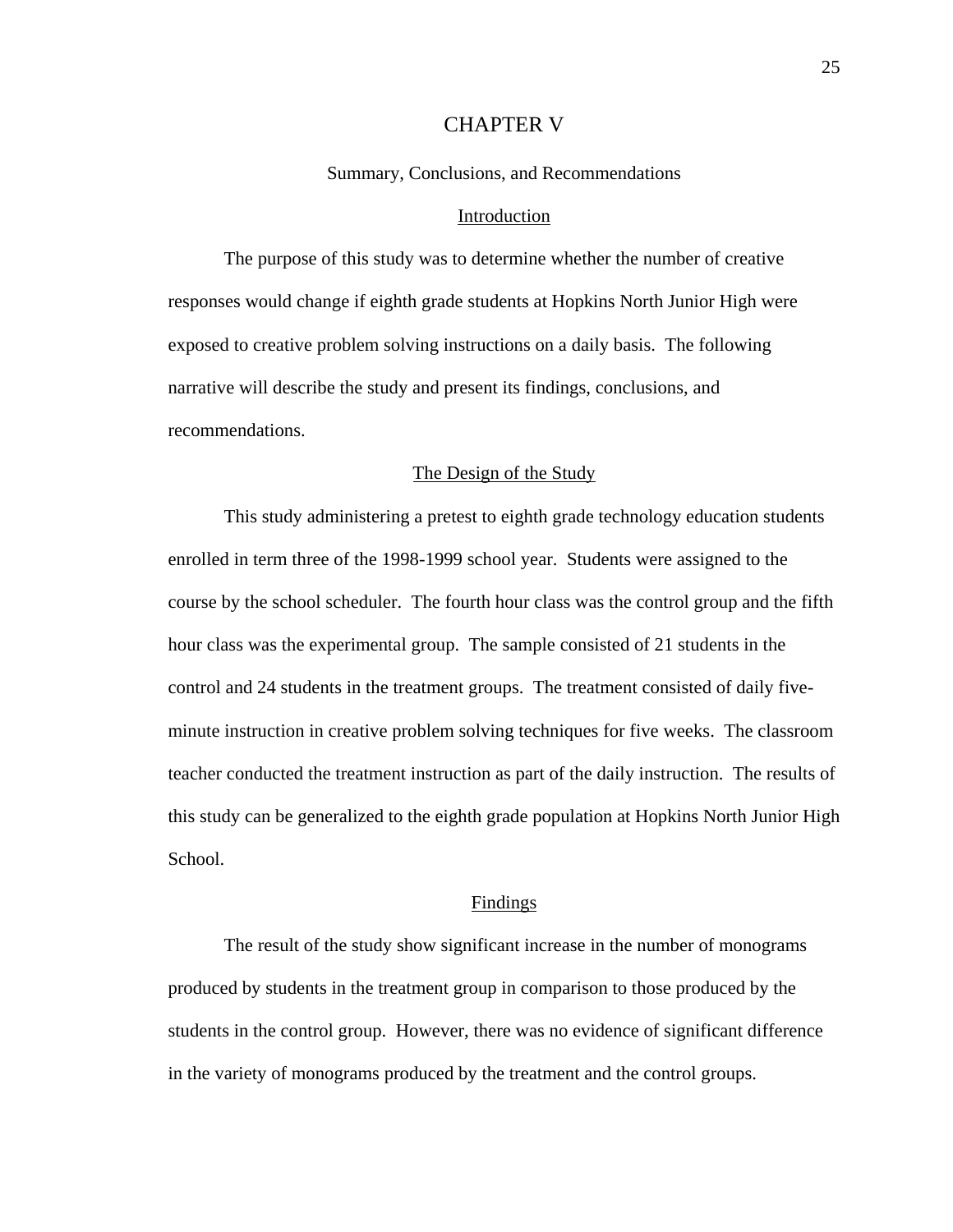Therefore, one conclusion of the study was the mini lesson was effective in increasing the quantity of monograms produced by students. Furthermore the lack of gains made in terms of the variety of monograms generated suggests students need richer lessons in creative problem solving techniques with more opportunities for practice and application.

# Summary

The specific hypothesis of this research were:

 1 Eighth grade students who participate in creative problem solving instruction will increase the number and variety of creative responses.

 The results fail to reject 1 because the variety of creative responses did not increase. The number of responses did increase significantly during treatment period.

 2 There is no difference in creative responses between eighth grade students that participate in creative problem solving instruction and those that do not.

 The results fail to reject 2 because no observable difference occurred in the treatment group as measured against the control group.

While the results in increased quantity may seem encouraging (or at least suggest more continued study), this particular experiment failed to reject both hypotheses.

#### **Conclusions**

 For students at North Junior High School, teachers could increase the quantity of responses if instruction on creative problem solving techniques takes place in the classroom. This research project did not confirm that the number of *creative* responses increased significantly. It could be projected that as students consistently increase the quantity of responses, the variety of responses would begin to increase as well. As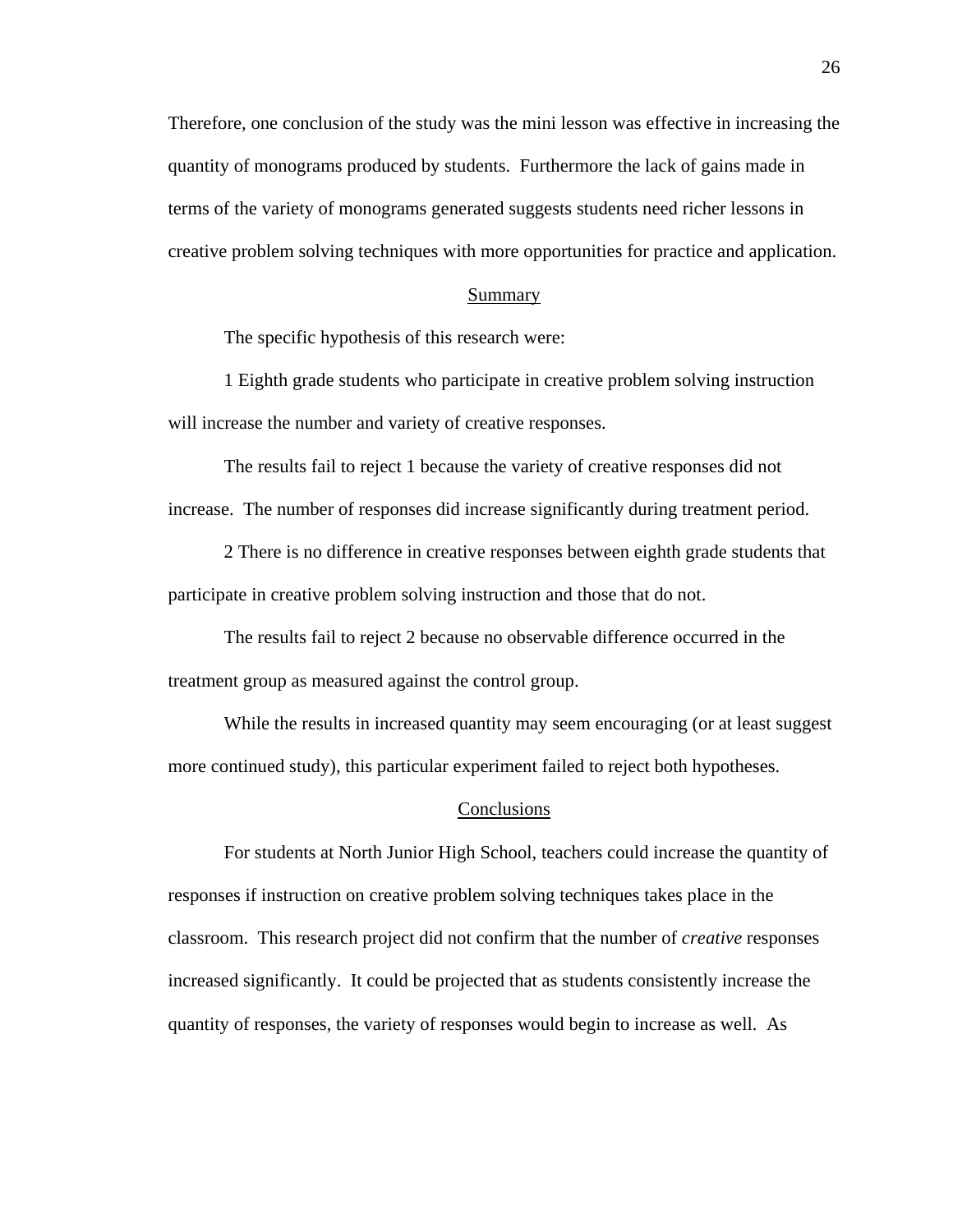students have more opportunities to practice creative problem solving, responding in such a manner may become more expected.

 More time instructing students in the process of creative problem solving may lead to a greater variety of responses. The time spent in instruction was limited in scope. With continued instruction and varied approaches to creative problem solving students may increase not only the number of responses, they may also increase in creativity by building upon each others responses or trying to develop a different response.

 Creating an environment that encourages creative responses is also important. Students need to know that more than one response is possible and desirable. Students may build upon the responses from others and are encouraged to do so. Students need a safe environment that allows creative expression and unusual responses. Teachers need to accept many different responses and make sure that tangent responses or outlandish responses do not cause ridicule, as that may be the response that triggers a solution for someone else.

### Recommendations

 Teachers should spend time discussing the thinking process. This would help students to begin to "think about thinking." Students learn about facts and figures from a young age and need to be exposed to creative problem solving styles of thinking. Students need to know there is no one "right" answer and many responses may provide the solution. Students can build upon the ideas others present and combine or eliminate various elements of a solution. As students discuss their thinking and practice a creative problem solving approach they will be better prepared for school and beyond.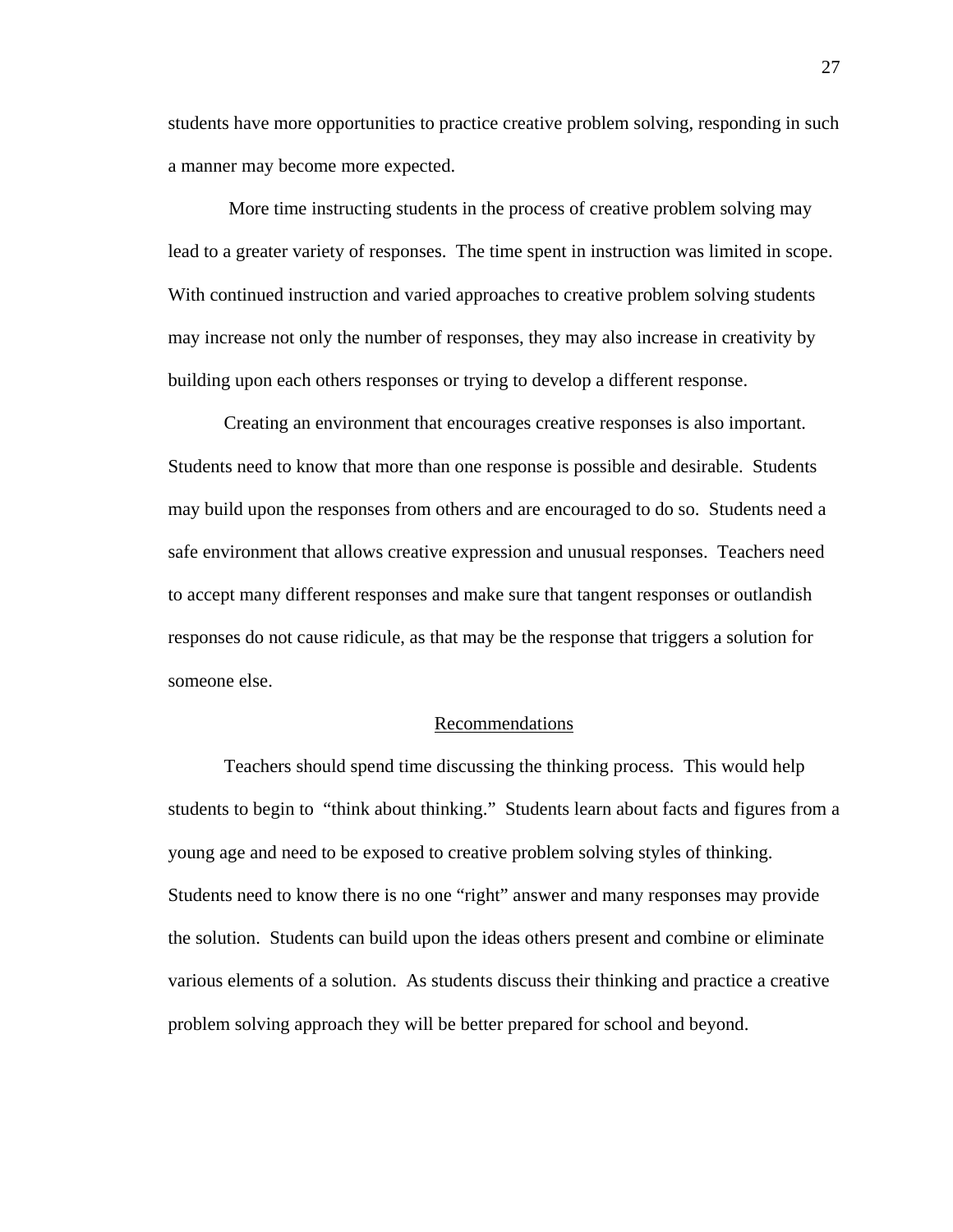Create an environment that encourages creative responses. Students should be encouraged to apply the steps of problem solving and look for more than one possible solution. As students become aware that more than one solution is possible, they will look beyond their first response and continue to search for other possibilities. Teamwork opportunities also encourage students to work together to find many solutions. In a school where many teachers use a creative problem solving approach, students will become comfortable with expressing unusual responses. In a school setting, it is imperative that students can express themselves without fear of ridicule. Working to create such an environment is essential for the success of a creative problem solving approach.

 Technology education teachers need to participate in action research within the field. Technology education applies the curriculum that many other disciplines teach. To garner support and credence among the various departments, research that shows the results of what technology educators do is critical. Research is needed in creative thinking in order to determine the most effective method or methods to develop student skills in creative problem solving. While this study shows a slight increase in the quantity of responses, would the variety of responses results differ if students were exposed to creative thinking over a longer period?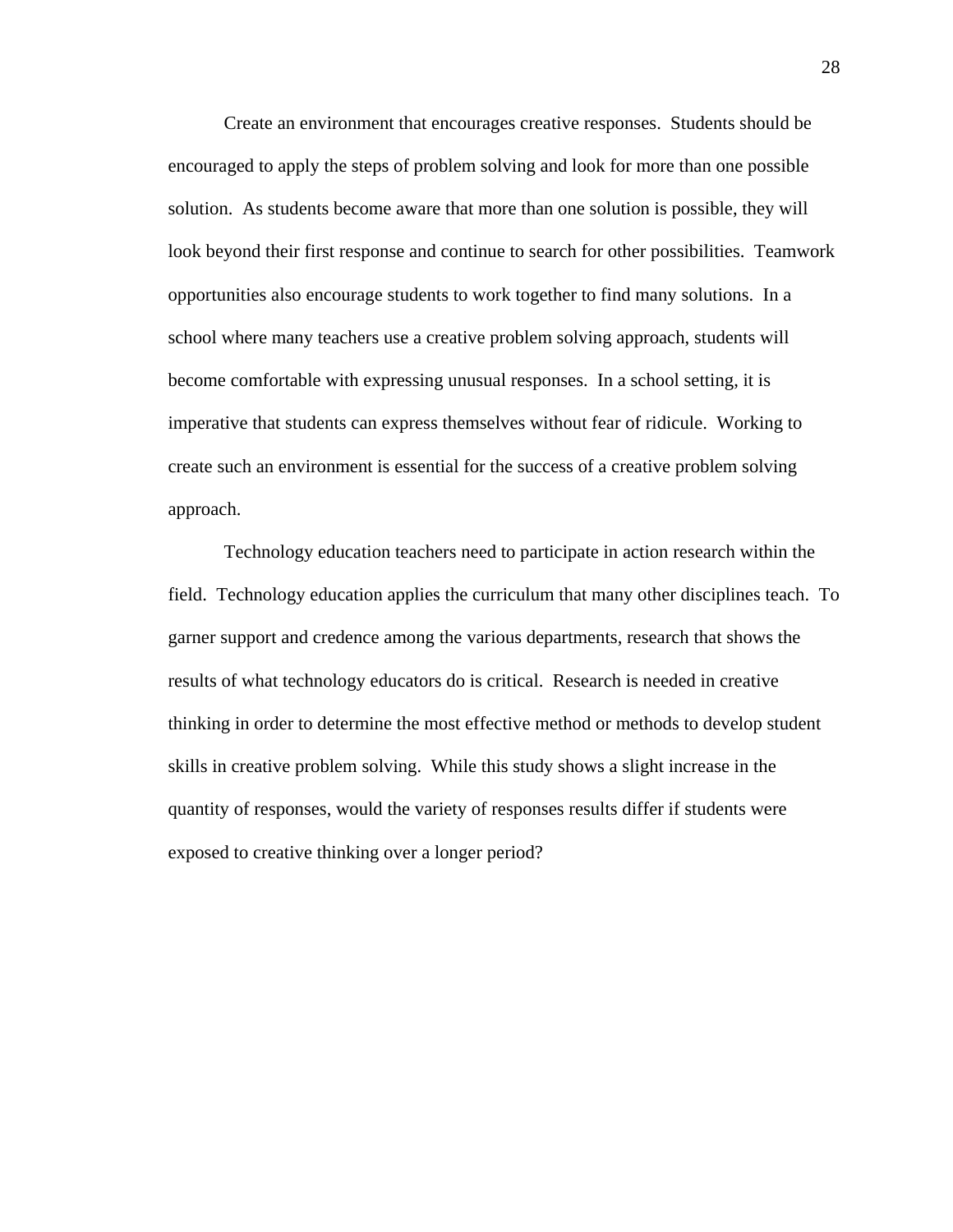# References

- Balin, S. (1988). Achieving Extraordinary Ends. Boston, MA: Kluwer Academic Publishers.
- Basadur, M. (1987). Needed research in Creativity for business and Industrial applications, In Isaksen, S.G. (Ed), Frontiers of Creativity Research Beyond the Basics (pp 390-416). Buffalo, NY: Bearly Limited.
- Boser, R. A. (1991, April) Guidelines for statewide curriculum change in technology education. The Technology Teacher. 50(7), 13-21.
- deBono, E. (1978). CoRT thinking lesson series. Blanford Forum, Dorset UK: Direct Education Services.
- de Bono, E. (1982). deBono's Thinking Course. USA: Facts on File.
- de Bono, E. (1985) Six Thinking Hats. Boston, MA: Little Brown & Company.
- Guilford, J.P. (1987). Creativity Research: Past, Present and Future. In Isaksen, S.G. (Ed), Frontiers of Creativity Research Beyond the Basics (pp 33-65). Buffalo,

NY: Bearly Limited.

Halpern, D. F. (1984) Thought and knowledge an introduction to critical thinking. Hillsdale, NJ: Erlbaum.

Hayes, J. R. (1989). The Complete Problem Solver.  $(2^{nd} Ed.)$ . Hillsdale, NJ: Erlbaum.

Hirshberg, G. (1994). Nissan Design International [Special Issue]. Journal of Technology Studies, 22.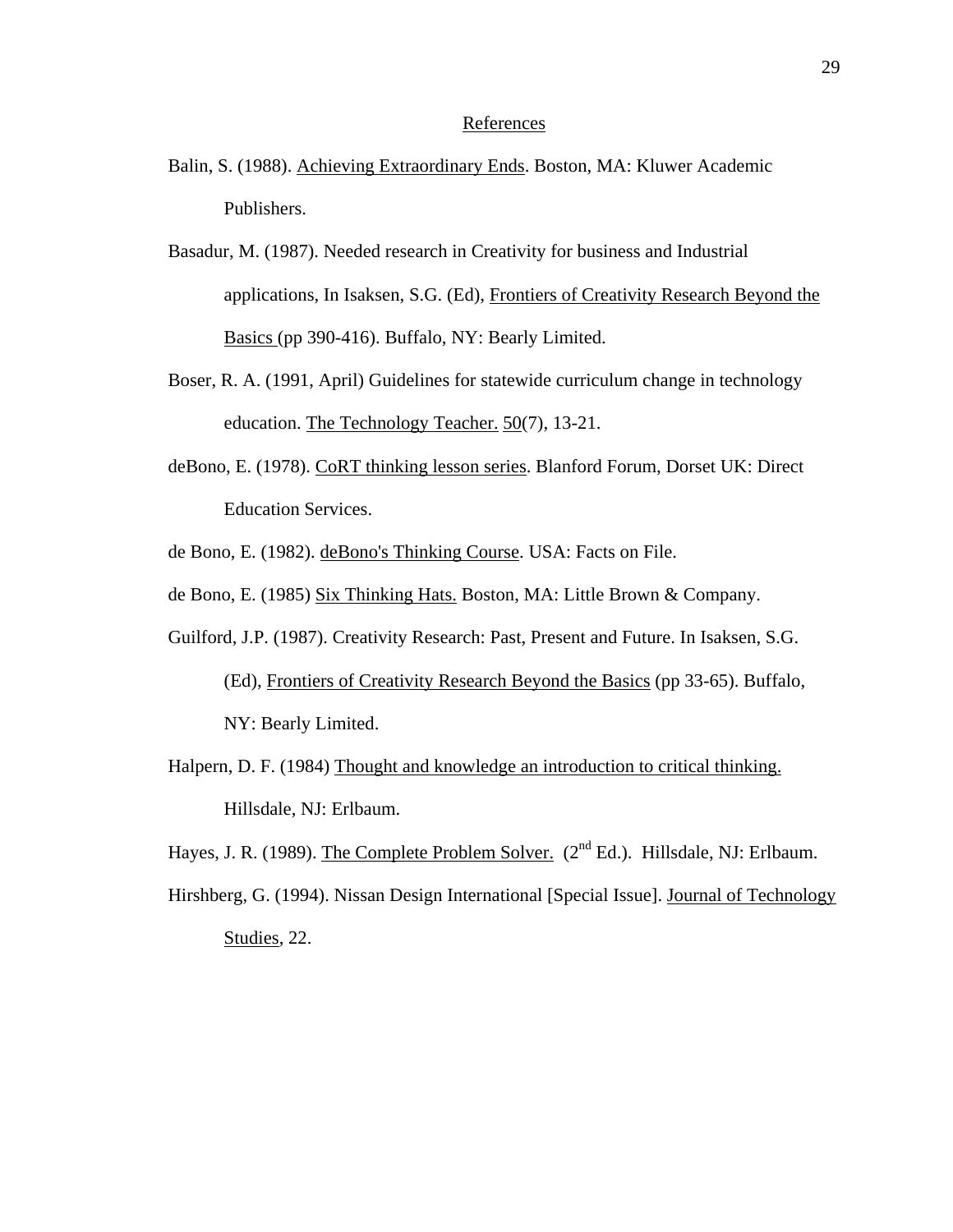- Houtz, J. C. (1994). Creative Problem Solving in the Classroom: Contributions of Four Psychological Approaches. Runco, M. A. (Ed.), Problem Finding, Problem Solving, Creativity (pp.153-170). Norwood, NJ: Ablex.
- Iandoli, C.C. (Ed.). (1994). Interviews [Special Issue]. Journal of Technology Studies, 20 (2).
- Isaksen, S.G. (1987). Introduction: An orientation to the frontiers of creativity research. In S.G. Isaksen (Ed), Frontiers of Creativity Research Beyond the Basics (pp. 1- 19). Buffalo, NY: Bearly Limited.
- Mayer, R. (1988). Thinking, Problem Solving, Cognition. New York: Little Brown.
- McCade, J. (1990) Problem solving: Much more that just design. Journal of Technology Education 2 (1)(pp. 45-57).
- Micklus, C. S. (1990) Problems! Problems! Problems! (Rev. Ed.) Glassboro, NJ: Creative Competitions.
- Mumford, M.D., & Simonton, D.K. (1997). Creativity in the workplace: People, problems and structures. Journal of Creative Behavior. 31, (pp. 25-38).
- Paul, R. (1992). Critical thinking: Basic questions and answers. Center for critical Thought [Online] Retrived October 2, 2003 from: http://www.Sonoma.edu/Cthink/k12/k12library/questions.nclk

Seymore, D. (1977). The Thinkers Toolbox. New York: Dale Seymour Publications.

- Stein, M. (1987). Creativity research at the crossroads: A 1985 perspective. In S.G.
- Isaksen (Ed), Frontiers of Creativity Research Beyond the Basics. (pp. 417-427). Buffalo, NY: Bearly Limited.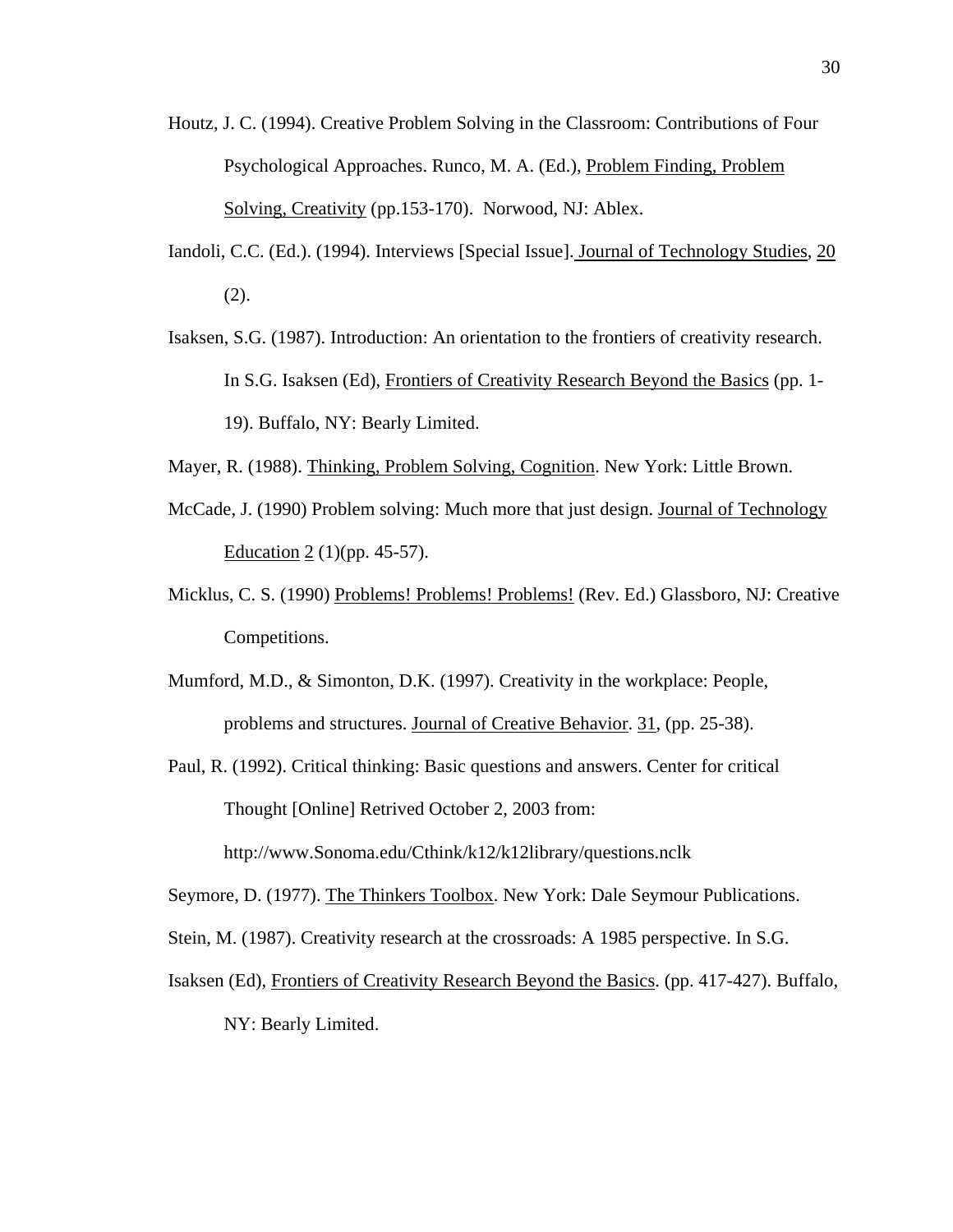- Thode, B & T. (1997, May/June). TECH-ing it to the limit. The Technology Teacher,  $56(8)$ , (pp. 24-25).
- Torrance, E.P. (1972). Can we teach children to think creatively? Journal of Creative Behavior, 6, (pp114-143).
- Torrance, E. P. (1987). Teaching for creativity. In Isaksen, S.G. (Ed), Frontiers of Creativity Research Beyond the Basics (pp 189-213). Buffalo, NY: Bearly Limited.
- Thayer Bacon, B. J. (2000) Transforming Critical Thinking: Thinking Constructively*.*  New York: Teachers College Press.
- Treffinger, D.J. (1987). Teaching for creativity. In S.G. Isaksen (Ed), Frontiers of Creativity Research Beyond the Basics (pp.103-119). Buffalo, NY: Bearly Limited.

Von Oech, R. (1983). A whack on the side of the head. New York: Warner Books

Wu, T.F., Custer, R.L., & Dyrenfurth, M.J. (1996). Technological and personal problem solving styles: Is there a difference. Journal of Technology Education. 7(2), (pp 36-39).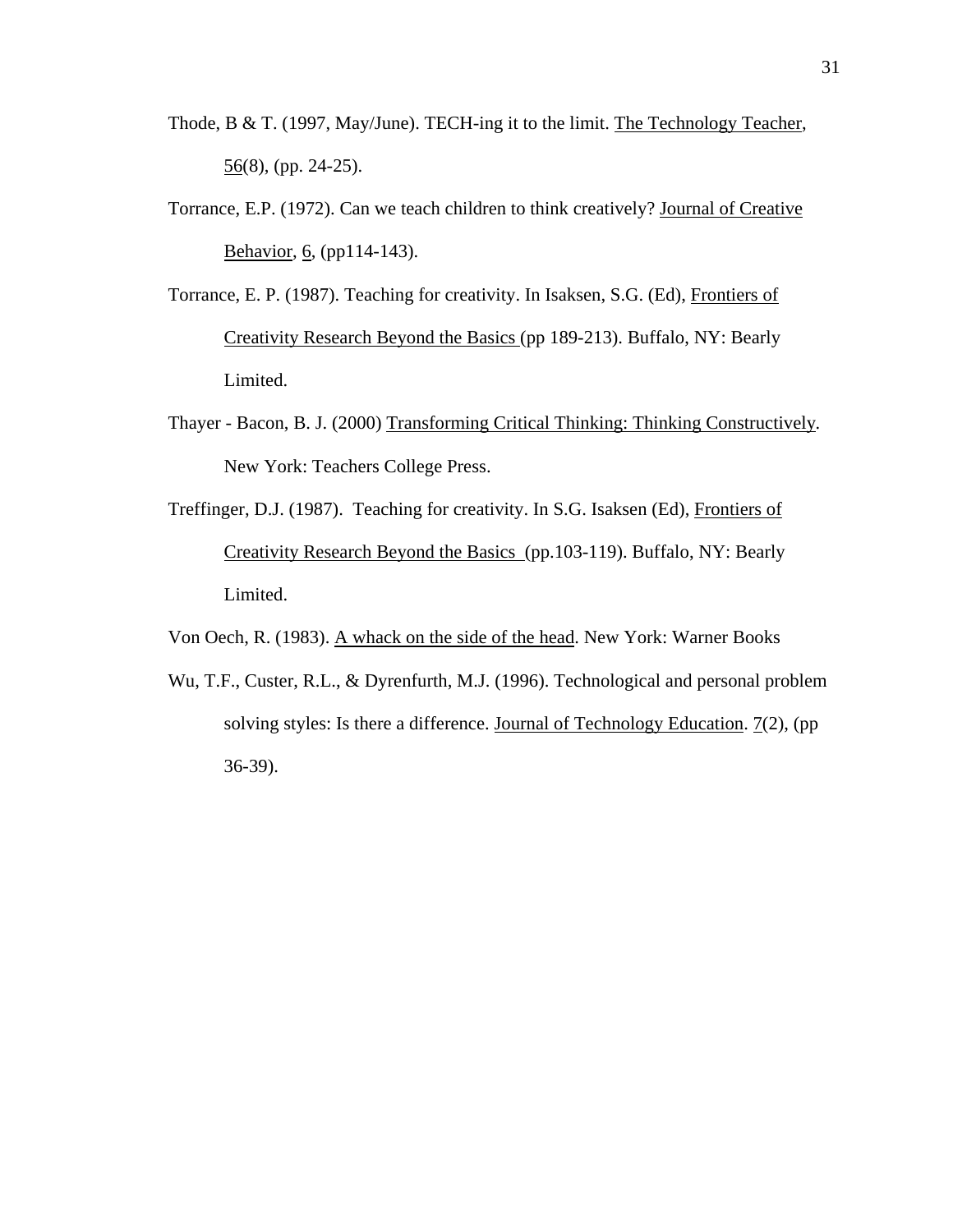# Appendix A

Pretest instructions:

Write your name and hour on the small piece of paper inside the grid paper you received. You will have five minutes for this exercise. Do not compare your work with anyone else, work alone and work quietly. A monogram is a logo that uses the initials of the owner to decorate or identify an item. Monograms may be seen on letter jackets, luggage, or shirts. Using the initials for the high school (HHS) to design as many different looking monograms as time allows. Place each monogram in a separate cell on the grid. If you fill one side, turn the paper over and continue with additional monograms on the other grid. Are there any questions? Again, design a monogram using the initials HHS and design as many different looking monograms as possible. Begin now.

After four and one half minutes:

You have 30 seconds remaining.

After five minutes:

Please put your pen or pencil down and turn in your papers. Thank you.

Posttest Instructions:

Write your name and hour on the small piece of paper inside the grid paper you received. You will have five minutes for this exercise. Do not compare your work with anyone else, work alone and work quietly. A monogram is a logo that uses the initials of the owner to decorate or identify an item. Monograms may be seen on letter jackets, luggage, or shirts. Using the initials for North Junior High NJH design as many different looking monograms as time allows. Place each monogram in a separate cell on the grid.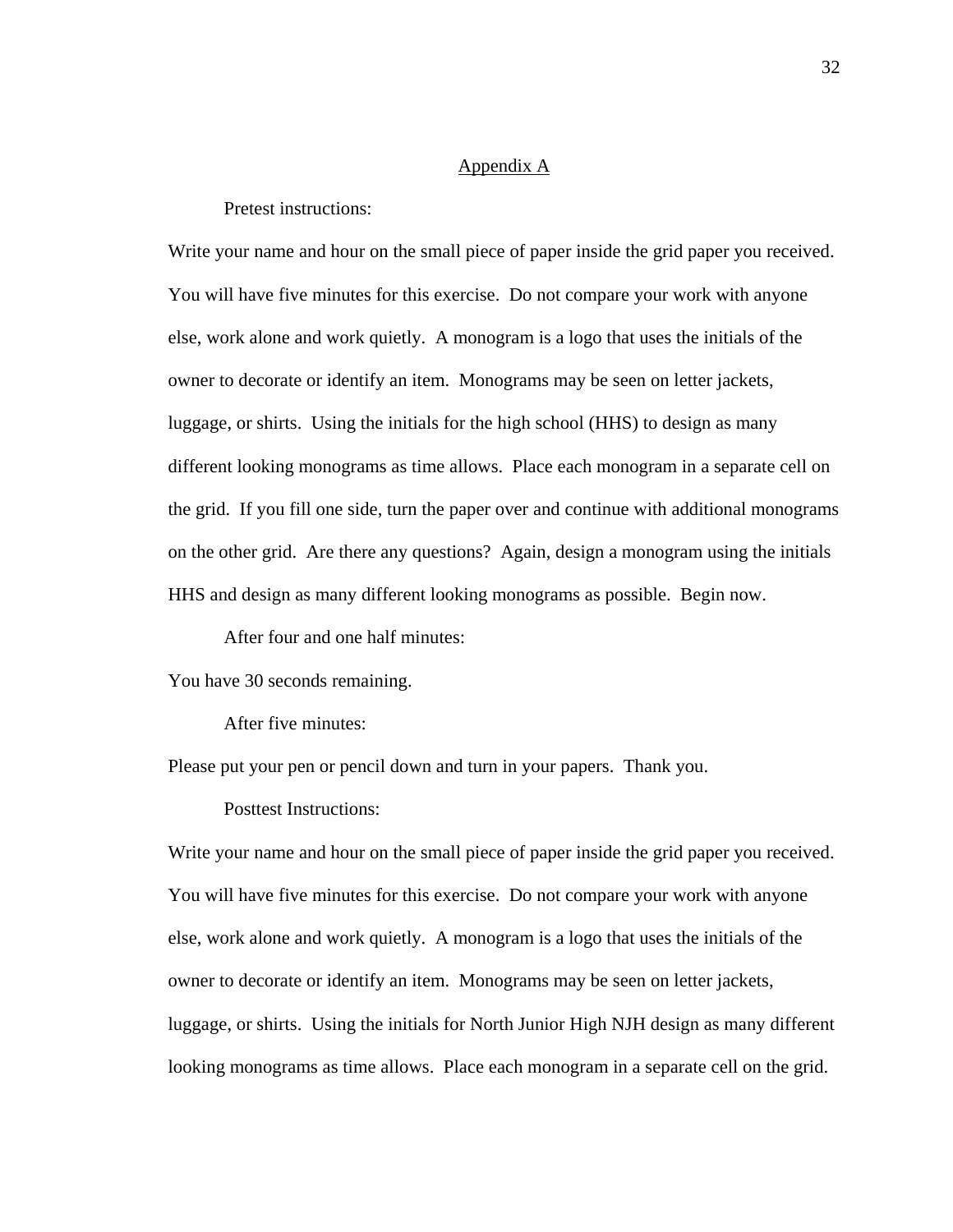If you fill one side, turn the paper over and continue with additional monograms on the other grid. Are there any questions? Again, design a monogram using the initials (NJH) and design as many different looking monograms as possible. Begin now.

After four and one half minutes:

You have 30 seconds remaining.

After five minutes:

Please put your pen or pencil down and turn in your papers. Thank you.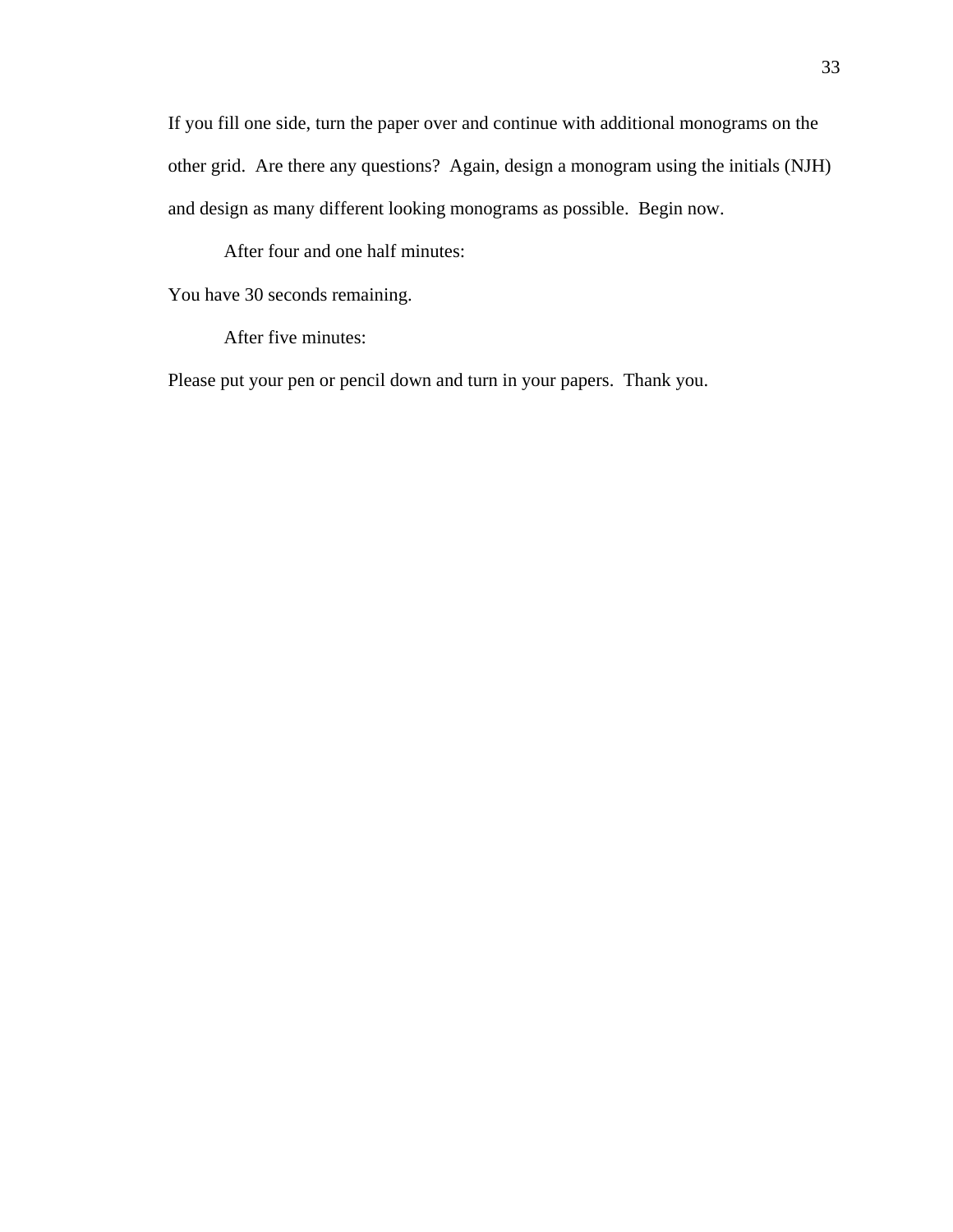# Appendix B

# Instrument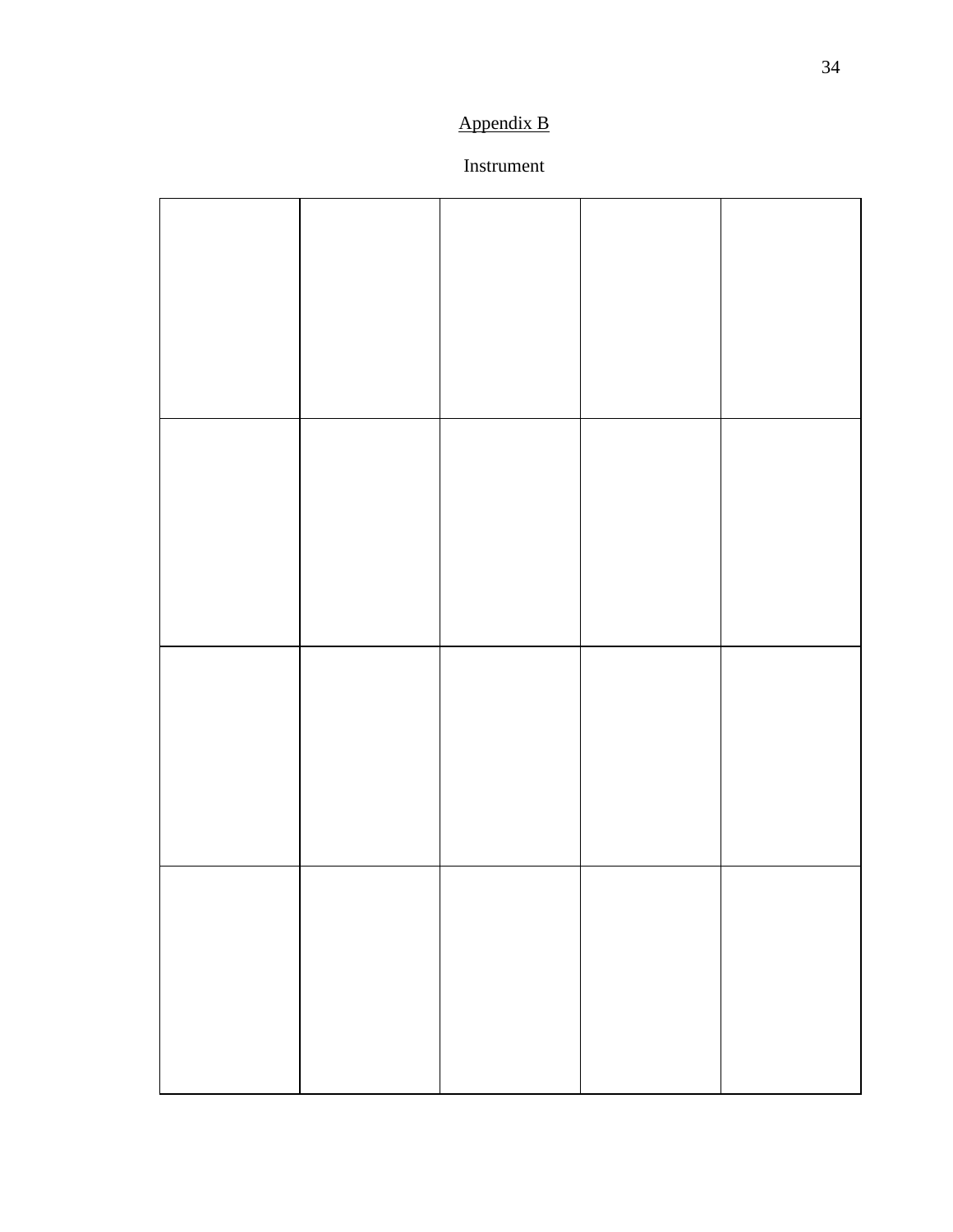# Appendix C

# Rating Scale for Creative Problem Solving Pretest Posttest

Subject\_

\_\_\_\_\_\_\_ Number of Responses

Variety of Responses:

Check all that apply.

- \_\_\_\_\_ Individual letters \_\_\_\_\_ Script
- \_\_\_\_\_ Connected \_\_\_\_\_ Squiggle

\_\_\_\_\_ Stretched Horizontally \_\_\_\_\_ Layered

\_\_\_\_\_ Stretched Vertically \_\_\_\_\_ Shadow

\_\_\_\_\_ Inverted \_\_\_\_\_ Outside Shapes

\_\_\_\_\_ Block Style Letters \_\_\_\_\_ Letter Shapes

- Reversed 2D
- \_\_\_\_\_ One reversed one forward \_\_\_\_\_ Shading

\_\_\_\_\_ One large one small \_\_\_\_\_ Math Symbols

- \_\_\_\_\_ One below the line \_\_\_\_\_ Missing parts
- \_\_\_\_\_ Other design in monogram \_\_\_\_\_ Intertwined
- \_\_\_\_\_ Bubble \_\_\_\_\_ Stylized

\_\_\_\_\_ Total number of variety of responses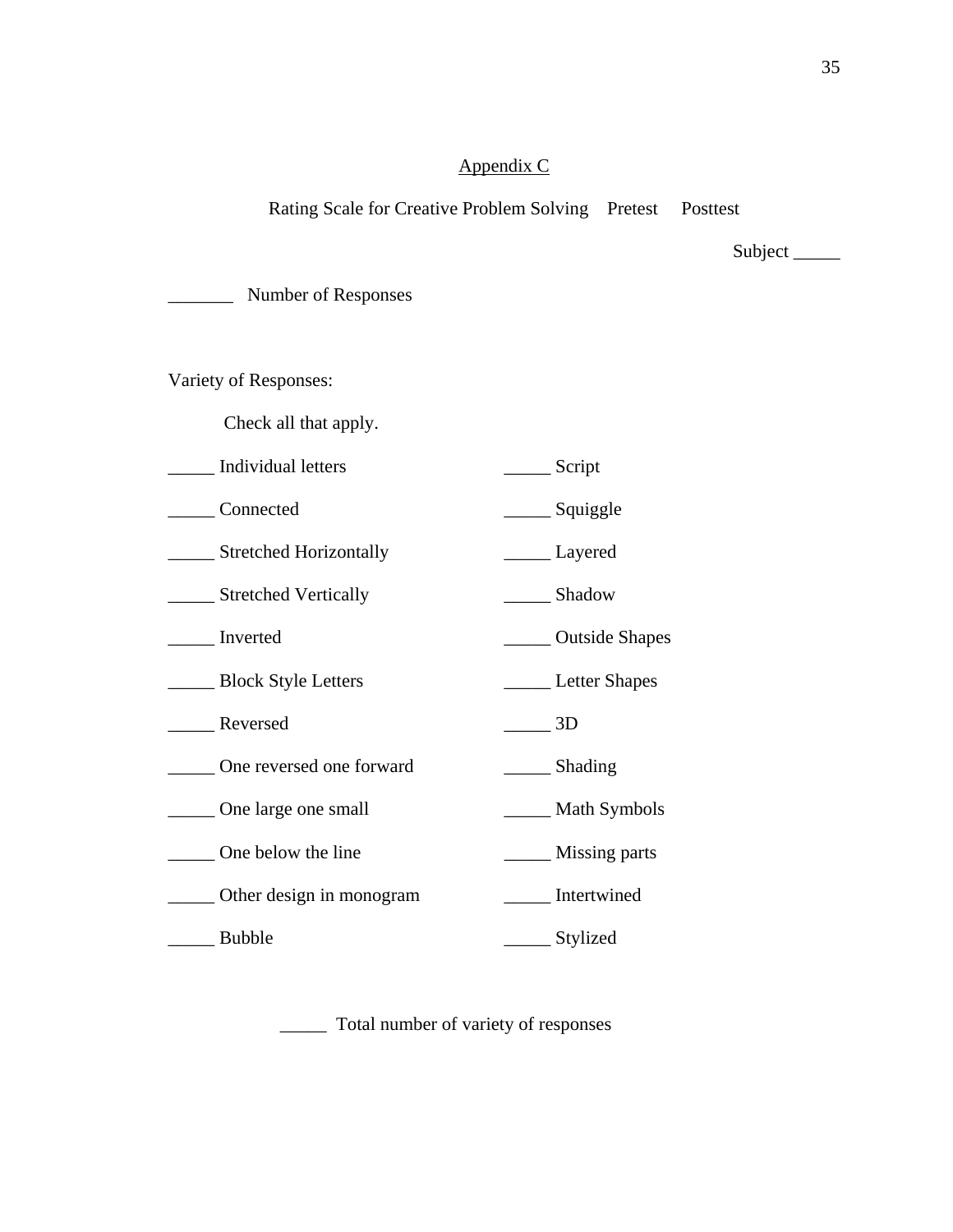# Appendix D

Notebook of daily instructions for creative problem solving.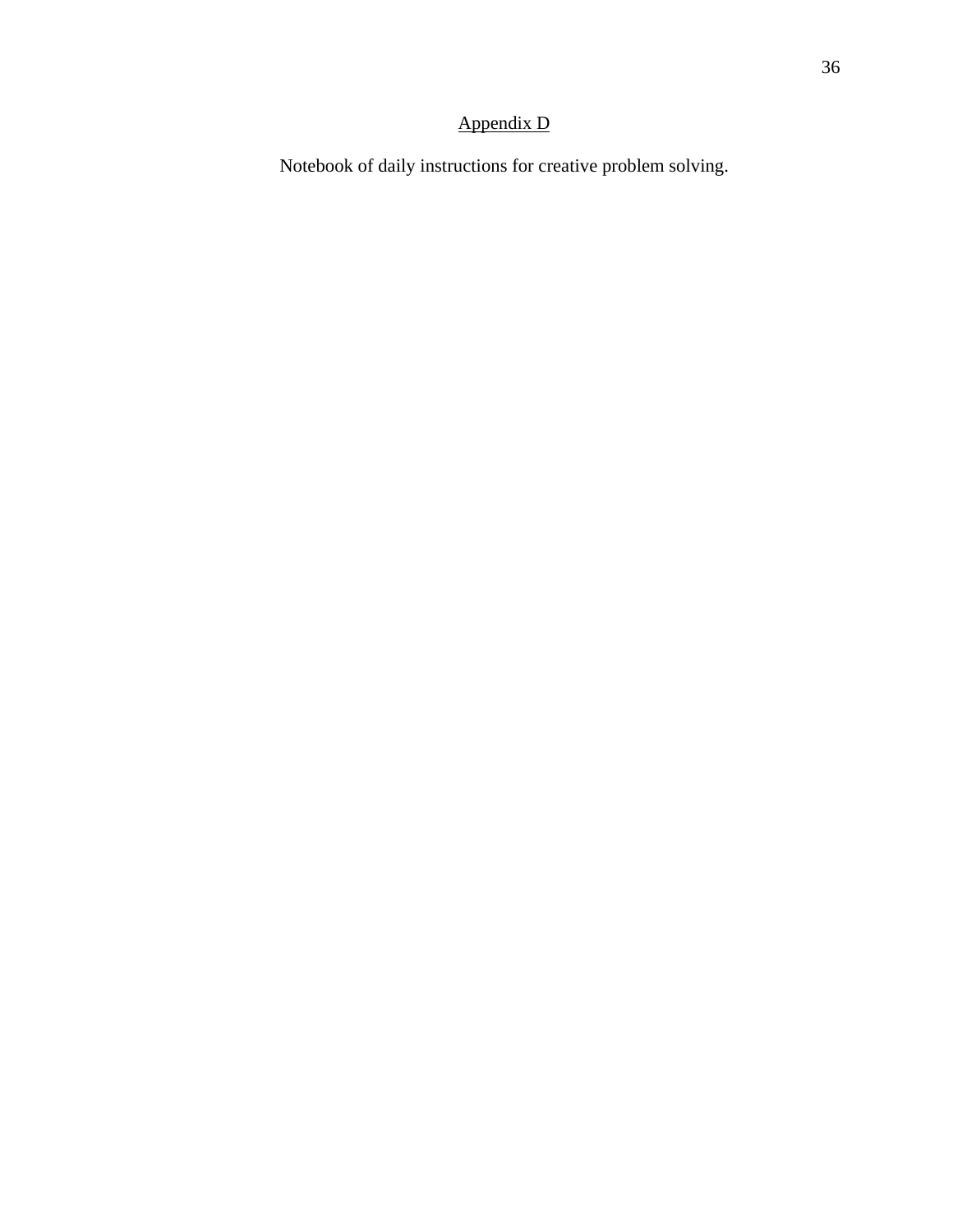# Lessons for Creative Problem Solving

# To be used in Technology Education Classes at Hopkins North Junior High

Compiled by Mary Kay Myrmel January 1999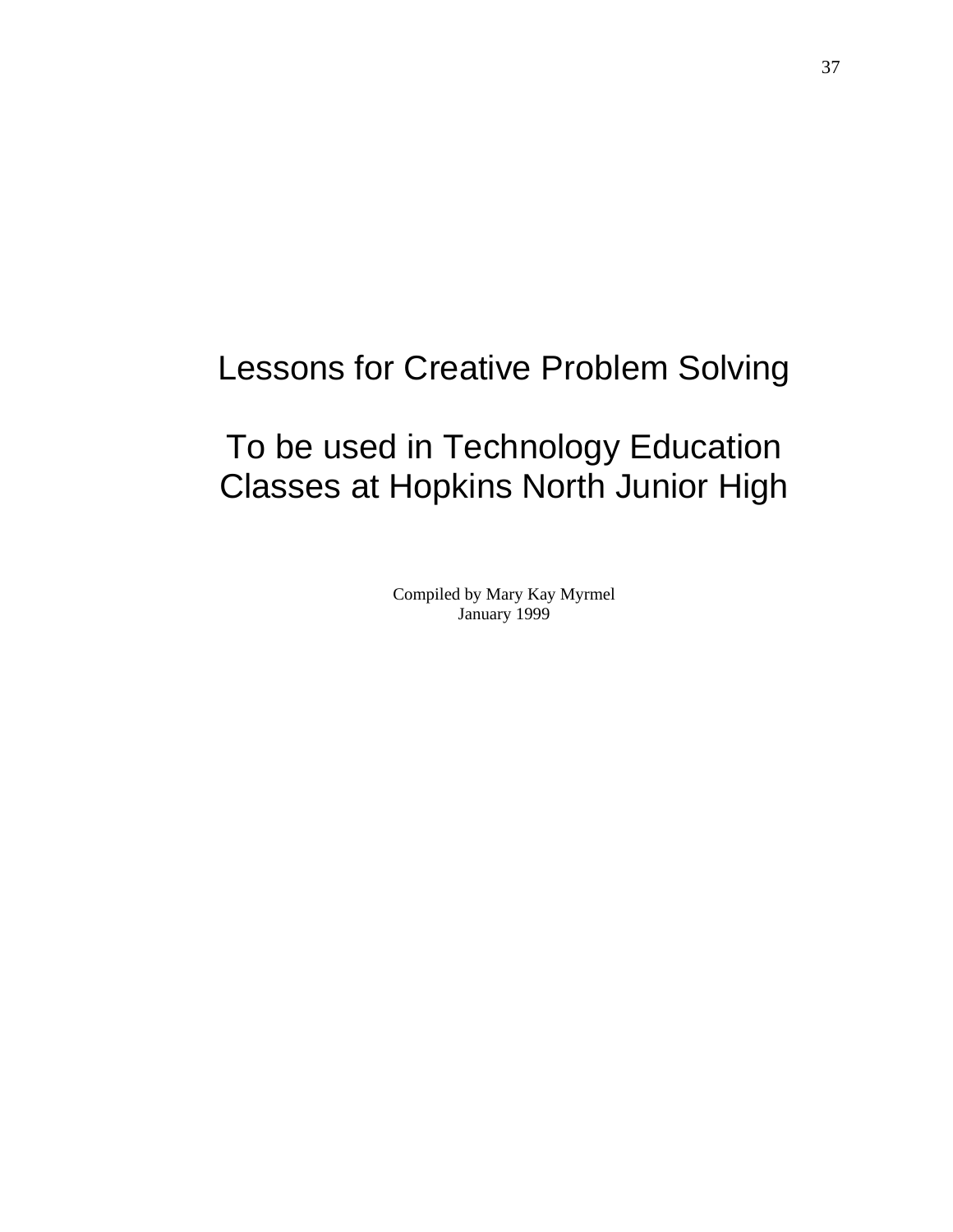Instructions for implementing these lessons in the classroom.

Use a warm-up activity with the class. These are either individual responses or the class is divided in half to respond. After the warm-up continue on with the tool of the day.

Write the name of the tool on the board. Ask for ideas as to the definition – list two or three. Read the definition and the description. Mention how many applications the students are expected to complete. Explain the application and hand out necessary supplies. These lessons should take five to seven minutes from beginning to end.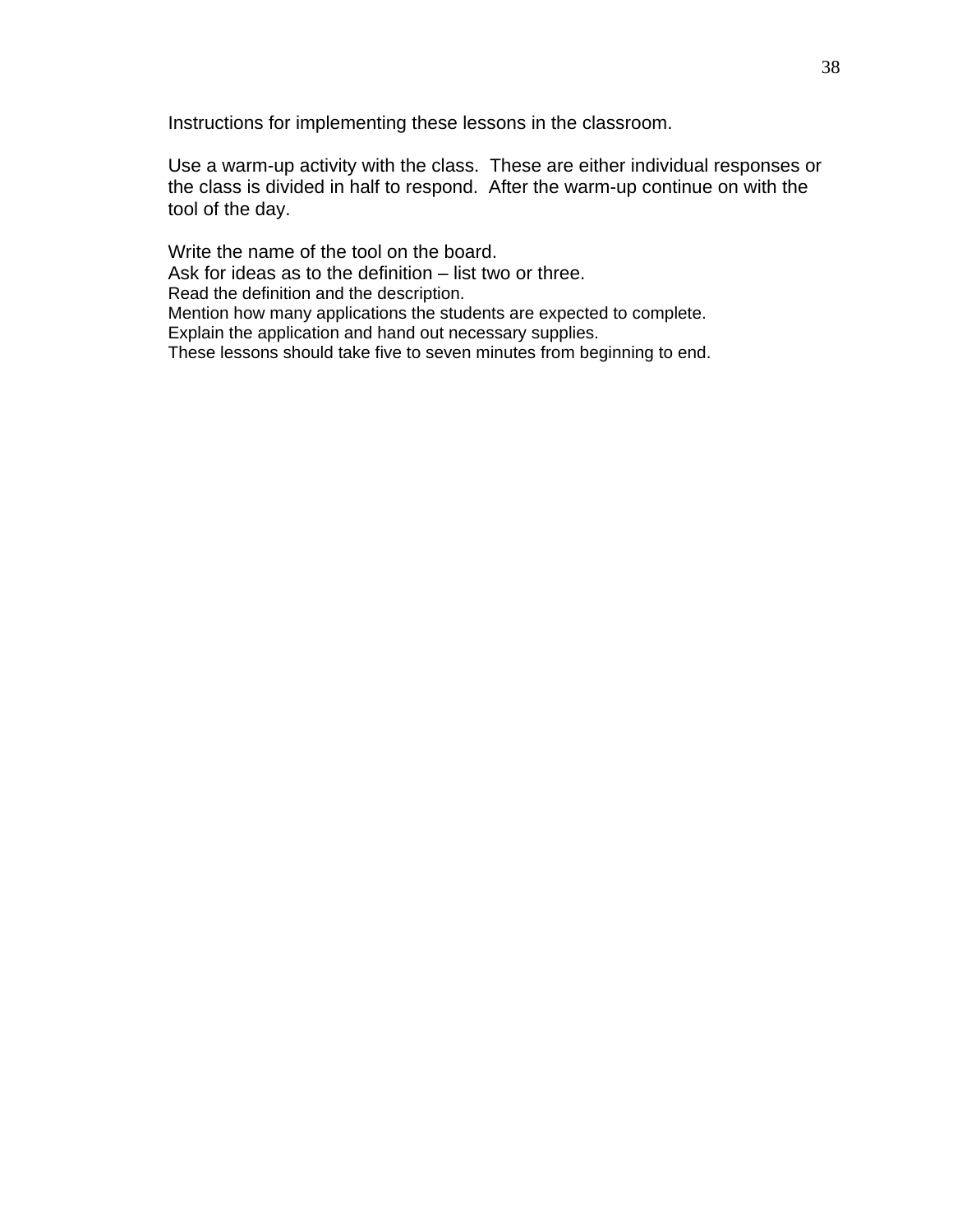

Name of Tool: Exaggerate

**Definition:** Overstate, blow up; make outrageous; stretch the point; make bigger.

**Description**: Exaggerating features is a technique often used in design. For example, to five a new look to fashionable clothes, the designer may exaggerate the shoulder pads or lapels. Push button telephones with very large buttons were devised specifically to help people with impaired vision. Cartoonists exaggerate the features and movements of their characters to make us laugh. Advertisers often use exaggeration to call attention to a feature of a product.

**Activity:** Draw a caricature of Elvis or draw a Family Circus map for getting a drink of water in school.

**Materials needed:** Picture of Elvis, Family Circus cartoon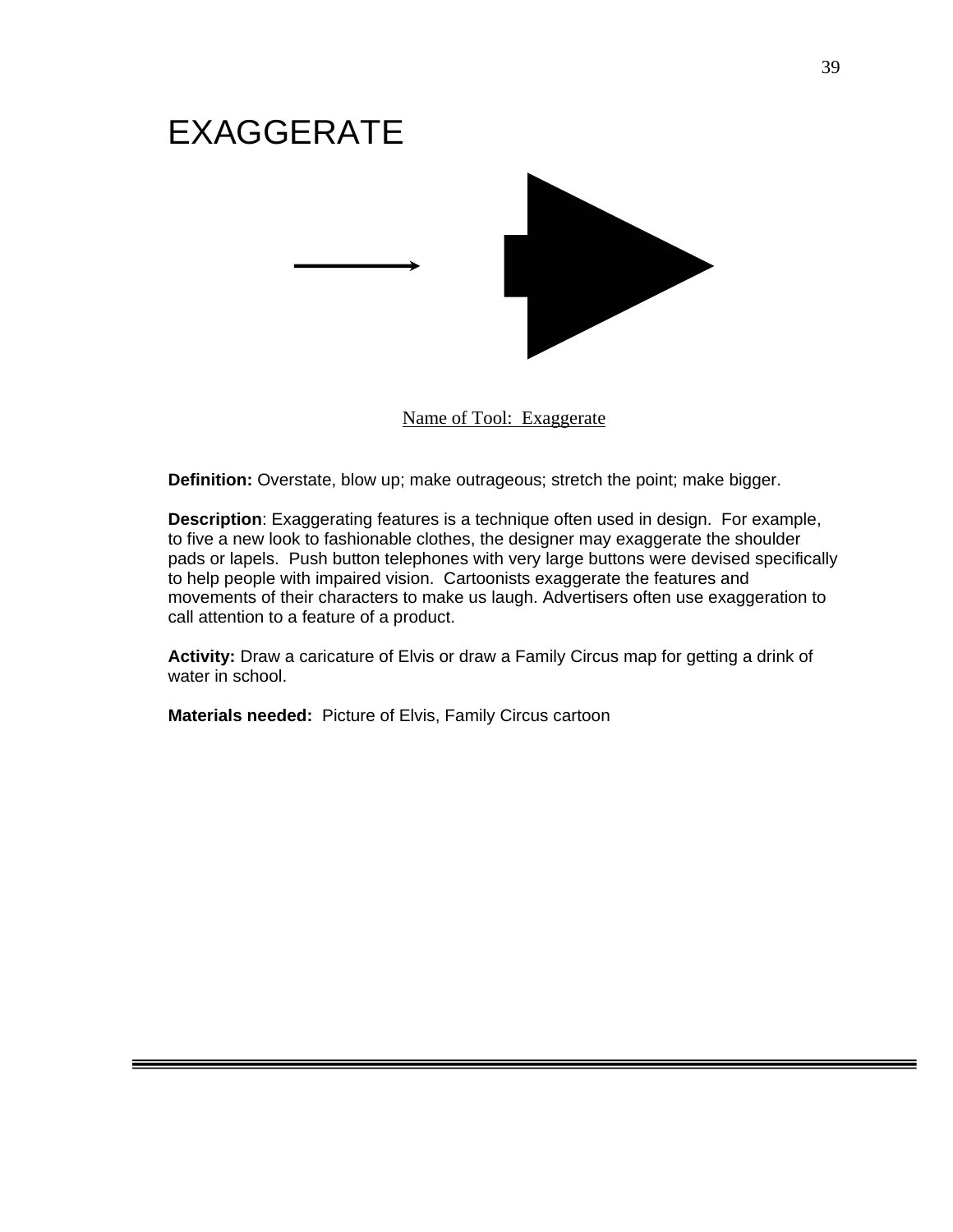

# Name of Tool: Eliminate

**Definition:** Omit; take away; get rid of.

**Description**: Using this tool allows you to solve the problem by simplifying the situation, getting down to the very essence of the matter at hand. Sometimes a problem is a problem simply because there is clutter from extraneous material, or more than can be comfortably handled. Such challenges can be solved by eliminating unessential components or by limiting assumptions.

**Activity:** The school board has determined that eight classes over two days are too expensive. In order to meet the budget three classes need to be eliminated from the schedule. What three classes would you eliminate and still assure that you receive a well-rounded education?

Your name is too long to fit on the computer printout, what letters would you eliminate?

**Materials needed:** sheet of paper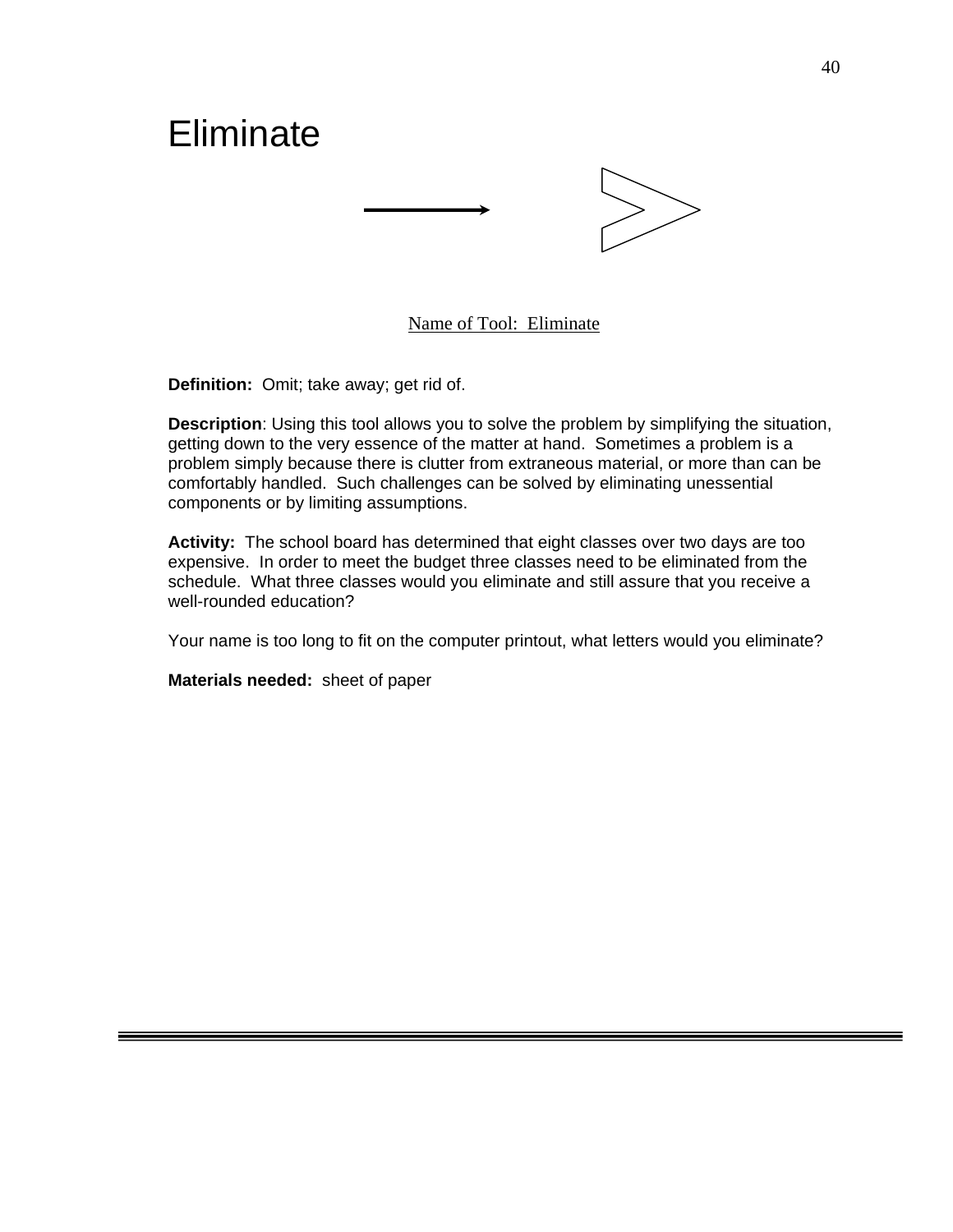

Name of Tool: Elaborate

**Definition:** Add details; make something new by adding on to something already created.

**Description**: Sometimes a solution to a problem can be found by adding something new to an existing product or situation. For example, when personal tape players like the Sony Walkman first appeared, they were quite popular. As the market for these items reached a plateau, the product was elaborated upon by the addition of an AM/FM radio, thus creating a new product. New automobile designs are often elaborations upon existing ideas. Edison improved the telephone by elaborating on the original microphone assembly and creating the carbon microphone cartridge used to the very day.

**Activity:** The snow shovel is basically a stick with a wide blade attached to the end. Elaborate on the design of the snow shovel to make it a more effective snow removal tool. Draw and label your new design.

**Materials needed:** snow shovel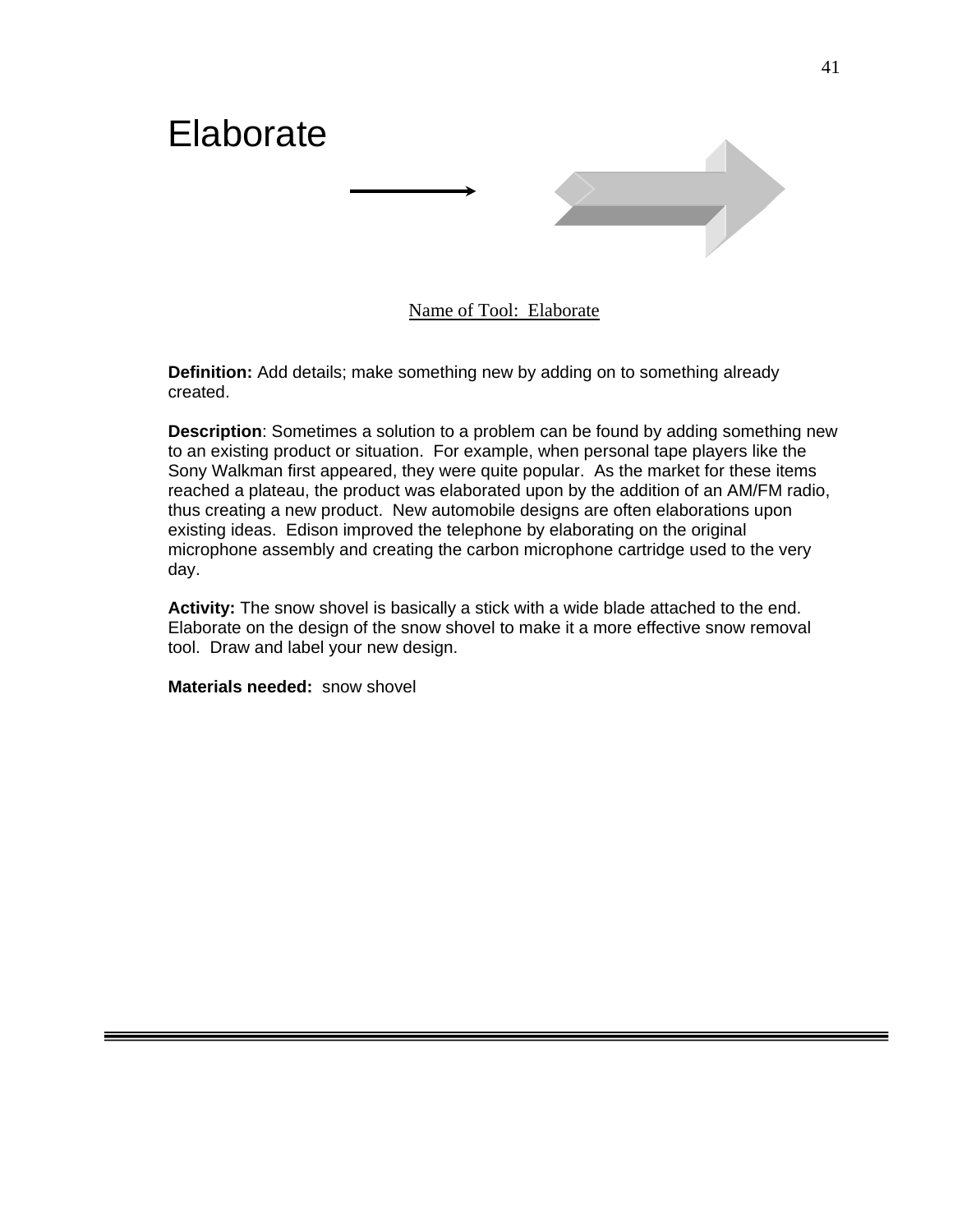

Name of Tool: Compare

**Definition:** Contrast one thing with another; show what is different and what is alike.

**Description**: Comparing a problem with something else that may have some similarities to it often helps us see key elements that we might otherwise overlook. Many creative people have solved problems with this tool. For example modeling one based upon the wing structures of birds first satisfied the quest for a flying machine. This resulted in the creation of working gliders. When the Wright brothers designed their first powered airplane, they benefited in turn from the design of those gliders.

**Activity:** You will be driving soon. To help you prepare it is important to notice the different kinds of roadways. Compare highways to side streets. List the attributes of each type of road. Which things are different? Which are the same? What features help you to identify a highway?

Your parents have agreed to buy you a new bicycle, but they don't know the styles of bikes. They have asked you to identify the differences between a mountain bike and a BMX bike. Which bike is better for your situation? Why?

**Materials needed:** Picture of BMX bike and mountain bike.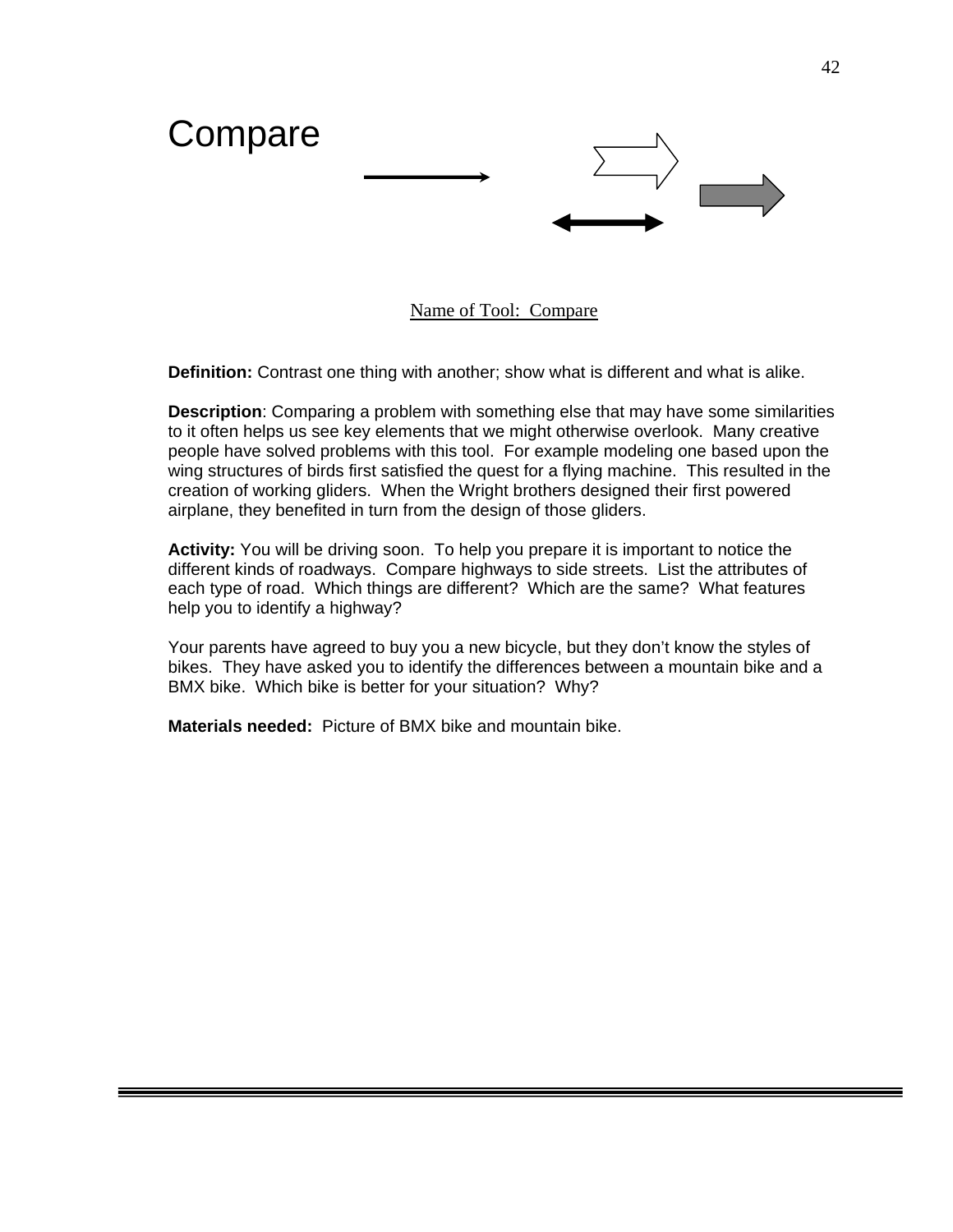

**Definition:** Pair up; relate one thing to another; form mental connections between things.

**Description**: Association is a way to release a flow of ideas from the subconscious mind. When we freely associate on a word, by writing any other words that come to our mind, we often spark new ideas or insights that help us to get passed a creative block. In the first stage of the association process it is important not to judge any of the ideas being generated, but simply to record them for judging later on.

**Activity:** Play the word association game. What words come to mind (Write as many as possible) when you think of . . .

| Popsicles             | <b>Atlantic Ocean</b> | Hard  |
|-----------------------|-----------------------|-------|
| Mars                  | <b>Disney World</b>   | Intel |
| <b>Blue Man Group</b> | forest                | cool  |
| Euro                  | giggle                | Johan |
| <b>Sweet</b>          | New Zealand           | rocks |

an Sebastian Bach

**Materials needed:** Paper and pencil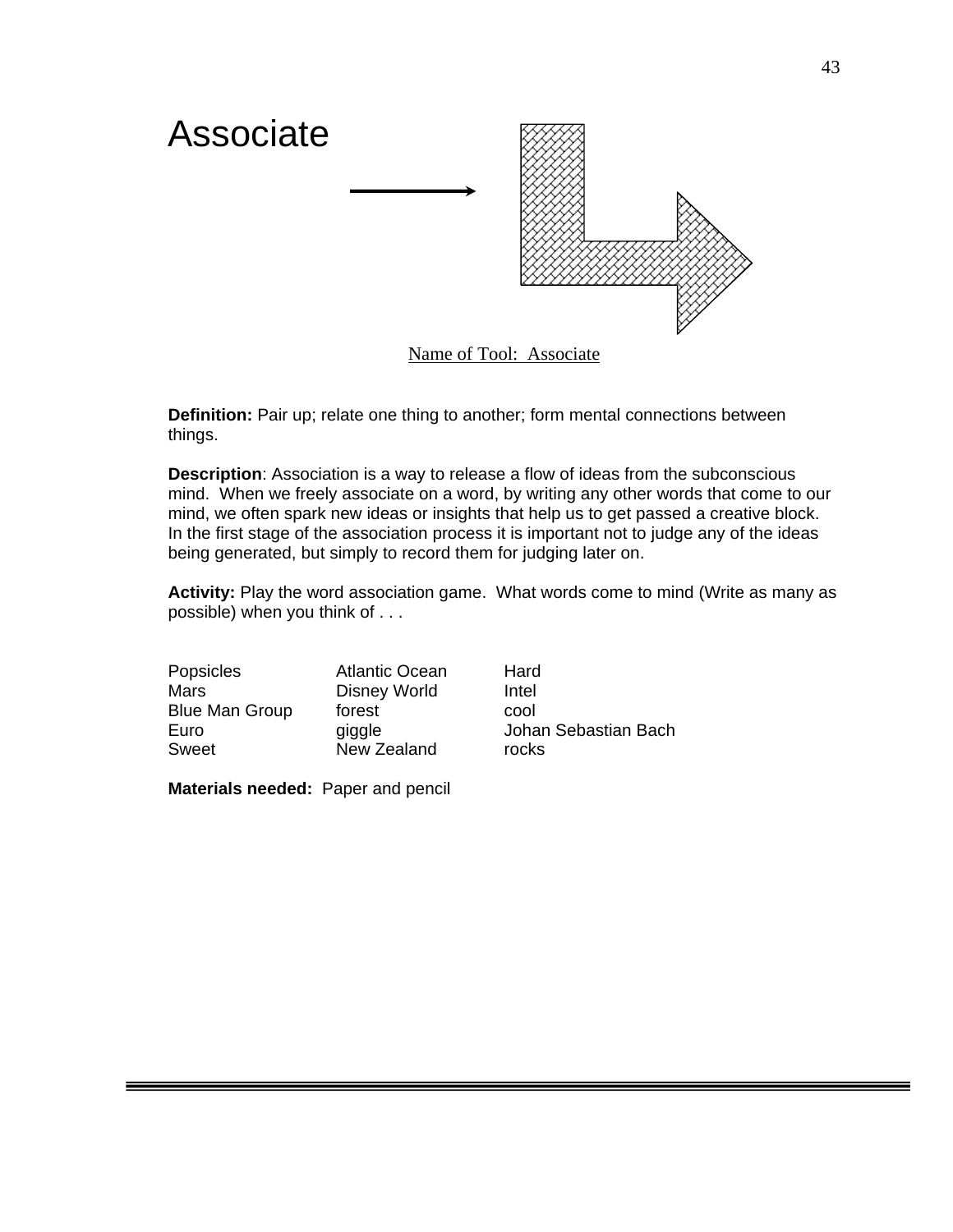

Name of Tool: Hypothesize

**Definition:** Assume, suppose; make a good guess based on some knowledge, aware that it won't always turn out to be true.

**Description**: Often when we find a problem hard to solve, we can make it easier by standing back from it and examining the underlying assumptions. By creating hypotheses about the problem, we can identify erroneous assumptions that limit our range of solutions. For example, in the early days of the space industry, an engineer questioned the need for expensive shock absorbers used to cushion the opening of solar panels after launch. By hypothesizing that such shock absorbers weren't needed, and by verifying this hypothesis with experiments, he was able to solve a million dollar problem and keep the project on schedule.

**Activity:** Your school is looking at a new schedule for next year to reduce hallway congestion. One possibility is that students stay in the same classroom and the teacher come and go. Hypothesize how this may work for students, for academic teachers, for elective teachers. Do you think this plan is likely to be put in place? Why or why not? What other alternatives are there?

**Materials needed:** Paper and pencil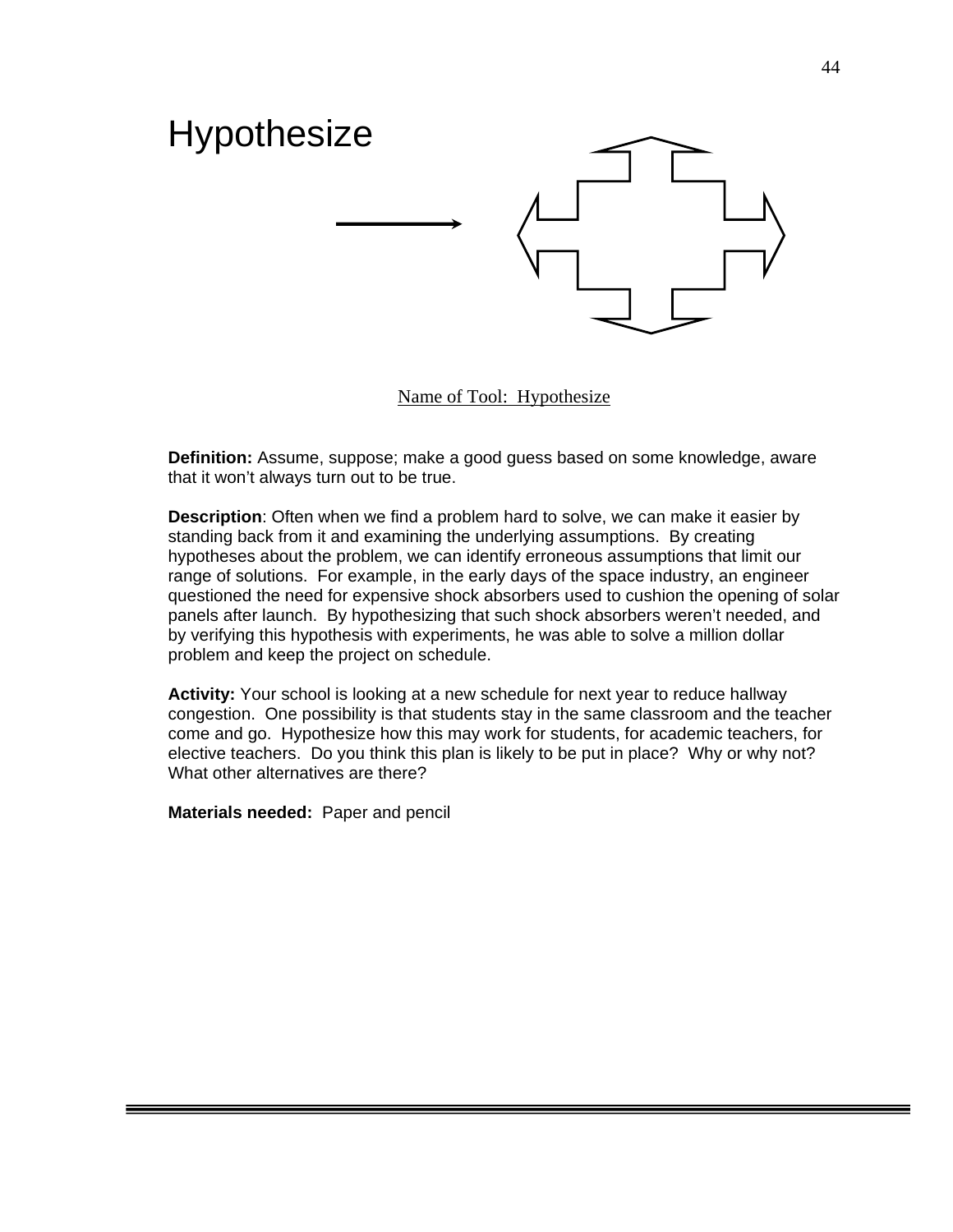

Name of Tool: Symbolize

**Definition:** Represent; stand for, bring to mind.

**Description**: Symbolism is a way of solving problems in communication. With a single well-chosen visual symbol, we can convey a wealth of complex information. International symbols help overcome language difficulties. Businesses rely on their corporate logos not just to tell us who they are, but also to communicate the essence of what they have to offer. A simple design can sometimes evoke special reactions. Thus, when we see a pair of "golden arches," we know that a fast-food restaurant is near. But even further, we are likely to find ourselves thinking how good some French fries would taste; the logo tempts us to stop in and make a purchase.

**Activity:** In math the symbols + - x / represent plus, minus, multiply and divide. In music the symbols



Stand for whole note, half note and quarter note.

What would happen if each country used different symbols?

List common symbols or what they represent.

Peacock Stoplight U.S. Flag Octagonal sign (stop) Smokey the Bear Apple Computers UPS (United Parcel Service) N Northwest Airlines Camel Cigarettes BMW Car company Mustang Ford car co. Red circle with line through it (No)

**Materials needed:** Pictures of logo or symbols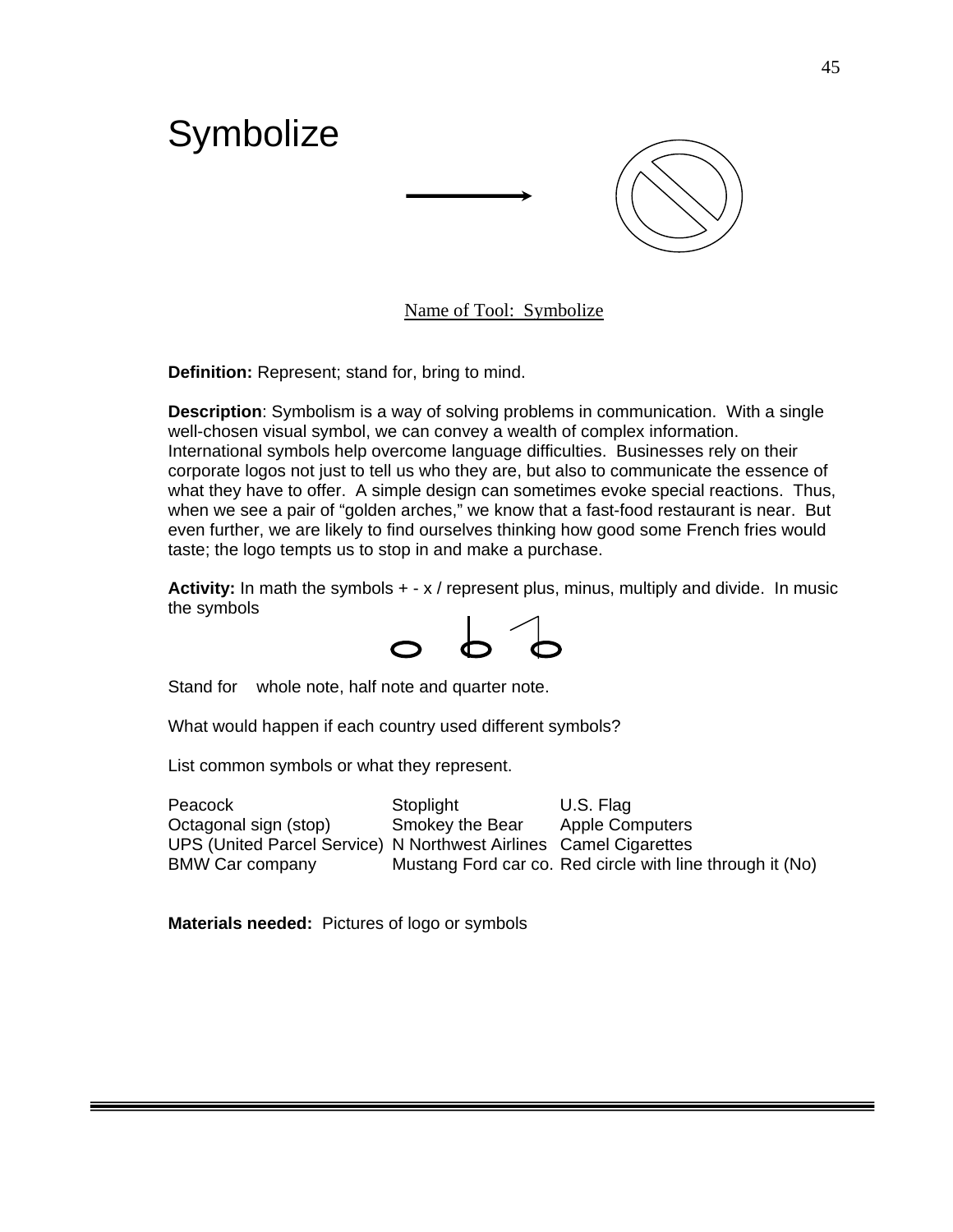

Name of Tool: Separate

**Definition:** Divide; take apart; break into component parts.

**Description**: With this tool the problem solver can get a new perspective on the problem by breaking it down into parts and looking at each part separately. This often generates novel solutions to problems. For example, when George Washington Carver successfully convinced farmers to plant peanuts, he had the challenge of coming up with applications for this crop. By separating peanuts into their various components – oils, fats, and other chemicals – he created dozens of practical inventions ranging from cooking oil to whitewash.

**Activity:** The band director has played a CD of the school fight song. You have been asked to write the final stanza of the fight song. If you separate the assignment into parts, the task won't seem so enormous. How can you do this? Listen for the variety of instruments, listen for the melody, and find words that are meaningful.

As a team of five people you have been given a box of K'Nex building system and a plan. You have been asked to have the roller coaster operational in four hours. How would you separate this task into manageable parts?

One person to sort parts, two people building one end of the roller coaster and two people building starting at the other end.

**Materials needed:** Paper and pencil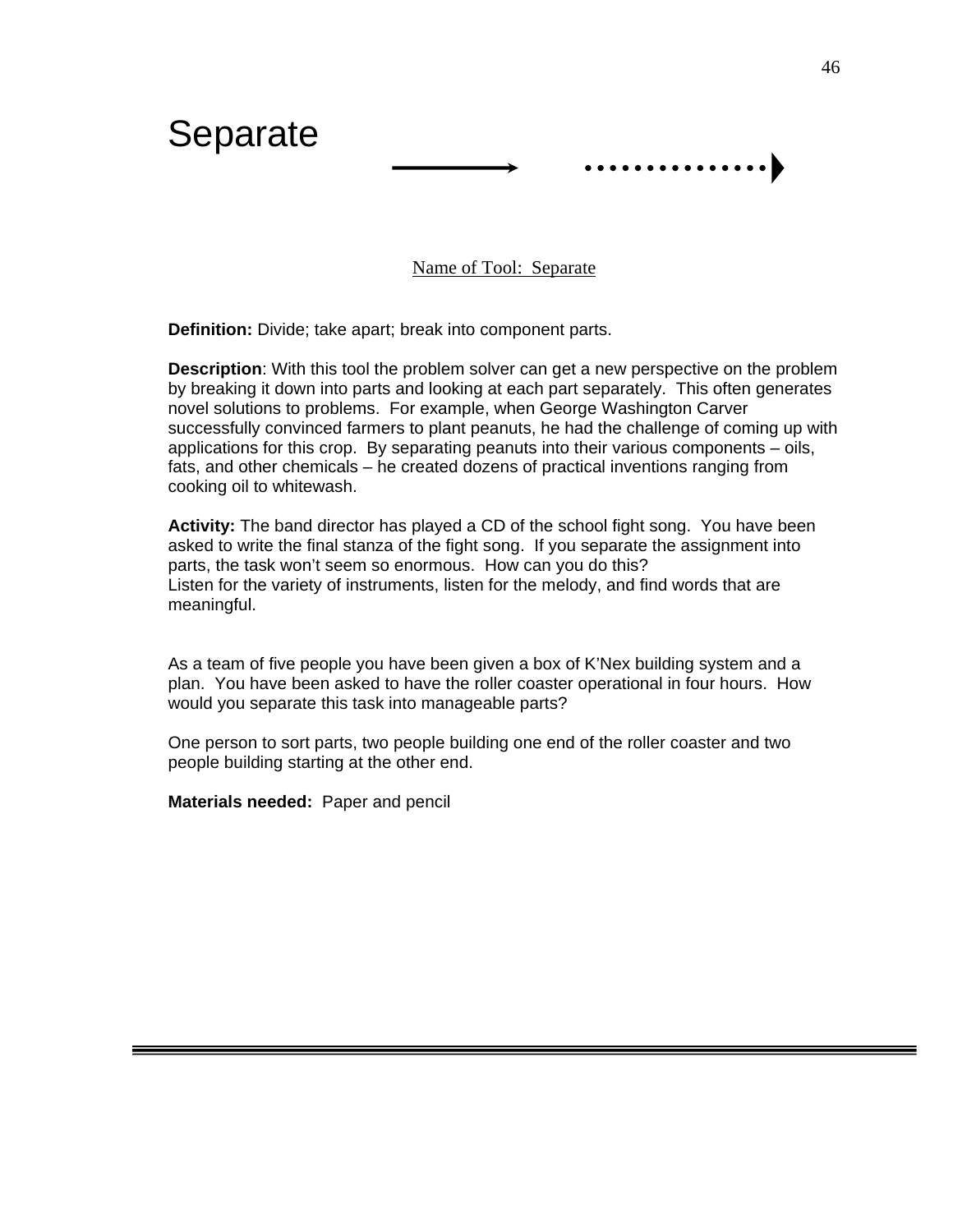

# Name of Tool: Reverse

**Definition:** Make opposite; turn backwards; reflect as if in a mirror.

**Description**: Sometimes we can solve problems by reversing some of the elements or assumptions. For example, architects designing housing clusters will often use a few basic floor plans and then reverse the layouts in some of the houses to provide more variations. Reversible jackets were designed to allow one coat to have two completely different appearances. Guessing at the answer and then working backwards can solve some difficult math problems.

**Activity:** Write the alphabet backwards.

Write the song "Innsy Winsy Spider" backwards. What do you have to do to be able to write the words?

Are you tired of playing Monopoly the way the rules are written so you decide to reverse the rules. What might you change? How would that affect the outcome?

**Materials needed:** Monopoly board, recording of "Innsy Winsy Spider."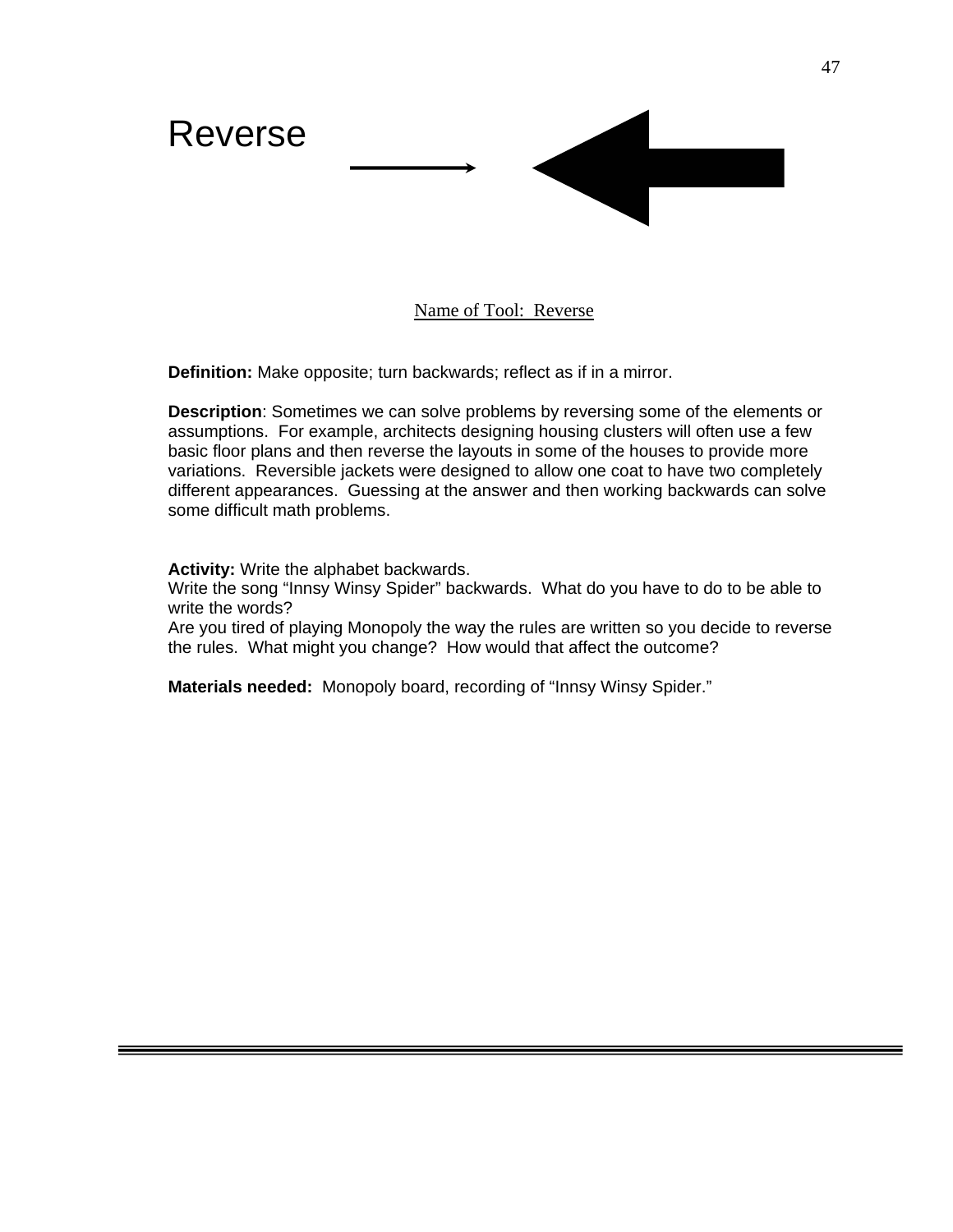# Reduce

Name of Tool: Reduce

**Definition:** Decrease; lessen; miniaturize.

**Description**: Thinking small can solve some problems. Years ago, before the invention of miniaturized electronics, the smallest radios weighed several pounds. Even the first "portable" radios were quite bulky. Now, tiny radios can be found in watches. As another example, when the world was experiencing a shortage of oil some years back, car manufacturers started creating engines that reduced the need for fuel. This reduction in fuel consumption solved two problems: it helped conserve a natural resource, and also it lessened the production of pollutants.

**Activity:** Recycling programs use the logo "reduce reuse recycle." What are ten or more ways you can reduce the impact on landfills?

What electronic items would you like to reduce in size? What benefits would result? What is needed in order to reduce the size?

**Materials needed:** Recycling poster, scale and cd in case.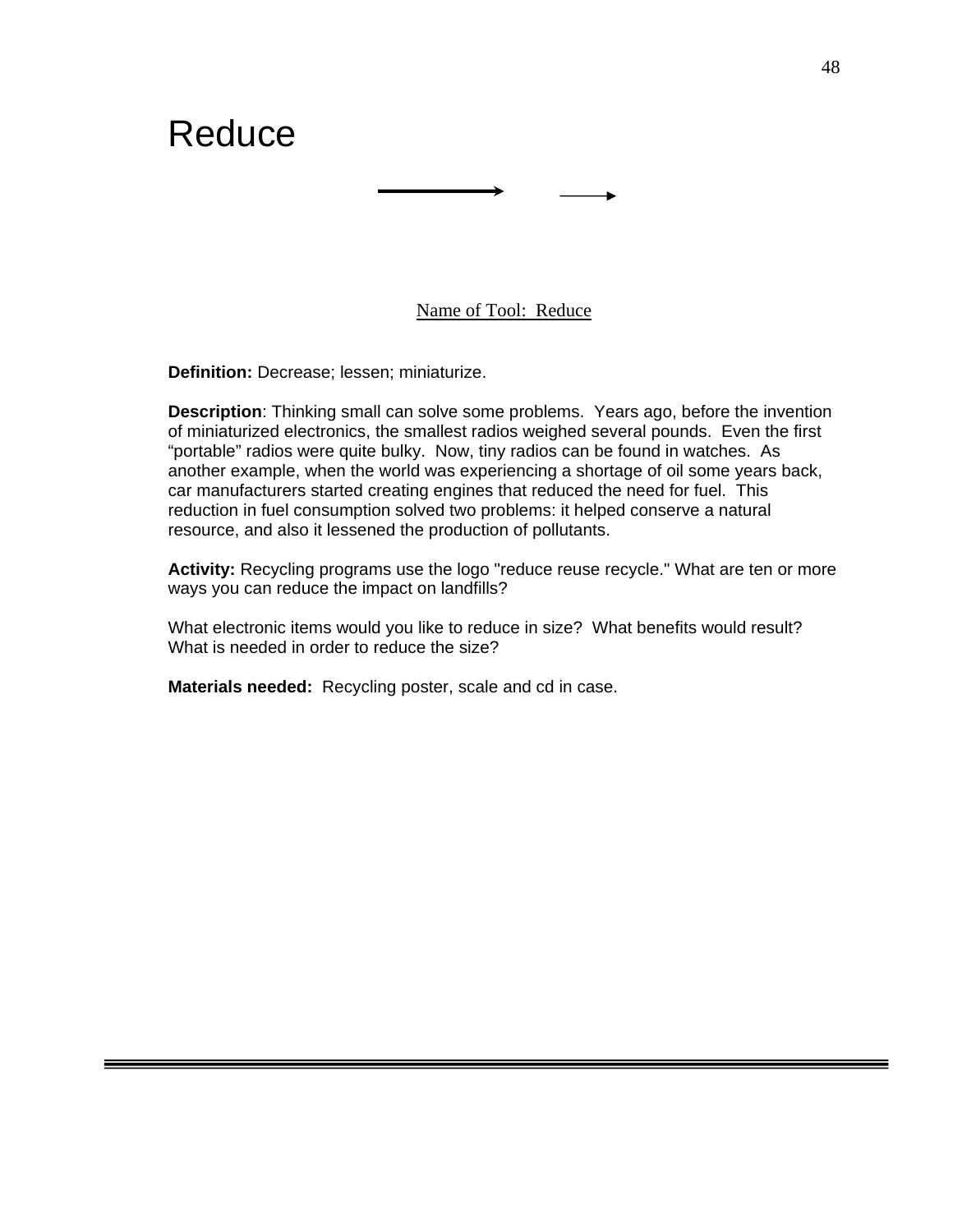

Name of Tool: Combine

**Definition:** Join or put things together.

**Description**: Numerous inventions are the result of combining two known things to create something completely new. The combination of erasers with pencils took place so long ago that we might think pencils were always made that way – but it isn't true. This combination made pencils much easier to carry and use. The combination of peanut butter and celery creates a delicious snack. The combination of a radio and a clock created the clock radio, allowing people to awaken to music instead of an alarm bell.

**Activity:** The Swiss Army Knife is a combination of packet knife, tweezers, and scissors. The Leatherman is a combination pliers and screwdriver. What other tools could you combine that would be useful, convenient and compact?

**Materials needed:** Swiss Army knife (with permission), and Leatherman.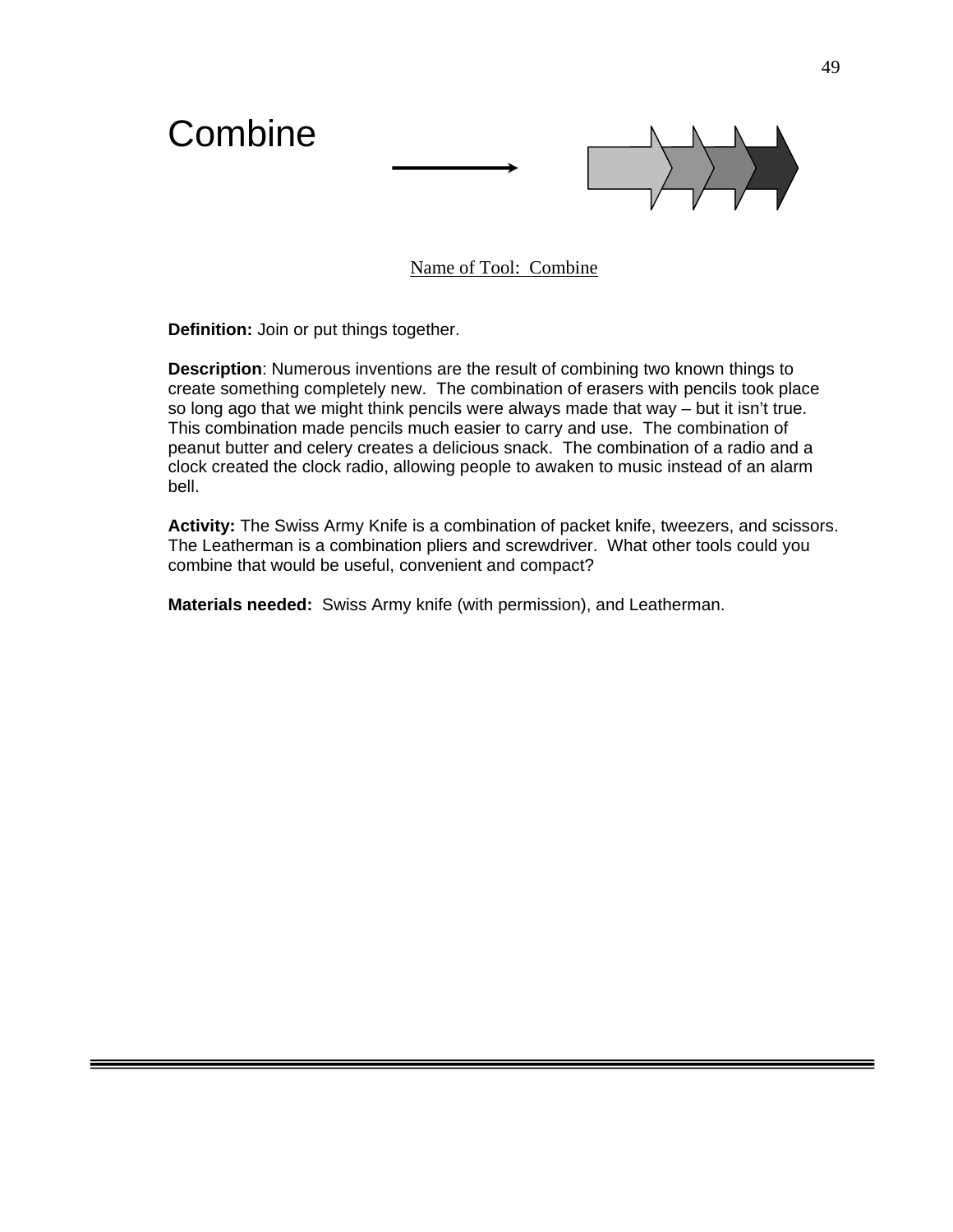# Warm-Ups

1. You will have 60 seconds to answer the following question. Please write your answer on a piece of paper and do not say anything out loud. When does six come after seven besides in numbers such as 76, 276 etc. Collect the papers and ask for anyone that would like to share their answer. If no one got the answer you may choose to give the answer today or tomorrow. Answer: In the dictionary.

2. Here is the Answer – What was the question?

I will read an answer. You will come up with a question that fits the answer. Please write your question on a piece of paper. You may come up with more than one question. You will have 60 seconds.

Example: The Dodgers.

Who won the game?

What's your favorite baseball team?

Who did Jackie Robinson play for?

 What is the name of the major league team that plays in LA? Answers:

Hawaii, In a lake, Let's go investigate,

Write your questions on a piece of paper. You will be asked to read one question.

3. Write the following sentence on the board just as it appears. Take away 1 toothpick, move some others and leave 1.

Each student receives 12 toothpicks.

Draw the example of how students are to lay out the toothpicks and have them cover their answer. Walk around and check solutions.



**Answer: ONE**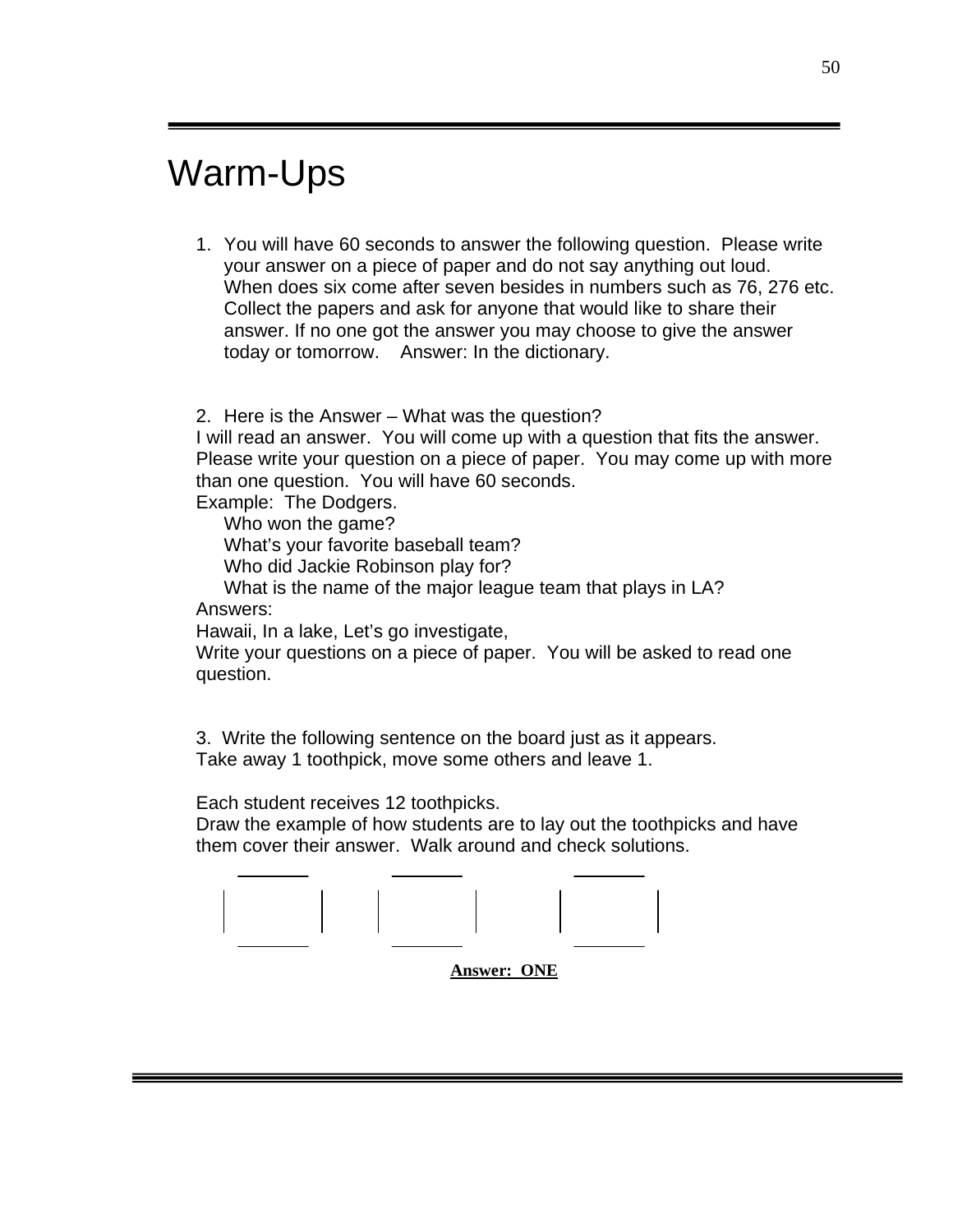# Warm-Ups continued

4. Divide the class in half. Use the word air in as many unusual words or word combinations as you can. You may also include words which have the letters air appearing in that order somewhere in the word. Example: airplane, hair. One point for common responses, three points for creative responses. Each

team takes turns with each person taking a turn in order. If the next person cannot answer the other team gets to try. You cannot repeat words already given.

Common responses: hot air, cool air, air conditioner, airport, cold air, airplane, air pressure, air tank, etc.

Creative responses: hair, stair, fair, hair brain, etc.

5. Write your answer to the following problem on a piece of paper. If it takes 3 minutes to boil and egg, how long will it take to boil 3 eggs?

Answer: 3 minutes - all in one pot.

6. Divide the class in half.

For the birds:

Name as many unusual birds as you can. One point for common responses. Three points for unusual responses. If the next person on your team cannot answer, the other team gets to try.

Common responses: Any living bird.

Creative responses: Lady Bird, Big Bird, Donald Duck, Thunderbird, Woody Woodpecker, Firebird, Larry Bird, Road runner cartoon character.

7. Write your answer to the following question on a piece of paper. I have exactly \$1 with 11 coins. I have 3 kinds of coins and no more than 5 of any one kind. What coins do I have?

Answer: 1 quarter, 5 dimes, 5 nickels